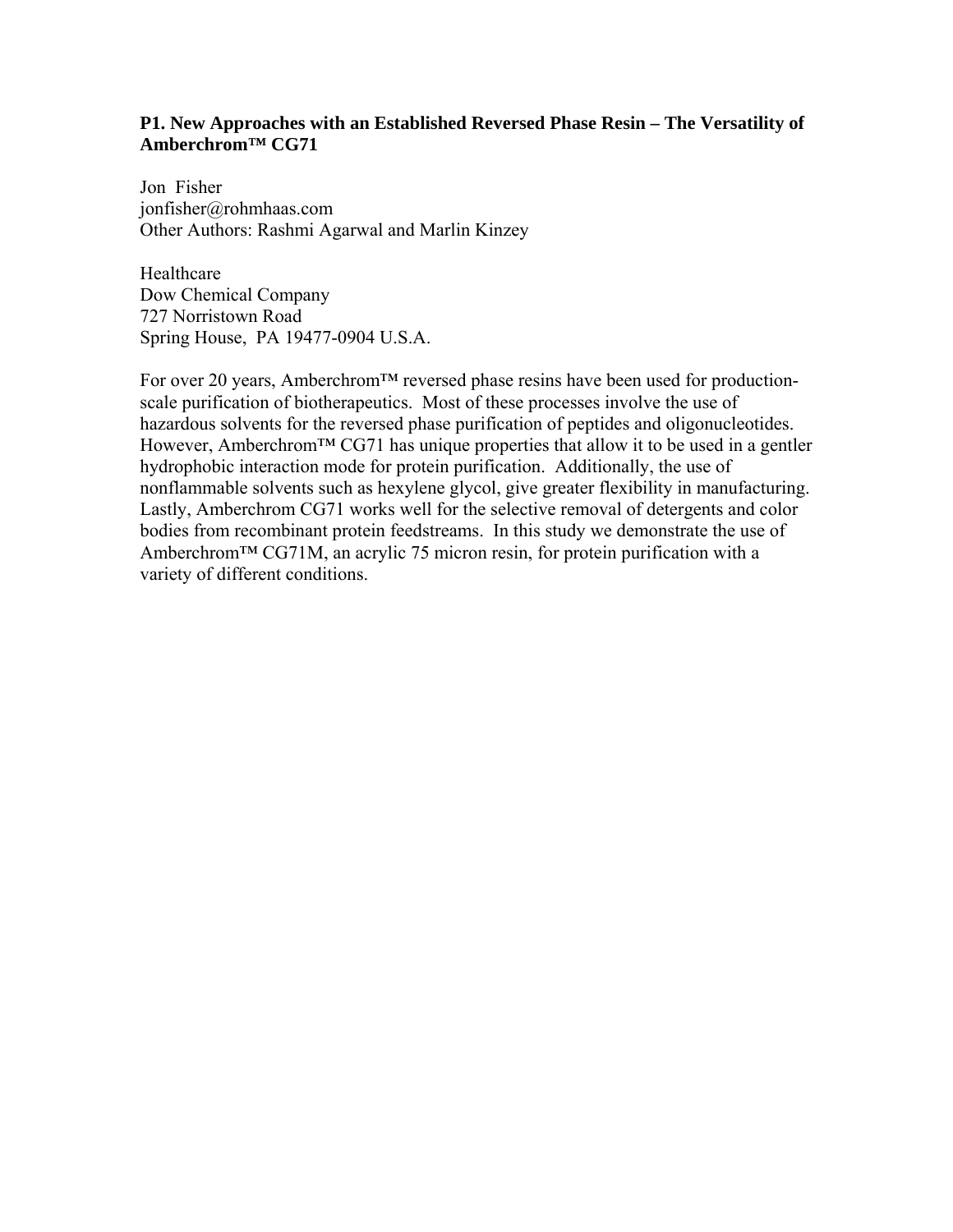# **P2. New Aspects of Biomimicry: The Development of Novel, Low Molecular Weight Affinity Ligands for the Selective Capture, Purification and Analysis of Protein Superfamilies.**

Milton Hearn milton.hearn@sci.monash.edu.au Other Authors: Simon Mountford, Roy Jackson, Anjali Bhagwat, Agron Mataj, Reinhard Boysen, and Chunfang Zhang

ARC Special Research Centre for Green Chemistry Monash University Building 75, Wellington Road Clayton, Victoria 3800 Australia

In this presentation, we describe the development use of new families of biomimetic affinity ligands derived from heterocyclic compounds for the capture, purification and analysis of proteins produced by recombinant DNA technologies. In particular, from selected sub-libraries of compounds, generated via combinatorial synthetic strategies and principles, specific ligands have been identified via screening methods that make them eminently suitable, following immobilization, for use in the (pseudo)affinity or 'mixed mode' purification of the target protein(s). This presentation describes the framework employed for the design, synthesis and application of these new ligand systems as part of a quality-by-design (QbD) approach for the selective purification of different classes of genetically engineered proteins and monoclonal antibodies in particular. Central to these considerations has been the development of new tools for the immobilization of these new ligands to optimal surface density levels to ensure excellent capture and subsequent recovery, with preservation of biological activity. Moreover, the strategy pursued in these studies provides a powerful avenue to reduce the number of steps (unit operations) in the purification of a specific protein and removal of host cell protein (HCP) contaminants through the use of positive and negative adsorption strategies with columns in series. Examples of the application of this new technology with a variety of different protein superfamilies will be discussed.

This work was supported by the Australian Research Council.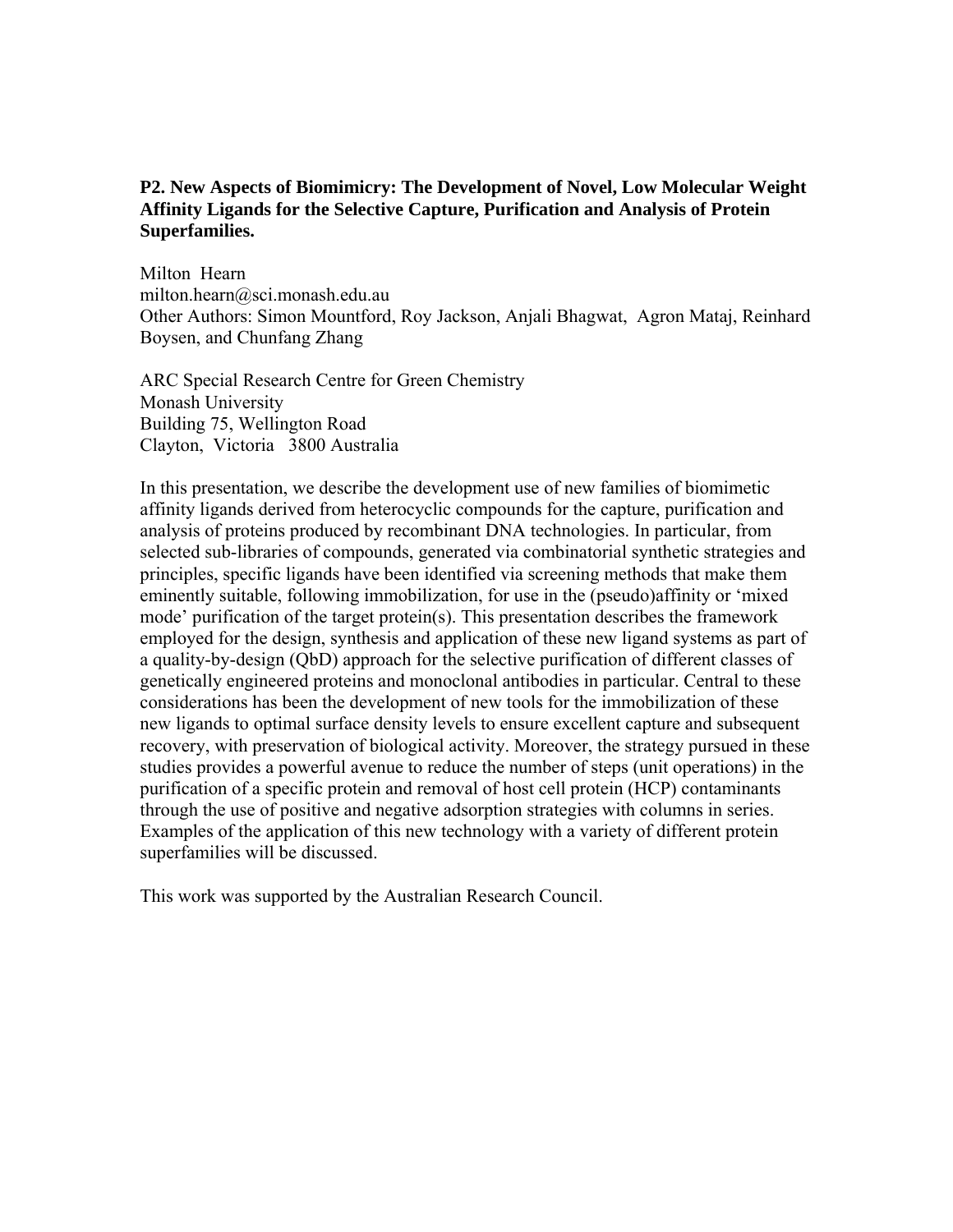# **P3. Multi-modal peptide separations (RP, AEX, Ion-exclusion, HIC, HILIC modes) with a single column containing a mixed-mode reversed-phase/weak-anion exchange material**

Marek Mahut marek.mahut@univie.ac.at Other Authors: Michael Laemmerhofer, Raquel Nogueira, Wolfgang Lindner

Christian Doppler Laboratory for Molecular Recognition Materials University of Vienna Waehringerstrasse 38 Vienna, 1090 Austria

Analytical and preparative scale separation of peptide has become an important application area of liquid chromatography in fields like proteomics, synthetic peptide purification and purity control, and many more. The most frequent technique utilized for chromatographic separation of peptides is gradient reversed-phase HPLC. On contrary, ion-exchange chromatography alone is seldom used, but became an important separation mode in 2-dimensional concepts in proteomic research.

We recently presented mixed-mode separation materials, based on particulate and monolithic silica support, that were modified chemically with a chromatographic ligand consisting of a hydrophobic strand and a weak anion-exchange moiety. Besides, polar embedded groups such as amide and thioether functionalities were incorporated in the chromatographic ligand as well. These mixed-mode materials turned out to be highly useful for separation of synthetic peptides by a separation mechanism that is complementary to that of gradient RP-HPLC that is commonly adopted as the state-ofthe-art technique in the field.

Depending on the employed conditions, a column packed with this material can exploit hydrophobic interaction, anion-exchange, ion-exclusion, and hydrophilic interaction as retention and selectivity principles. As a consequence, the column can be operated in the RP mode (neutral compounds), anion-exchange mode (AEX) (acidic compounds), ion-exclusion chromatography mode, hydrophobic interaction chromatography (HIC) mode and hydrophilic interaction chromatography (HILIC) mode as well. This allows a flexible adjustment of selectivity by tuning mobile phase conditions. These distinct separation mechanisms will be outlined by selected examples of peptide separations.

For some synthetic peptides the column showed excellent loading capacity in the RP/WAX separation mode and outperformed gradient RP-HPLC by factor of 10-100.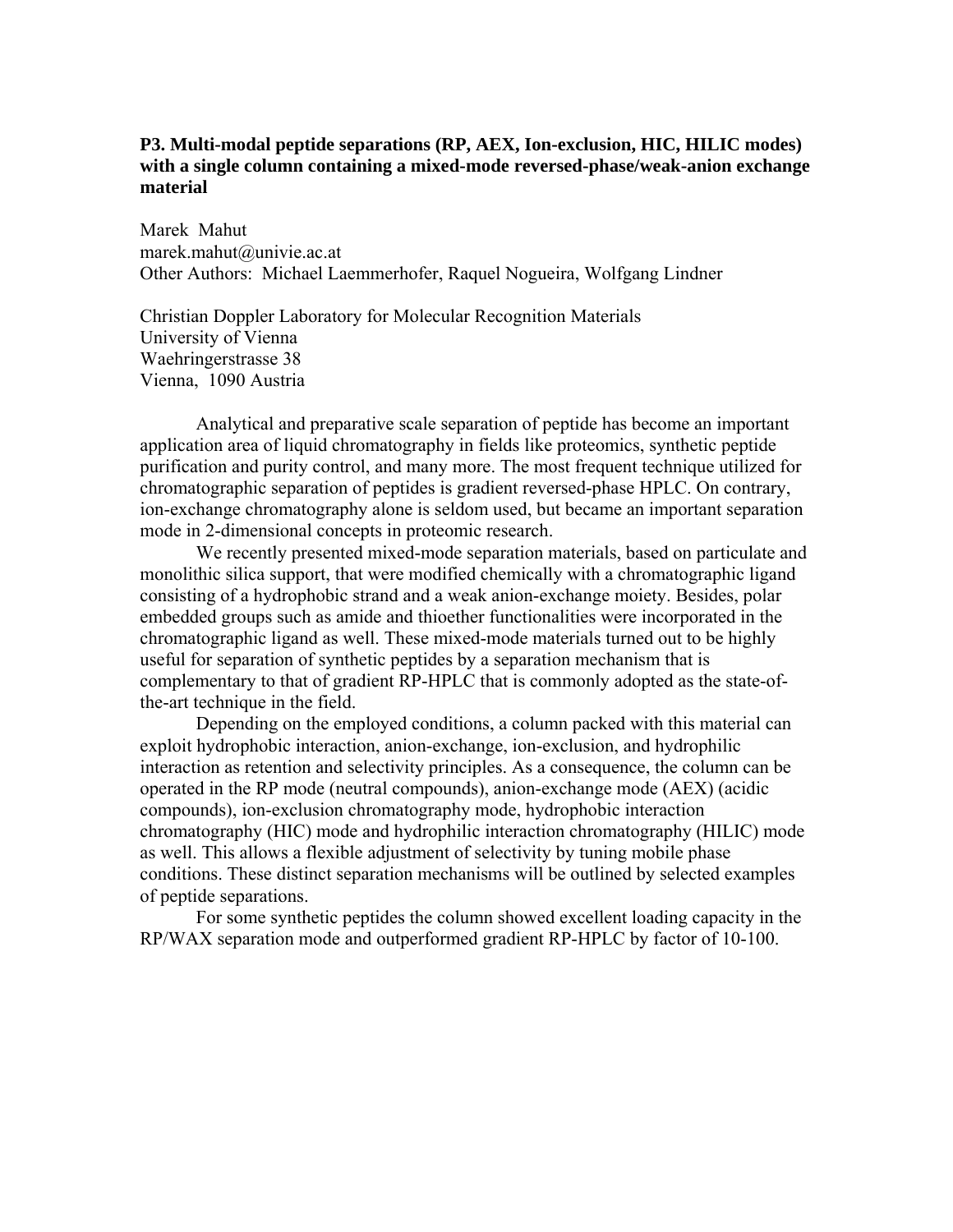### **P4. Development of a Boronate Affinity Chromatography Method for Determining Glycation Content of HGS-X Bulk Drug Substance and Final Drug Product**

Jeffrey Hanten jeff  $h$ anten@hgsi.com Other Authors: Marla Estock, Michael Byrne

Analytical Sciences Human Genome Sciences, Inc. 14200 Shady Grove Road Rockville, MD 20850 USA

A method for determining glycation levels in HGS-X bulk drug substance (BDS) and final drug product (FDP) was developed using a boronate affinity chromatography column on a high-pressure chromatography system coupled with a fluorescence detector. The boronate affinity column binds the glycated protein species through an maminophenyl boronate ligand on the column resin, allowing the non-glycated form to flow through. The critical assay attributes were evaluated to provide optimal binding of the glycated species, providing adequate separation of the glycated and non-glycated forms. The optimized assay was qualified demonstrating specificity, a precision of  $=$ 3.7%, and an accuracy of 80 – 89% across the linear range with a suitable limit of quantitation. The method provides a robust alternative to less specific methods. The glycation levels of BDS and FDP measured by the boronate affinity chromatography method are in excellent agreement with those determined by liquid chromatography/ mass spectrometry (LC/MS). The method provides a fast and efficient way to quantify glycated protein species and has provided critical information for comparability of HGS-X BDS and FDP lots.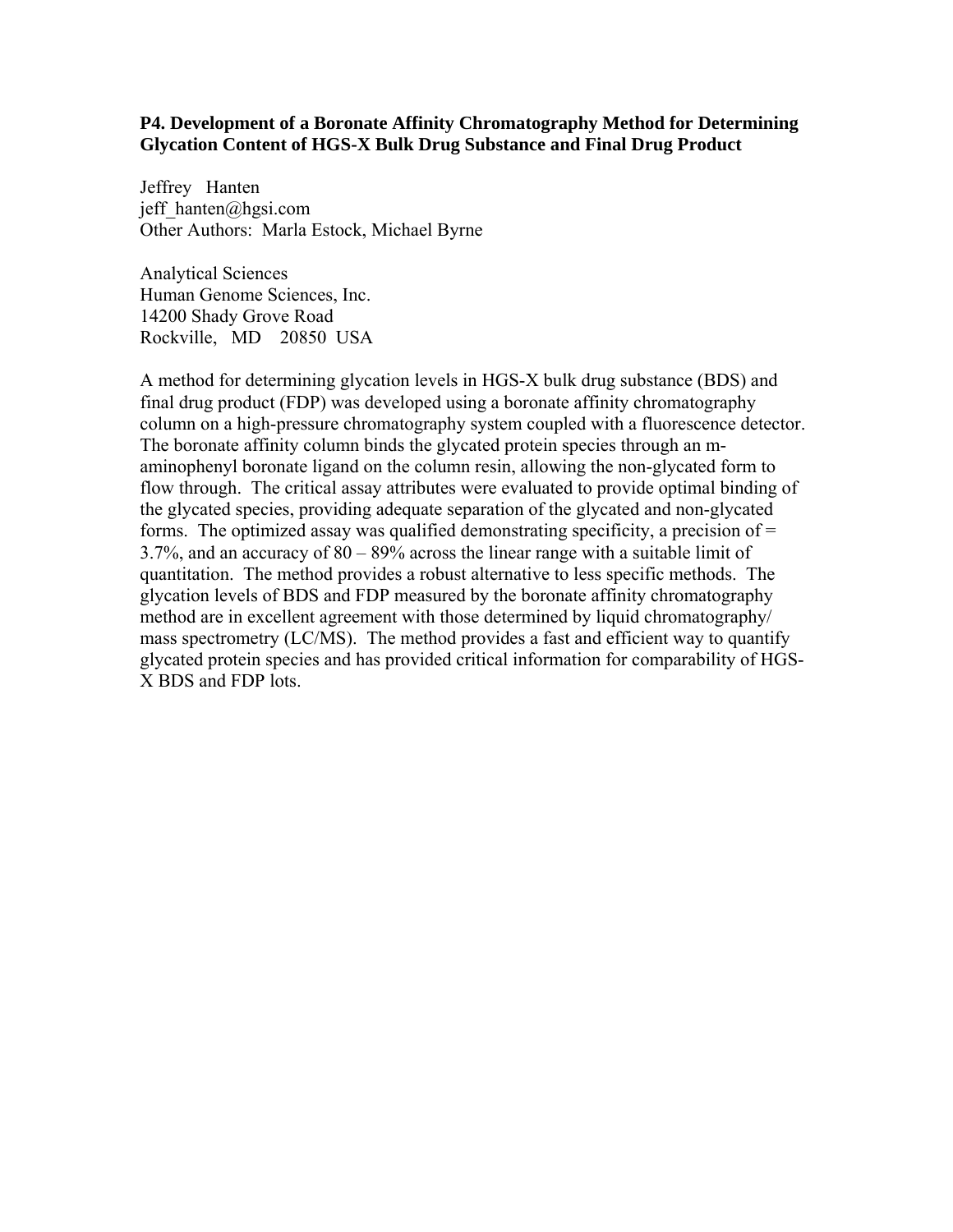#### **P5. Automated parallel chromatographic separations in process development.**

Juergen Friedle j.friedle@atoll-bio.com Other Authors: Tim Schroeder

Marketing & Product Innovation Atoll GmbH Ettishofer Str. 10 Weingarten, B-W 88250 Germany

A miniaturized column system in standard microplate format, harbouring exchangeable arrays with up to 96 individual minicolumns, was adapted for automated operation in a modified commercial liquid handling workstation. For this purpose the eight channel liquid delivery system of the robotic workstation was reversibly connected to the columns, in order to allow uptake and loading of different volumes of samples and buffer solutions in the individual steps of the separation procedure.

 Liquid flow in the columns was driven by positive pressure liquid displacement, like in columns individually connected to a one channel stand-alone chromatography system. Fractions from step elution were collected into standard microplates, utilizing an automated microplate transport system and subsequently submitted to a next separation step for a further chromatographic dimension or analysis like UV,MS, HPLC or SDS-PAGE.

 The combined Atoll - Tecan robotic system allowed to perform automated high throughput small scale bio-chromatographic separations of protein samples by running up to eight individual columns simultaneously.In this example a full method development procedure for a therapeutic mAb is decribed. Loading crude feedstock to a series of different Protein A resins and elution at acidic pH lead to a favourite candidate. This was followed by negative AIEC with 8 different resins. The most suited candidate out of this experiment was optimized regarding protein binding by varying salt concentration and pH. To obtain information, if a flowthrough or bind/elute step is better suited, a parallel set of experiments was performed with 8 different CIEC materials eluting at increasing salt concentrations.

 All experiments were first performed manually with PipetColumns, then transferred to automated RoboColumns and finally scaled to 10ml LC columns for proof of concept. Final decision on the optimum overall process could be drawn within 3 days!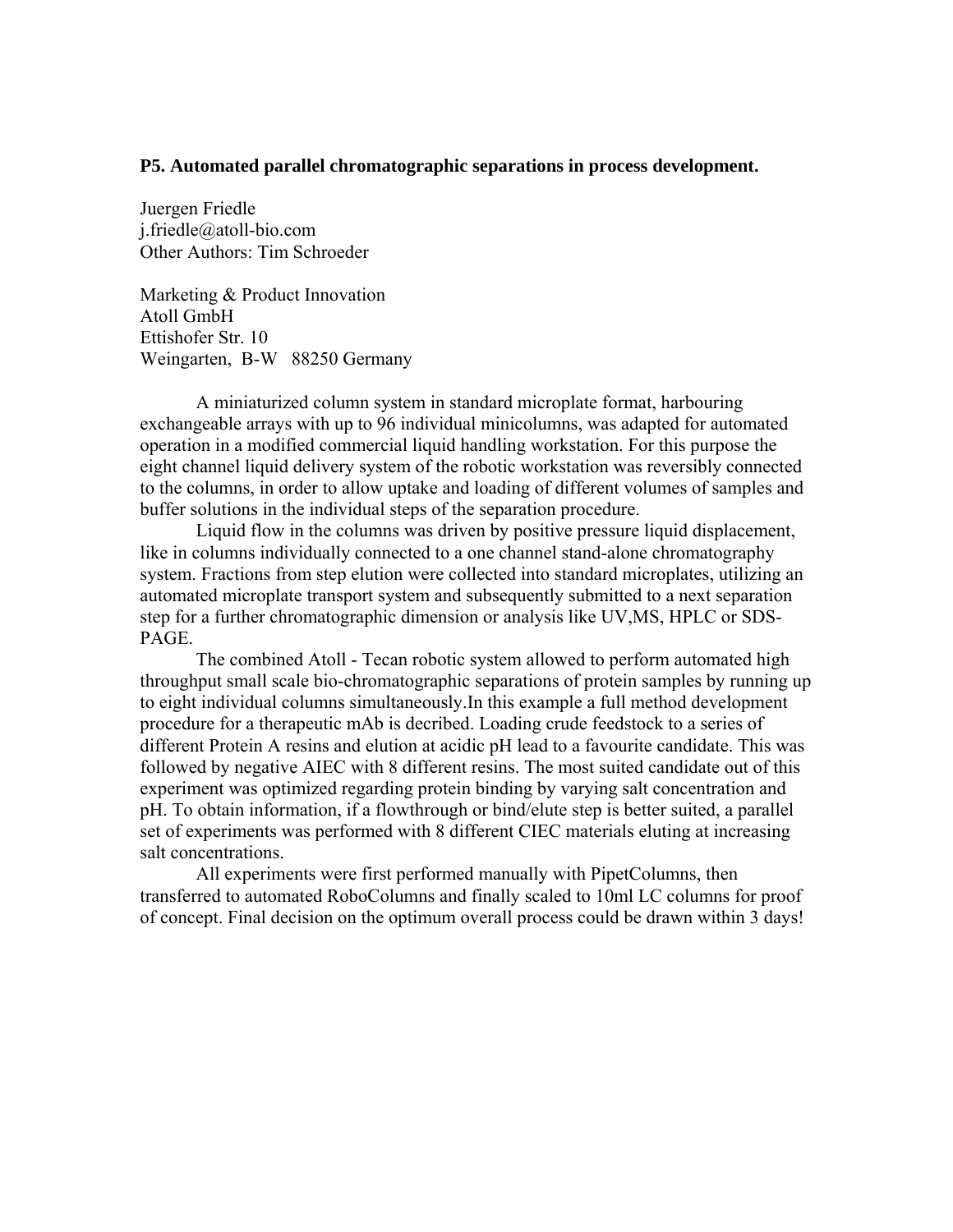## **P6. Recovery of whey protein isolate using open loop non isocratic SMB Technology**

Deepti Sahoo Deepti.Sahoo@biotek.lu.se Other Authors: Jonatan Andersson, Bo Mattiasson

 Department of Biotechnology Lund University Getingevägen 60 , 22241 Lund, Sweden Lund, Sweden

The recovery of whey proteins using an open loop non isocratic simulated moving bed (SMB) technology was studied. A cation exchange chromatographic support, Streamline SP, was used. The SMB configurations were designed based on the results from a single column breakthrough experiment. The information obtained from the single column cycle (step volumes, flow rates, elution characteristics etc) was used for setting-up the SMB process (number of columns in each zone, switch time, volumes and flow rates). A comparative study on different process configuration was made to optimize yield and productivity of the system. The experimental set-up that was used contained 10 columns, a central multi-port valve, several pumps and equipment for collecting fractions. Different process configurations (with regard to column arrangements) were tested in order to optimize yield and productivity. The best process configuration showed a productivity increase of 20%, a product concentration increase of 2.7 times and a buffer consumption decrease of 3.3 times compared to what was previously reported in the literature for whey protein recovery using single column chromatography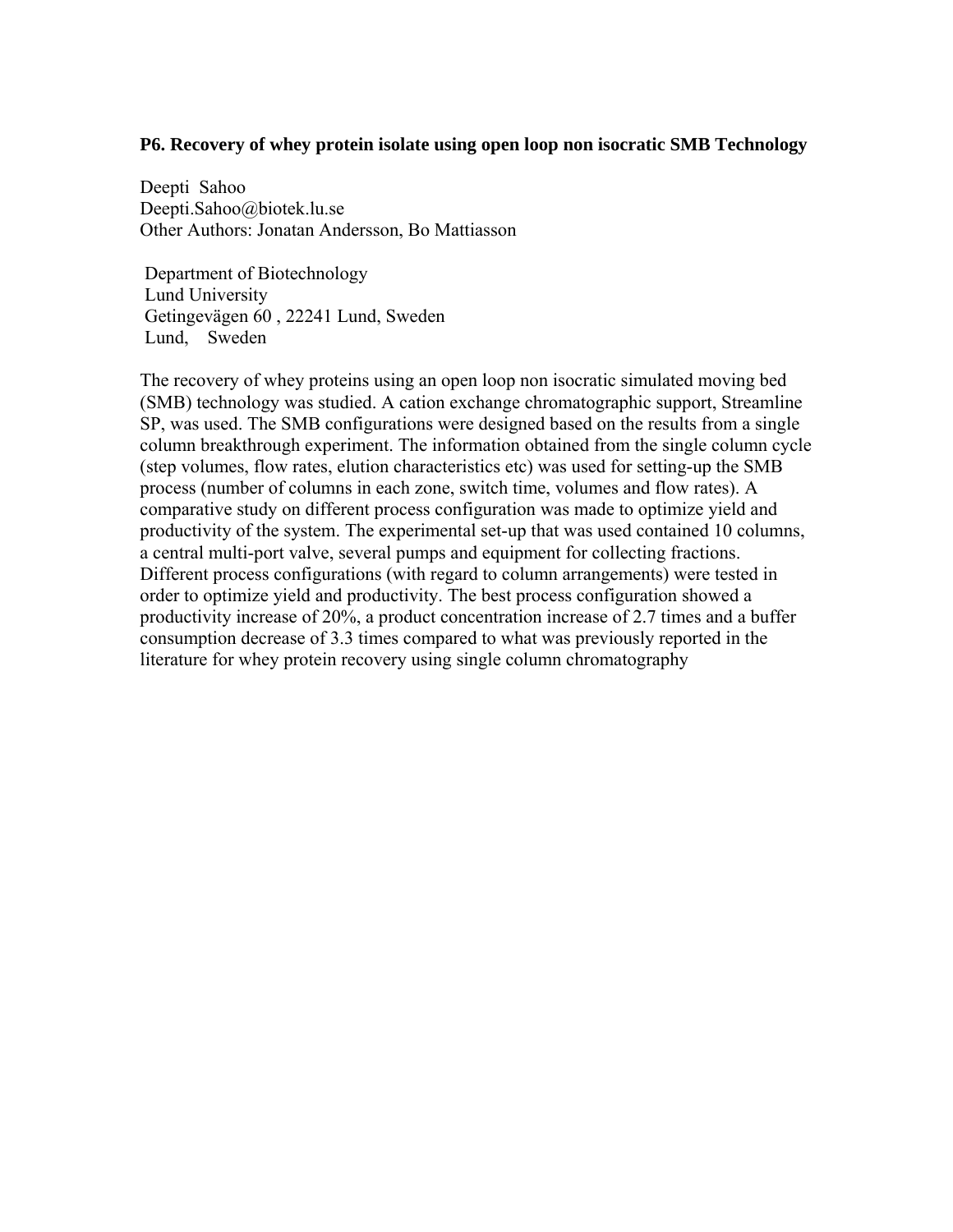# **P7. Developing Separations of Monoclonal Antibodies And Other Proteins Using Reversed-Phase UPLC®**

Hillary B. Hewitson hillary\_hewitson@waters.com Other Authors: Thomas E. Wheat, Uwe D. Neue, Paula Hong, Kenneth J. Fountain

Chemistry Applied Technology Waters Corporation 34 Maple St. Milford, MA 01757 United States

The analysis of biological macromolecules, such as monoclonal antibodies, has required improvements in sensitivity and chromatographic resolution to assure complete and accurate characterization. It is now possible to apply the principles of the UPLC® technology to this analytical challenge using a sub-2µm particle column with 300Å pores and a C4 bonded phase.

The variables that are critical for developing a successful reversed-phase separation method for intact proteins were evaluated. These variables included mobile phase constituents, solvent selection, flow rate, separation temperature, and gradient slope. Peak shape, peak area, resolution, and carryover were measured for a variety of protein probes representing a wide range of molecular weight, acidity/basicity and hydrophobicity. Monoclonal antibodies and their subunits were also used in the evaluation. Results will show how simple adjustments to the separation conditions can cause desirable changes in the chromatographic result, including alterations in selectivity and improved recovery. In addition, the controlled separation experiments can be fitted to a theoretical model for the calculation of retention factors and column efficiency for a variety of protein separations.

The combination of the Waters® ACQUITY UPLC system and a new column packing material developed specifically for the reversed-phase separation of intact proteins can provide increased resolution, sensitivity, and speed.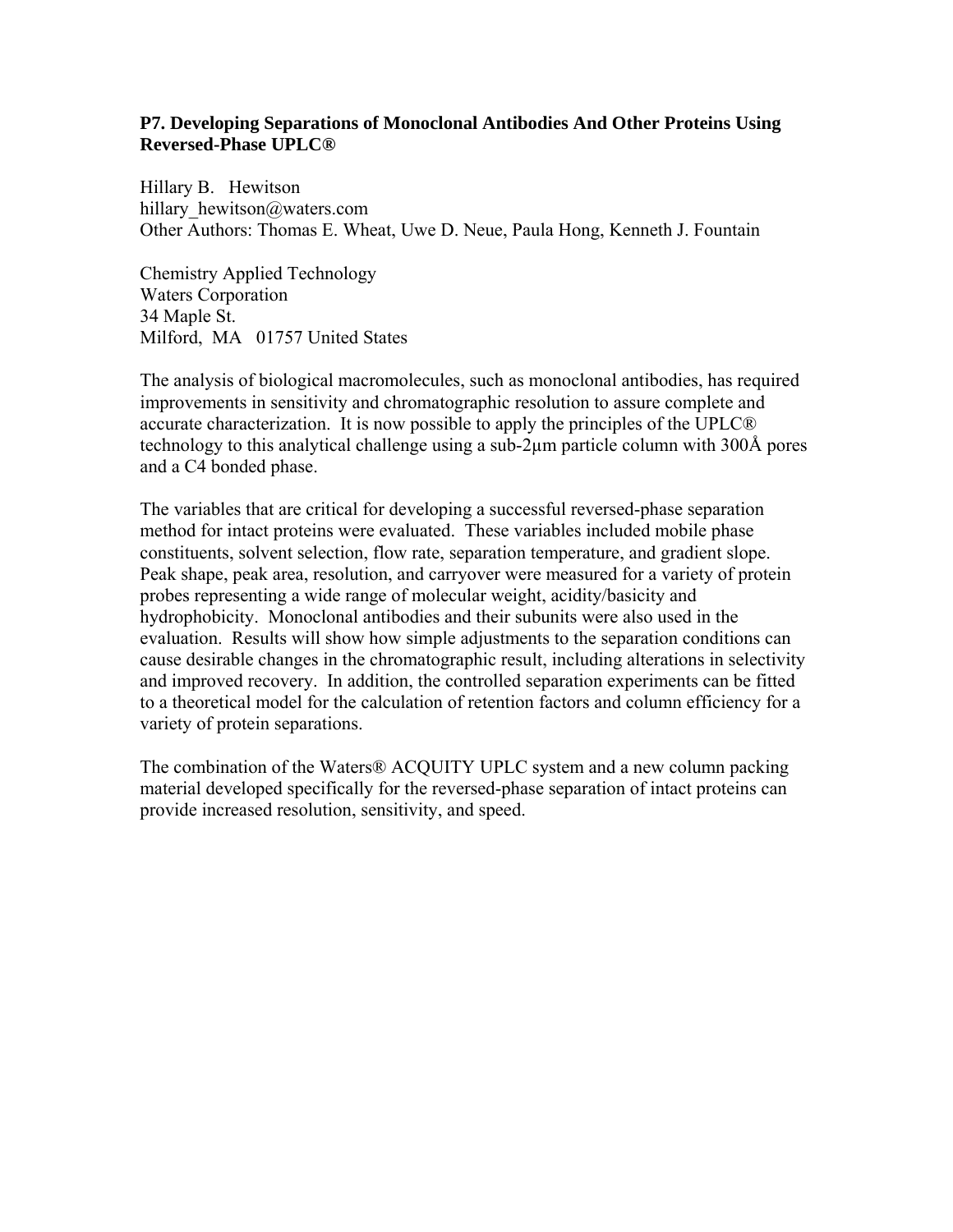### **P8. Techniques for Improving the Isolation of Synthetic Peptides**

Jo-Ann M. Jablonski jo-ann\_jablonski@waters.com Other Authors: Thomas E. Wheat, Kenneth J. Fountain

Chemistry Waters Corporation 34 Maple Street Milford, MA 01757 USA

Peptides have many biological functions and are essential for the research and development of biopharmaceuticals. Even though the synthesis and cleavage of the peptide is carefully controlled, numerous impurities are generated. Impurities include deleted and truncated sequences, cleavage adducts, incomplete deprotections, and modified amino acids. All of these contaminants must be removed from the target peptide for unambiguous results in future experiments. Several approaches are available to adjust the purification process for improved yield of pure material. Some peptide mixtures are difficult to dissolve and keep in solution throughout the isolation process. Solvents like dimethylformamide or dimethylsulfoxide are good for dissolving samples but their use can jeopardize the chromatographic purification. The patented at-column dilution technique, used in conjunction with temperature control and focused gradients, improves chromatographic resolution, column mass capacity, and purification system ruggedness by preventing sample precipitation. Controlling the temperature of the isolation at the large scale vastly improves the purification of the product by improving the peptide's solubility in the mobile phase and increasing efficiency. Focused gradients give better resolution of the peptide product from its closely-eluting contaminants without increasing run time. In this study, we illustrate the use of at-column dilution, temperature control and focused gradients for improving synthetic peptide isolation. Employing these techniques ultimately lead to improved process efficiency and peptide products with higher purity and increased yield.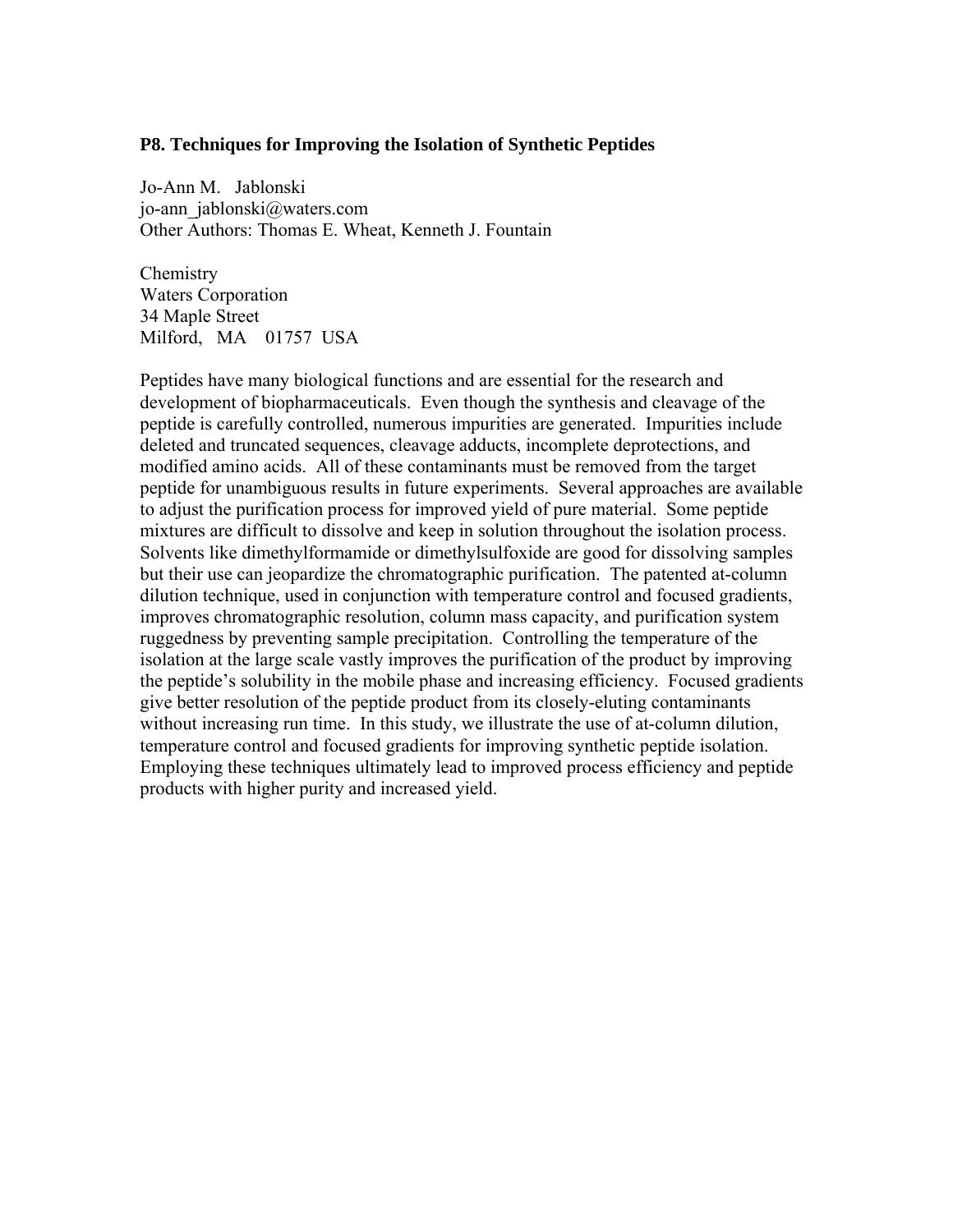## **P9. A Novel Column for Analyses of N-Linked Glycans of Glycoproteins**

Beth L. Gillece-Castro Beth\_Gillece-Castro@waters.com Other Authors: Thomas E. Wheat, Kim Van Tran, Joomi Ahn, Jonathan Turner, Diane Diehl

Waters Corp. 34 Maple St. Milford, MA 01757 United States

Glycosylation is a post-translational modification of proteins. The sugar chains on glycoproteins can mediate biological activity, and are therefore associated with the safety and efficacy attributes of many biopharmaceuticals. The relative amounts of the individual glycan structures must be monitored at all stages of research and development.

We have developed a glycan analysis solution for these applications. N-linked glycans are released from glycoproteins and are labeled with 2-aminobenzamide (2-AB). The derivatized oligosaccharides are separated using the new ACQUITY UPLC® BEH Glycan Separation Technology column containing 1.7 micron particles. A fluorescence detector with a low volume flow cell is specific for the 2-AB label, and enhances sensitivity beyond the predicted improvement from narrow peaks. The Waters ACQUITY UPLC instrument provides the operating characteristics to realize the resolution, sensitivity and speed benefits of a sub-2 micron particle packing material.

Labeled IgG glycans are separated during a 35 minute gradient in HILIC mode. One sample that contains mono-sialylated, neutral (G0F, G1F, and G2F), and high mannose oligosaccharides, was used during development and QC to guarantee resolution of relevant components. Specifically, G0F is well separated from Man5, and can be baseline resolved in less than 15 minutes. The isomers of G1F are also baseline resolved. The chromatogram of a mixture of high mannose oligosaccharides demonstrates separation of isomeric mannose 7 structures.

This separation chemistry can be used in other applications requiring oligosaccharide analysis. Glycomics experiments often employ a standard measure of retention based on a series of dextran polymers. The 2-AB dextran polymer series had resolution from one glucose unit (GU) to more than twenty-two GUs during a 50 minute gradient. The same column and mobile phase can be used for neutral and charged oligosaccharides. The acidic glycans from the protein bovine fetuin are model glycans for the structures present on drugs such as erythropoietin. The chromatographic separation of the fetuin mono-, di-, tri-, and tetra-sialylated structures is clearly demonstrated. Further, isomers of the disialo-triantennary structure are separated by two minutes. In conclusion, the UPLC Glycan Separation Technology columns, when operated on the ACQUITY UPLC instrument with fluorescence detection, provide a high resolution, reproducible, and rapid method for separating and profiling glycans from glycoproteins.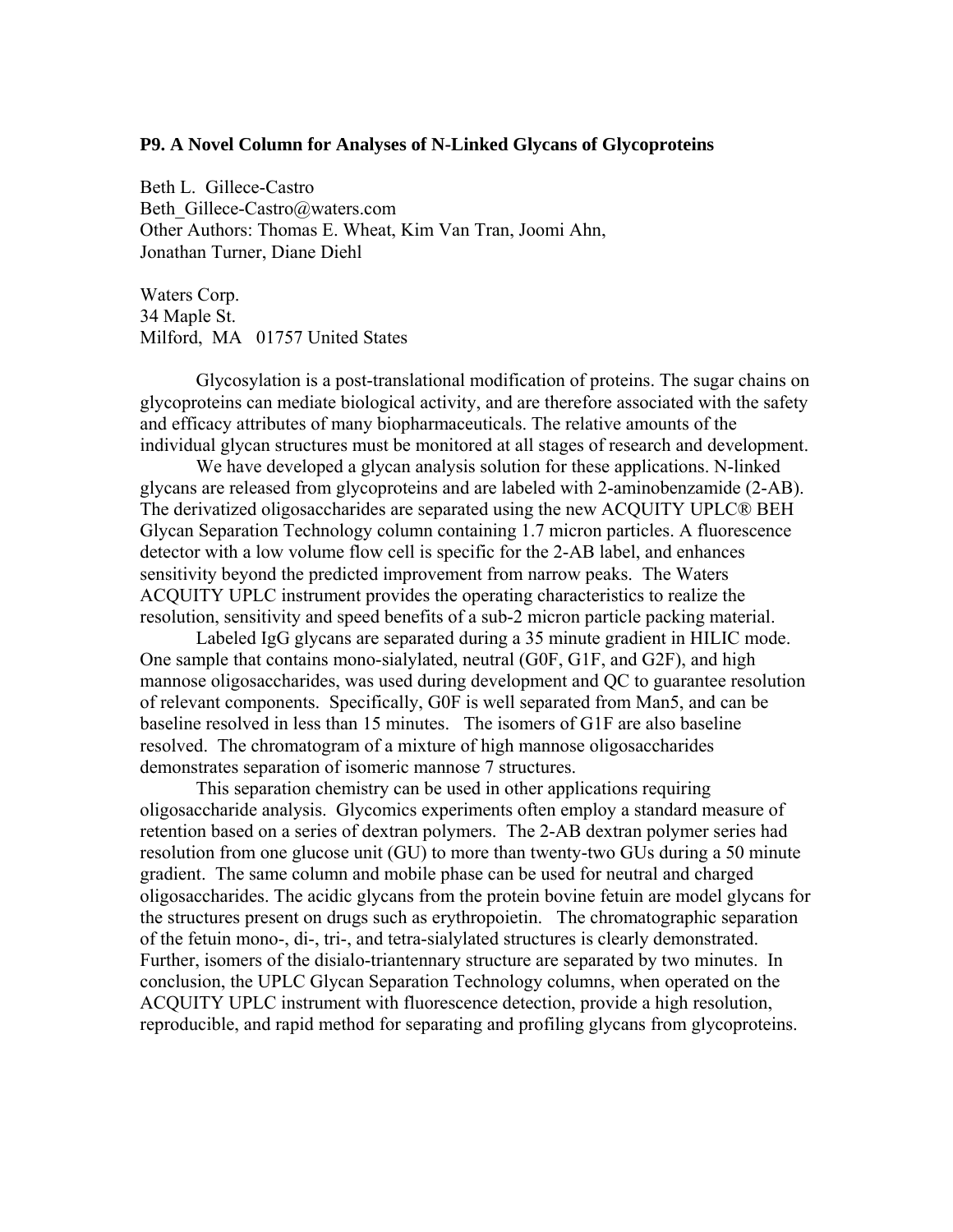# **P10. Preparative isolation and purification of peptides by countercurrent chromatography**

Yanbin Lu luyanbin@zju.edu.cn

College of Food Science and Biological Engineering Zhejiang Gongshang University 149 Jiao gong Road, Experimental Building 2#, room 301 Hangzhou, ZHEJIANG PROVINCE 310035 PR CHINA

Counter-current chromatography (CCC) was developed by Ito in the late 1960s. The stationary phase used in CCC was liquid, without solid phases, which relies on the partition of a sample between two immiscible solvents to achieve separation. The relative proportion of solute passing into each of the two phases is determined by the respective partition coefficients. Therefore, CCC benefits from great advantages when compared with the traditional liquid-solid separation methods: it eliminates the complications resulting from the solid support matrix, such as irreversible adsorptive sample loss and deactivation, tailing of solute peaks, and contamination. In addition, CCC is a preparative technique with high recovery, acceptable efficiency and the ease of scaling-up. Regarding the recent numerous literature about CCC development and applications, it is obvious that CCC is a promising preparative separation technique, extremely useful for the separation and purification of natural products.

Recent advances in peptide countercurrent chromatography may be attributed to three major factors: (1) the use of a new two-phase solvent system with a low viscosity, (2) development of pH-zone-refining CCC; (3) the combined use of ion-pair (exchange) CCC. The solvent system composed of tert-butyl methyl ether/n-

butanol/acetonitrile/water at various volume ratios permitted the application of highspeed CCC, which provides efficient separation of peptides in an preparative mode.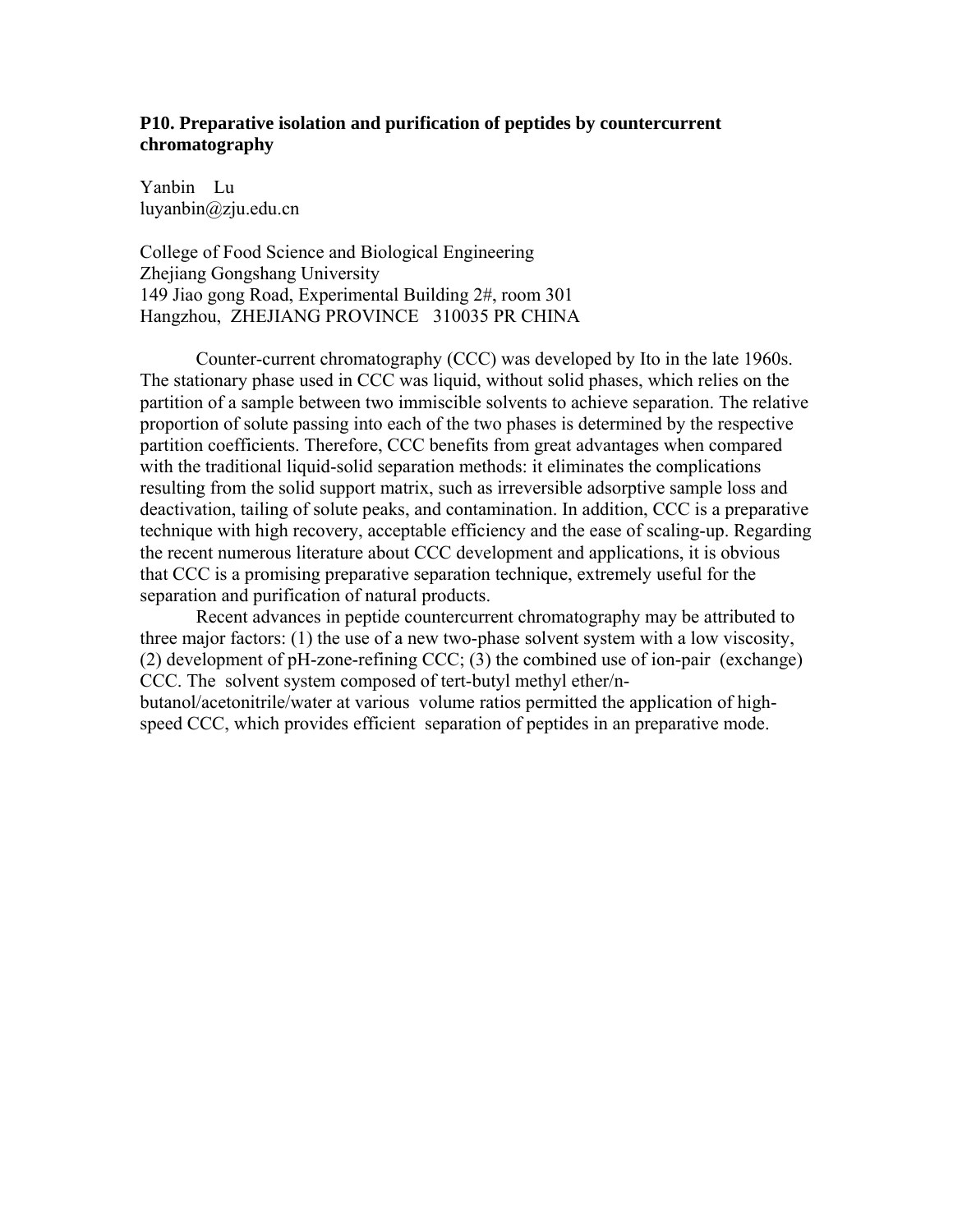# **P11. Terminal-specific, solid-phase PEGylation of rhEGF using self-cleavable intein tag**

Junghye Kang vanini@hanyang.ac.kr Other Authors: Hyun Kyoung Byun, E. K. Lee\*

Chemical Engineering Hanyang University Sa-3 dong, Sangnok-gu Ansan, Kyeonggi-do 425-791 Korea

 Chemical conjugation of activated PEG (polyethylene glycol) to a protein, i.e., PEGylation, is an established process to improve the pharmacokinetic properties of injectible biopharmaceutics. However, it is important to control the site of PEGylation to maintain the bioactivity of a protein by avoiding the masking effect of active sites by PEG molecules. In this study, we suggest solid-phase, terminal-specific PEGylation by using affinity tagging with intein. Inteins are self-splicing proteins that can effectively link affinity tags to a certain domain of a protein, allowing the tag to bind to a solid phase and exposing the opposite side to the mobile phase.

 We have developed an integrated process for expression-refolding-PEGylationpurification. rhEGF (recombinant human epidermal growth factor) was used as a model protein and the intein with chitin binding domain (CBD) was used as a model intein system (purchased from New England Biolab, Inc., USA). The first step was to express a fusion protein composing of rhEGF-intein-CBD complex in E. coli as inclusion body. Since the C terminus of EGF was responsible for receptor binding, the intein was fused to the C-terminus allowing PEG to attach to the N-terminus during a PEGylation step. After intermediate refolding, the fusion complex was bound to the chitin resin and pre-purified through the chitin column. Methoxy PEG aldehyde was then introduced to the column to PEGylate specifically the exposed side, i.e., N-terminus amine, of the bound rhEGF. After cleaving out the intein-CBD domain by thiol addition, we would obtain sidespecifically PEGylated rhEGF.

 The PEGylation site was determined by mass spectrometry, and the bioactivity of the PEGylate was compared with the native and randomly PEGylated EGF. It indicated the merits of the integrated strategy for terminal-specific, solid-phase PEGylation of therapeutic proteins with medical significance. In this presentation, the experimental details and the results will be discussed focusing the process characteristics of the integrated process.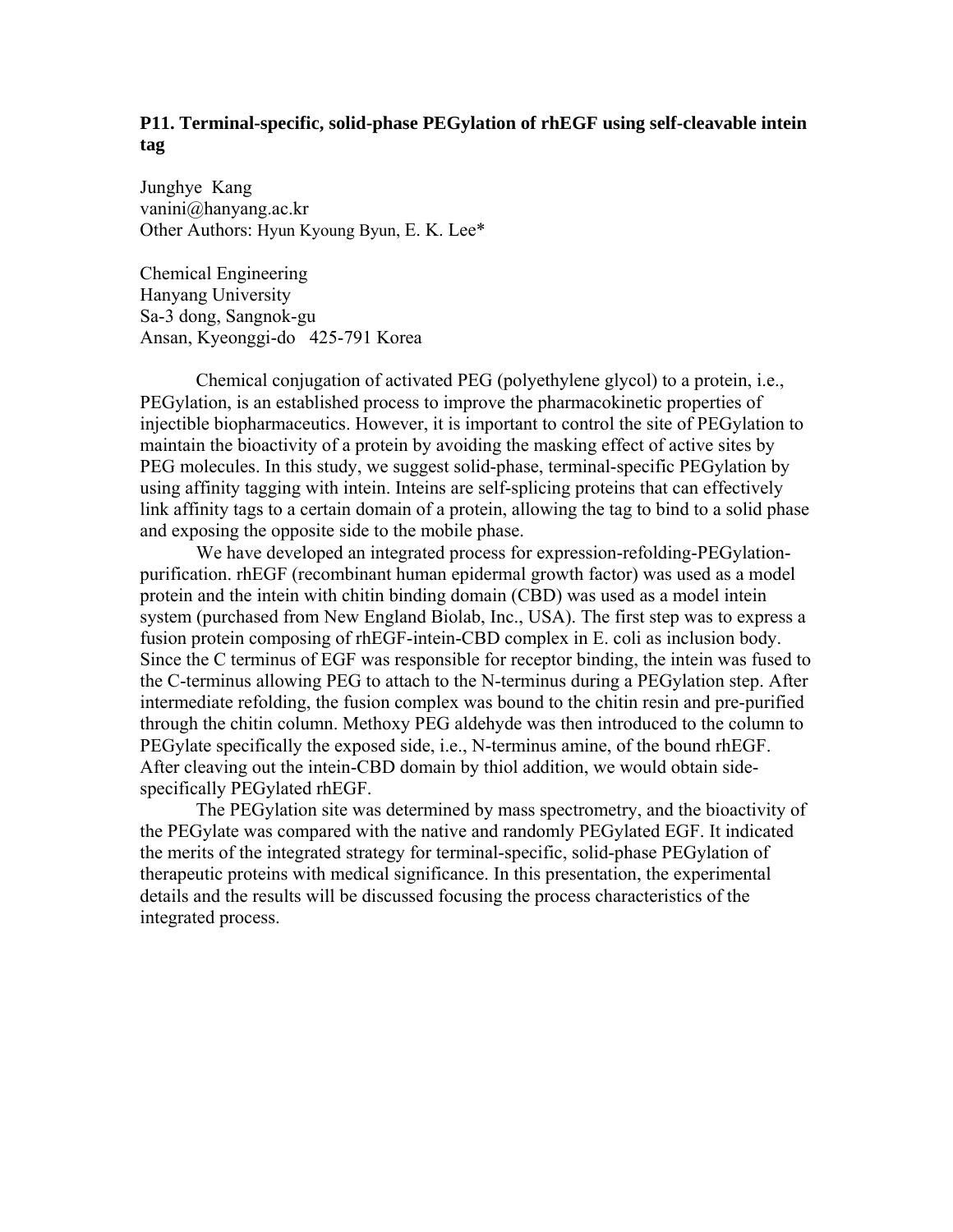# **P12. Purification of coagulation factor VIII by chromatographic methosds - Influence of the salt concentration on the size o f the factor VIII/von Willebrand factor complexes.**

Elisabeth Cheng echeng@butantan.gov.br Other Authors: Daniela Jinzenji, Roberta Rodrigues de Carvalho, Claudia Iwashita, Isaías Raw, Elizabeth Angélica Leme Martins

Center of Biotechnology Instituto Butantan Avenida Vital Brasil 1500 São Paulo, São Paulo 05503-900 Brazil

Coagulation factor VIII (FVIII) is a glycoprotein, which deficiency or absence causes Hemophilia A. Treatment consists in infusions of FVIII concentrates. Due to the low concentration in plasma (150 ng/mL) and the lability of this protein, the development of purification processes continues to be a challenging task. Production of the most of the licensed plasma-derived factor VIII concentrates employs cryoprecipitation as the first step of purification, which requires expensive equipments such as centrifuges and cold rooms. Alternatively, direct chromatography of plasma has been found to be particularly advantageous for fine and rapid plasma fractionation. Gel filtration of plasma is effective as initial step purification, because it takes advantage of the fact that FVIII circulates in plasma in large complexes with the von Willebrand factor (vWF). However, the need of large columns and the low loading capacity makes this strategy expensive and time consuming, even using industrial gel filtration resins. In order to concentrate FVIII from the plasma sample, we studied the use anion-exchange column prior to gel filtration. Gel filtration of the ion-exchange column eluate in Sepharose 4FF or 6FF results in 2 peaks containing FVIII activity. In the first peak, FVIII can be obtained with higher purification factor, while in the second peak, FVIII/vWF complexes coelute with lower molecular mass proteins, including the FVIII (in)activators. The relative size of the peaks depends on the salt concentration in the elution buffer used in the ion-exchange chromatography. Using citrate buffer, we varied the concentration of NaCl and CaCl2. Our results show that variation of NaCl concentration has some influence on the size of the FVIII/vWF complexes, but variation of CaCl2 concentration is critical. Therefore the effectiveness of the gel filtration depends on the salt concentration in the buffer used as the mobile phase employed in the ion-exchange step.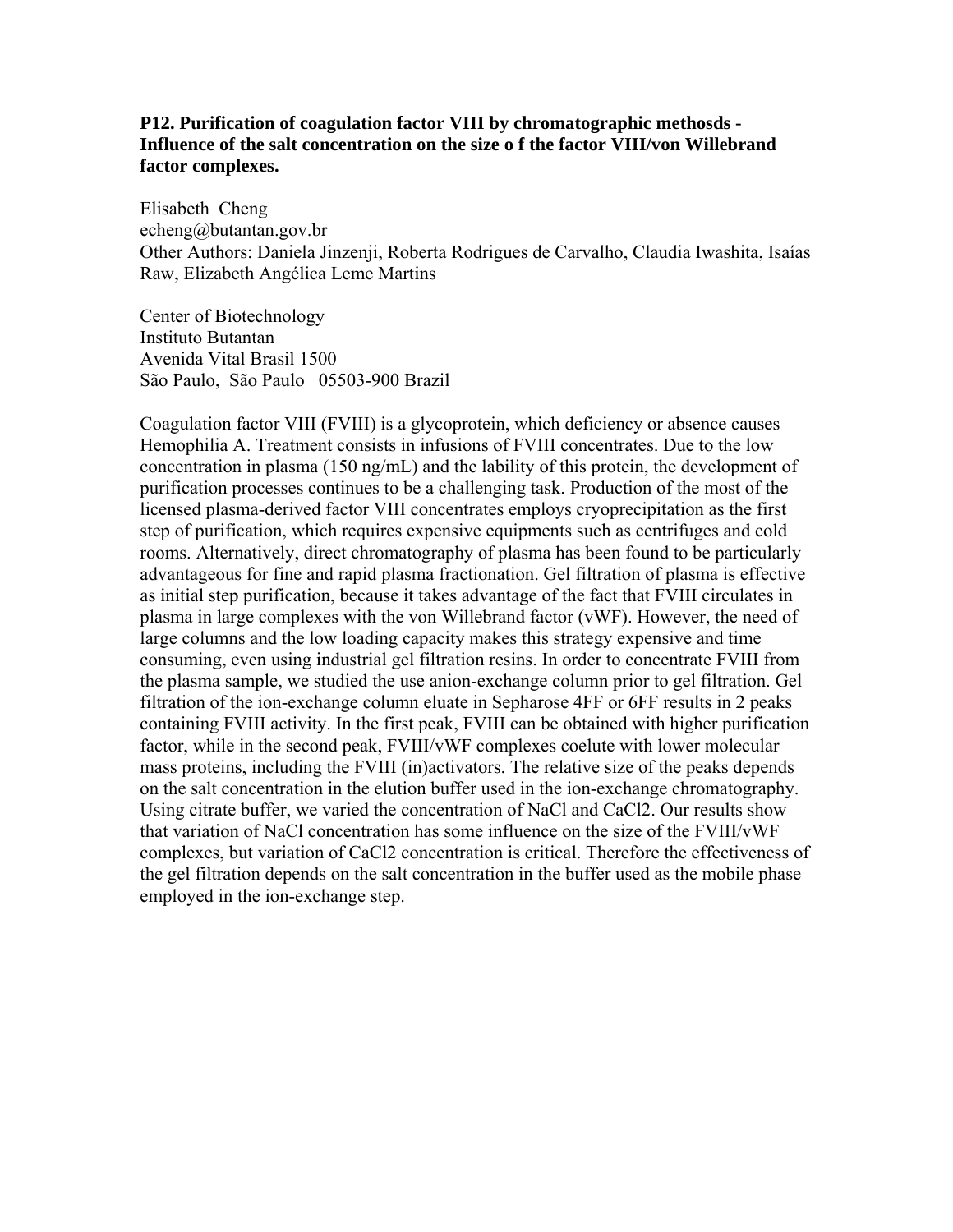#### **P13. PAT-based Buffer Dilution and Mobile Phase Preparation On Demand**

Michael Li Michael.li@technikrom.com Other Authors: Thomas Malone, Francis Bach, Lou Bellafiore

Process Science Asahi Kasei TechniKrom 1855 Elmdale Avenue Glenview, IL 60026 USA

Biopharmaceutical manufacturing requires inorganic buffer solutions, beginning with upstream cell culture or fermentation media and continuing through chromatography and filtration steps, ending with formulation. Buffer-make up variability has always been a significant contributor to increased costs in production scale biopharmaceutical processes. Furthermore, capacity constraints such as lack of physical capacity to accommodate large buffer tanks restrict downstream process throughput and capability. Overcoming human error and space restrictions in buffer preparations as well as the current industry bottleneck in downstream purification steps has required a paradigm shift that permits the preparation of tens of thousands of liters of dilute buffers in a footprint of less than 35 ft² and on demand reproducibly.

Due to the variability of mobile phase compositions conventional drug production within the pharmaceutical industry predominantly consists of post chromatographic quality control. In general, Out of Specification (OOS) product fractions are pooled and reworked. This post-process approach to quality control is time-consuming, increases the cost of goods sold, and offers little process understanding and control.

Manufacturing science philosophies, such as "6-sigma," are instrumental in achieving high product quality and manufacturing efficiency. In accordance with the FDA's "cGMPs for the 21st Century" initiatives, analyses reveal that improved control of a key variable leverages a large improvement in final product quality and profitability. By gaining real-time process control, excessive rework and discarded product can be avoided.

In this presentation, we examine the operational requirements and designs for a process-ready PAT-based buffer preparation system, which is capable of making reproducible and robust in-line buffer dilution from concentrates. The accurate buffer and mobile phase blending should afford better yield and product recovery and lower manufacturing cost.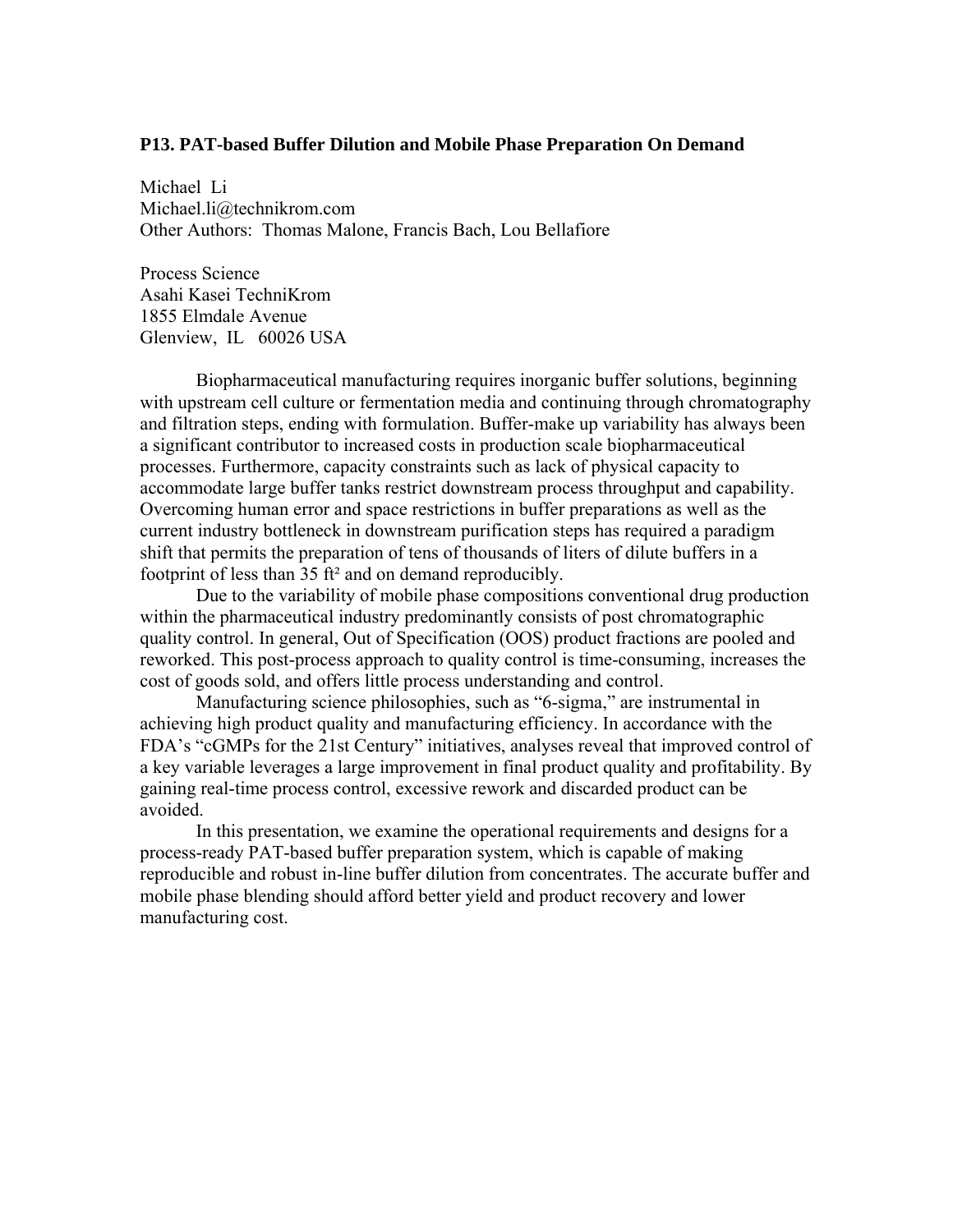# **P14. A UPLC-ELSD Method for Direct Quantification of Polysorbate**

Joseph Liu joseph.liu@imclone.com Other Authors: Stephen Tracy, Joel Goldstein, Rick Crowley

Formulation Department ImClone Systems 33 ImClone Drive Branchburg, New Jersey 08876 U.S.A.

PURPOSE:To develop a simple and robust method to directly quantify Polysorbate 20 and Polysorbate 80 in protein formulations using a reverse phase-ultra performance liquid chromatography (RP-UPLC) with an evaporative light scattering detector (ELSD).

METHODS: The ELSD is a universal detector that identifies any analytes less volatile than the mobile phase regardless of their spectroscopic properties. Several polysorbate solutions with known concentrations are prepared in water to build a standard curve for determining the polysorbate concentration of unknowns. Following centrifugation for 5 minutes at 13200 rpm, a 50 ?L of each polysorbate standard solution or unknown sample is injected into a Waters Acquity UPLC system with a Waters Acquity UPLC BEH 1.7 ?m C18 column. Resolution of polysorbate is achieved with an acetonitrile gradient from 55% to 98% (0.6 mL/min) in 10 mM Ammonium Bicarbonate (pH 7.8). A Waters ELSD with optimized settings is used for the peak detection. The polysorbate peaks of unknown samples are then integrated and quantified using the polysorbate standard curve.

## RESULTS and CONCLUSIONS:

The standard curves of Polysorbate 20 or Polysorbate 80 were found to be accurate from 0.002 % to 0.04 % with a coefficient of regression > 0.98. This method was applied to quantify the concentration of Polysorbate 20 and Polysorbate 80 in the formulated protein samples without further sample preparation. The limit of detection for Polysorbate 20 and Polysorbate 80 in formulated protein solutions is 0.001 % and the limit of quantification for Polysorbate 20 and Polysorbate 80 in formulated protein solutions is 0.002 %. This method has displayed more than 90 % of accuracy and precision at determination of the concentration of Polysorbate 20 and Polysorbate 80 in formulated protein solution. Consistent recovery of Polysorbate 20 or Polysorbate 80 from various sample solutions with and without protein (from 0 mg/ml to 36 mg/ml) indicates that this method is protein independent.

 This method offers an extremely fast and accurate way to directly detect and quantify polysorbate without any notable sample preparation. It is protein independent and samples are resolved within 12 minutes using less than 5 milliliters of acetonitrile per sample, making this method an efficient option for detecting Polysorbate 20 and 80. This method may also be applicable for the detection of Polysorbate 40 and 60 as well.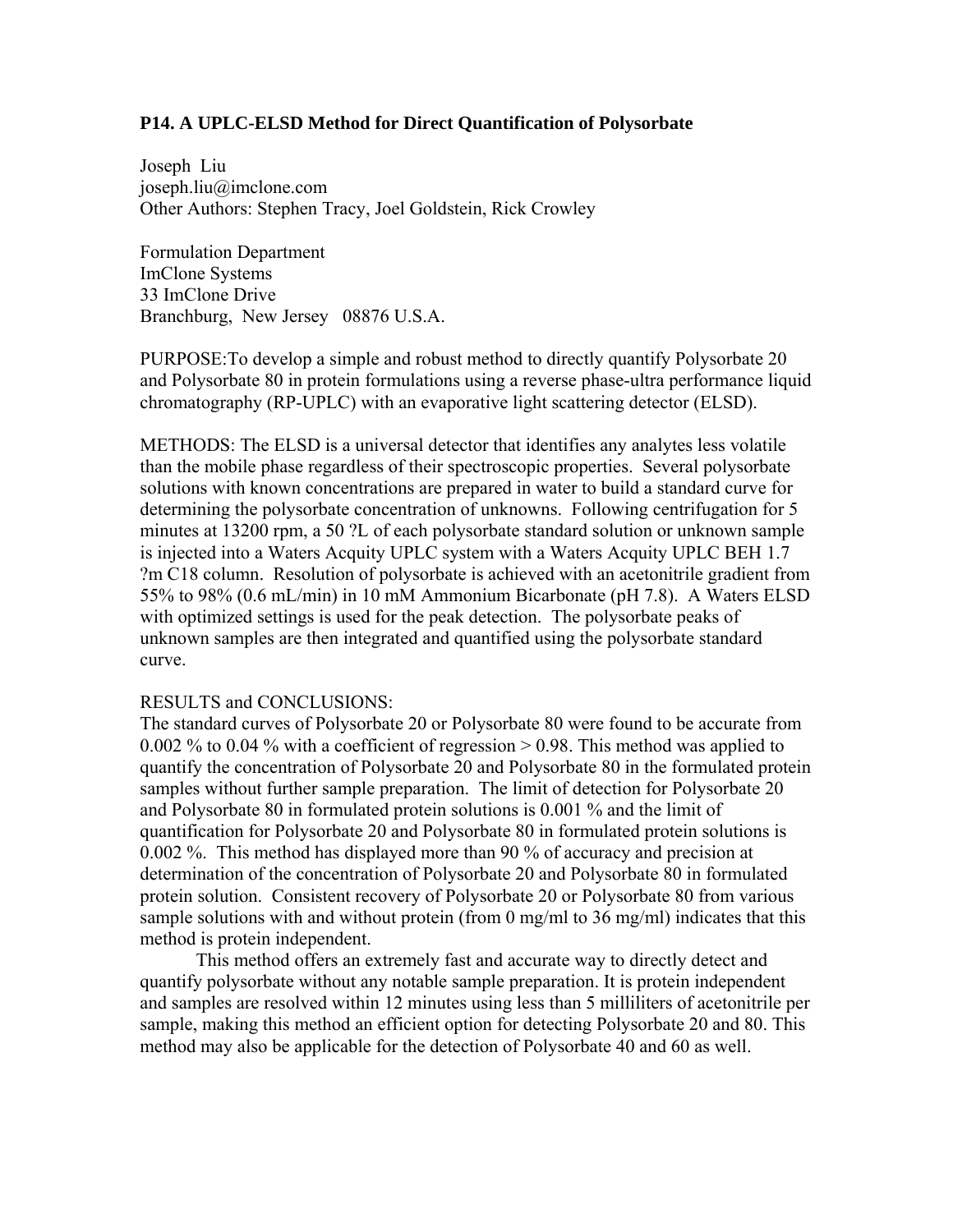## **P15. 3 micron SEC packings**

Xueying Huang xhuang@sepax-tech.com

Sepax Technologies, Inc. 5 Innovation Way Newark, Delaware 19711 USA

This paper will present recently developed 3um silica particles for size exclusion chromatography packing materials, smallest particle size for commercial SEC products. Their pore sizes are controlled at 100, 150 and 300A. Those silica particles are surface modified with a proprietary technology to be compatible with biological molecules which have negligible non-specific interactions. Those 3um SEC packing materials have the highest separation efficiency, which is doubled compared to 5um SEC packing materials. A number of applications have been developed in the areas of commonly used proteins, monoclonal antibodies, pegylated proteins, and other monoclonal antibody derivatives.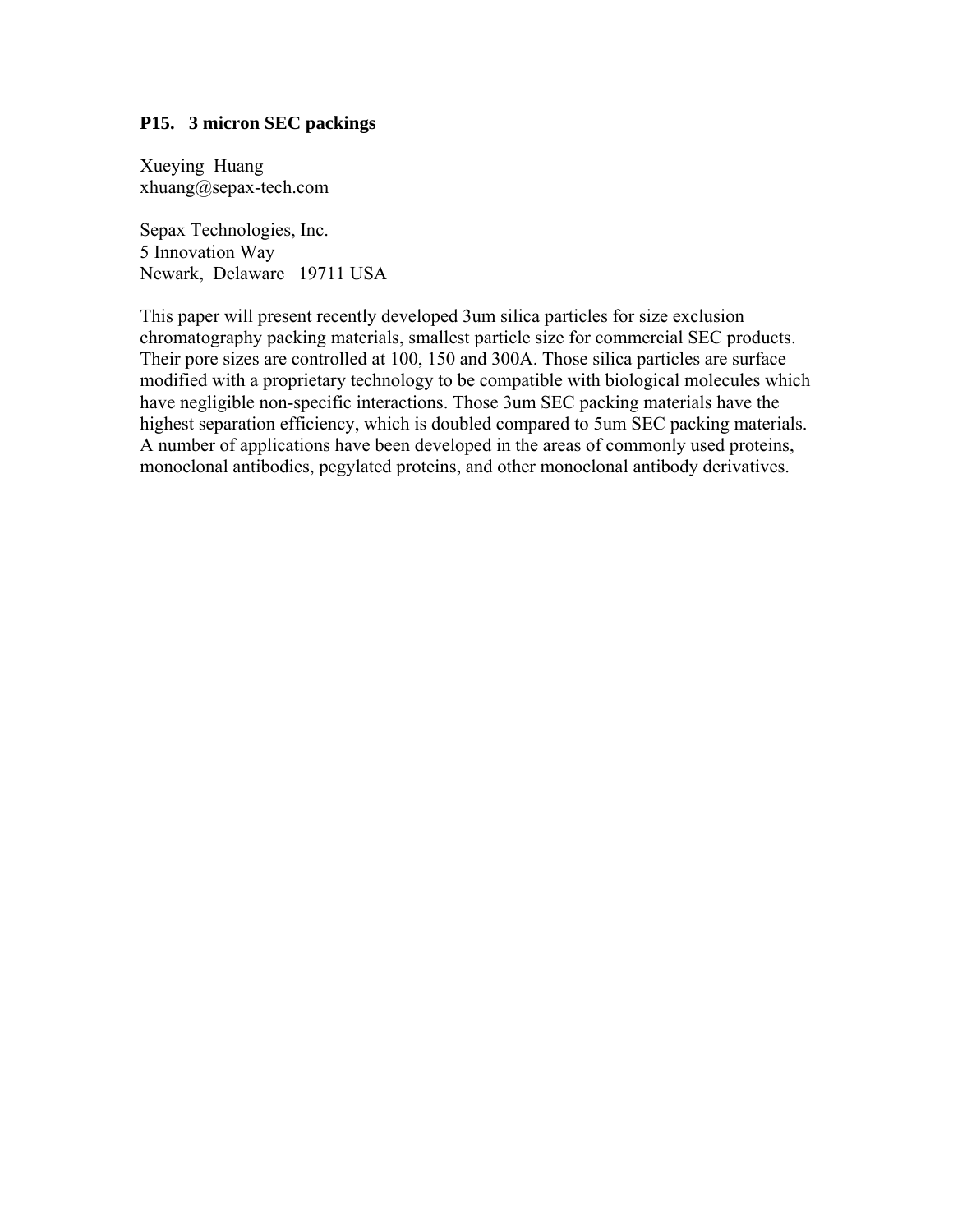## **P16. Separation of proteins using ProSwift™ reversed phase 1 mm I.D. monolithic columns**

Srinivasa Rao Srinivasa.rao@dionex.com Other Authors: Charanjit Saini, Kelly Flook, Yury Agroskin, Chris Pohl

## R&D

Dionex Corporation 445 Lakeside Drive Sunnyvale, CA 94085 USA

Reversed phase chromatography based on hydrophobicity is routinely used for separation of proteins. Monolithic ProSwift™ reversed phase columns are ideal for such analysis of proteins as they offer several advantages over other RP columns. First, ideally engineered porous structures of the monolith result in highly efficient separation of proteins. Second, due to low back pressures are generated, high flow rates can be used with comparatively little loss of resolution resulting in high productivity. Third, since monolithic columns are made of polymeric stationary phases, they are stable at pH values 1-14.

The recent introduction of the ProSwift analytical RP 1 mm column has attracted investigators for protein analysis as it can be used on a standard HPLC system with minor plumbing changes along with use of a micro detector cell to maximize the signal. It also consumes much less solvents when compared to standard dimension columns. To develop this new 1-mm high resolution column, as mechanical compression was not easily achievable, we grafted the monolith to the PEEK walls using a proprietary process. This eliminates flow by the column wall, which is needed for high efficiency chromatography. Unlike monoliths prepared in fused silica capillary formats  $(\leq 500 \text{ }\mu\text{m})$ that are bound to the inner wall using a silyl methacrylate, which is susceptible to hydrolysis at elevated pH, the PEEK material used for the 1mm column which brings pH stability and solvent compatibility, pressure stability and thus brings overall improvement in chromatographic performance. The longer formats offer high loading capacity which is often a necessary requirement for separation of mixture of proteins on two dimensional chromatography platforms.

In this poster, we show various features of the new 1mm i.d. reversed phase ProSwift monolith columns, their applications and comparisons with other columns. We also show fast separations of proteins achieved within a minute using this column and demonstrate robustness of the process and ruggedness of the column.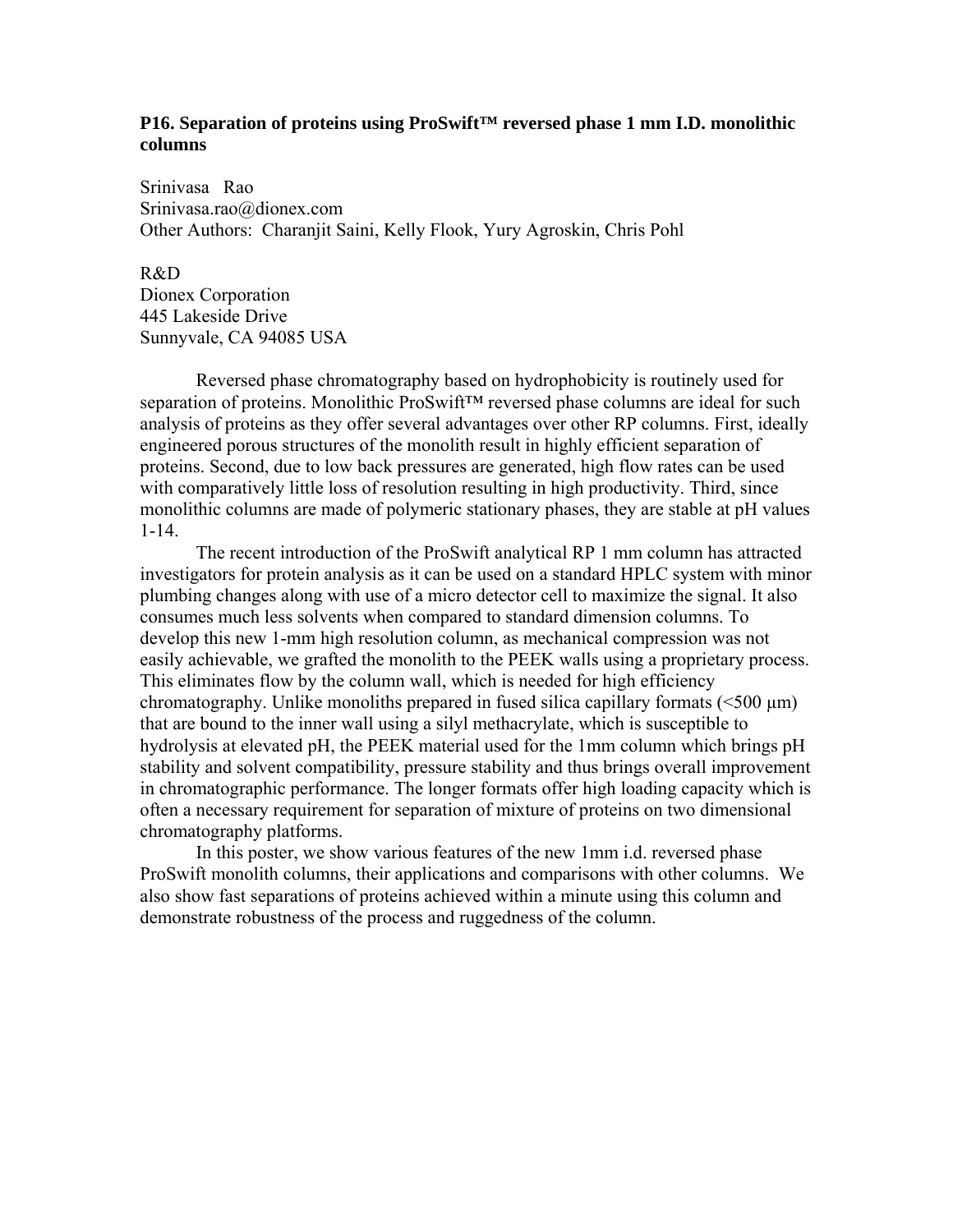#### **P17. ProSwift monolith 1mm I.D. ion-exchange columns for Protein separations**

Yury Agroskin yury.agroskin@dionex.com Other Authors: Srinivasa Rao, Kelly Flook, Charanjit Saini, Maria Rey, Andy Woodruff, Jim Thayer, Chris Pohl

R&D Dionex Corporation 1228 Titan Way Cupertino, CA 94088 USA

ProSwift monolith columns offer several advantages over conventional porous columns. They include fast mass transfer, high loading capacity, stable resolution even at elevated flow rates and wide pH stability. These characteristics support versatile performance in a wide range of protein separations. ProSwift Ion Exchangers in 1mm format are well suited for two dimensional chromatography applications due to their high loading capacity and superior overall performance.

Earlier, we introduced weak anion and strong anion exchange monolithic phases with tertiary amine and quaternary amine functionalities respectively, and weak cation exchange columns with carboxylate functionality. These columns are polymethacrylate based polymer materials in 1 x 50 mm format and provide improved sensitivity and reduced solvent consumption compared to larger 4.6 mm I.D. columns. The ease of using these 1mm monolith columns at elevated flow rates on analytical HPLC instruments has attracted investigators interested in running samples under reduce run-time conditions that result in improved productivity. Very little adjustment is needed to adapt 1mm ProSwift columns to standard HPLC instrumentation.

Currently, a 1mm strong cation exchange column (ProSwift SCX) with sulfonic acid functionality is under development. In this poster we present data using anion and cation exchange phases including the new 1mm ProSwift SCX column for various protein separation applications. We will show applications using monolith anion exchange columns including separation of transferrin, pancreatin and other complex protein mixtures. We will also present application examples for 1mm ProSwift SCX columns including separation of snake venom proteins and monoclonal antibodies. We will discuss data for important column characteristics including dynamic capacity, ruggedness and reproducibility.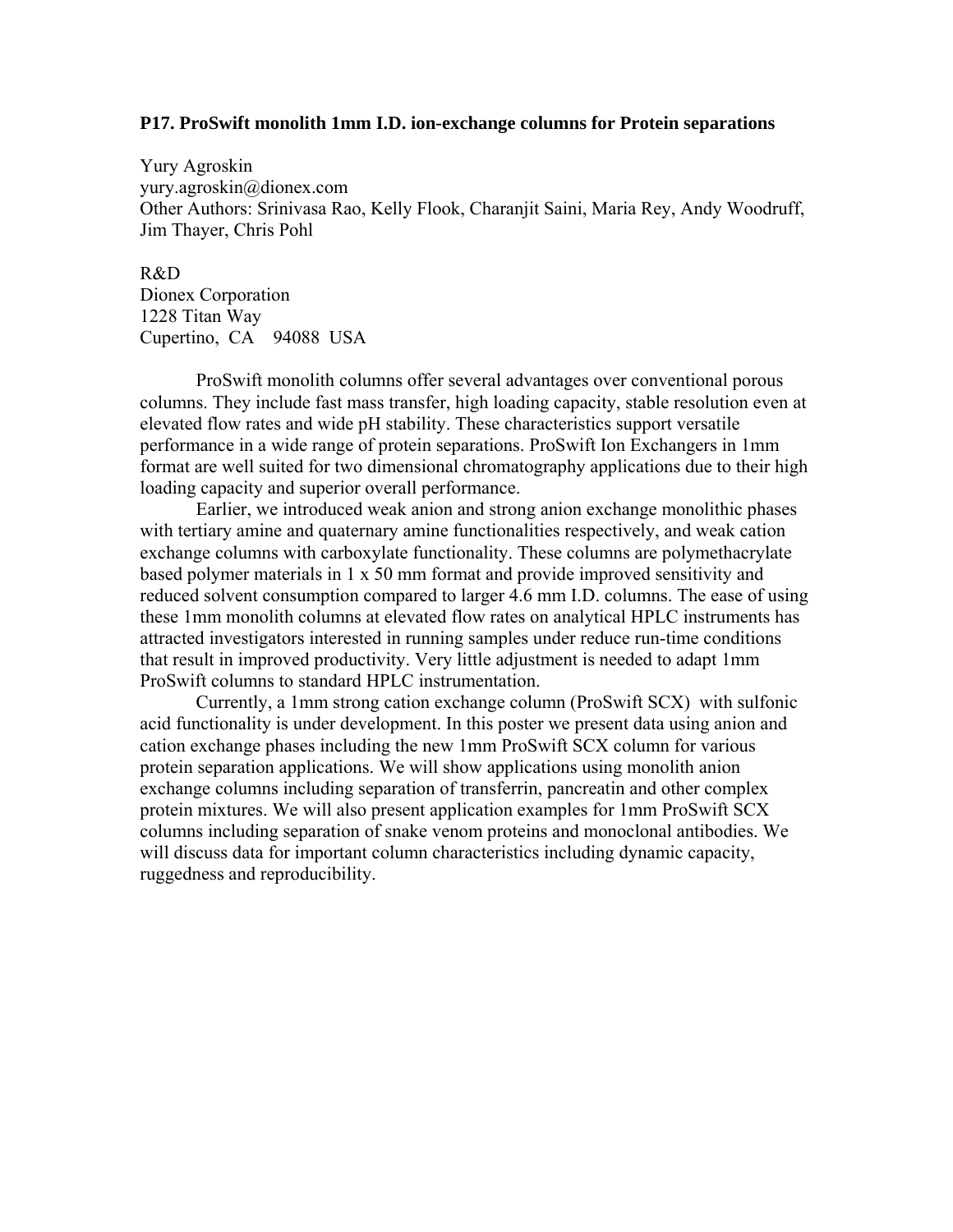## **P18. Negatively cooperative binding of myoglobin and positive one of lysozyme/albumin to vesicles**

Francisco Torrens francisco.torrens@uv.es Other Authors: Gloria Castellano

Institut Universitari de Ciència Molecular Universitat de València Edifici d'Instituts de Paterna, P. O. Box 22085 València, València 46071 Spain

The role of electrostatics is studied in the adsorption of cationic proteins to zwitterionic phosphatidylcholine (PC) and anionic mixed PC/phosphatidylglycerol (PG) small unilamellar vesicles (SUVs). For model proteins the interaction is monitored vs. PG content at low ionic strength. The adsorption of lysozyme–myoglobin–bovine serum albumin (BSA) is investigated in SUVs, along with changes of the fluorescence emission spectra of the cationic proteins, via their adsorption on SUVs. The structures of the attached lysozyme–bovine serum albumin (BSA) layer on the protein–SUV systems play a significant role. A model for both proteins, which composes two protein sub-layers with different structures–properties, is proposed. The partition coefficients are determined and the isotherm curves represented. Provisional conclusions follow. (1) On the protein– vesicle binding model protein and vesicle effects were analyzed. Myoglobin, DNC-melittin and melittin association to zwitterionic phospholipid vesicles can be described by a simple model, incorporating a water–membrane partition equilibrium, modulated by electrostatic charging of the membrane, as the protein accumulates at the interface. The surface potential induced in this way counteracts the association of further peptide. The effect can be satisfactorily treated by using a Gouy–Chapman approach. Further protein binding is difficult because the repulsion of like charges becomes the dominant mechanism. In terms of conventional binding mechanisms this would correspond to a negative cooperativity. On the other hand, lysozyme and albumin binding to zwitterionic and anionic vesicles follow a schematic simplified model of positive cooperativity, which represents the interaction between the protein considered as a dipole moment and the charged phospholipid headgroups taken as an isolated anion. (2) In mixed zwitterionic/anionic vesicles the charge effect on the protein binding model was analyzed. For lysozyme–anionic enough vesicles and myoglobin, the electrostatic repulsion between cationic ad-proteins dominates. (3) The salt effect on the protein binding model of mixed zwitterionic/anionic vesicles was analyzed.The cooperativity increases with ionic strength, meaning that the electrostatic repulsion between cationic ad-proteins decreases with increasing salt effect. (4) In anionic vesicles the effect of vesicle charge on protein binding shows that, with increasing anionic vesicles, the protein–protein electrostatic repulsion is decreasingly important vs. the protein–vesicle attraction. (5) For lysozyme–mixed zwitterionic/anionic vesicles and myoglobin, cooperativity increases with pH. With increasing pH and decreasing cationic character of the protein, the protein–protein electrostatic repulsion is decreasingly important against the protein–SUV attraction. The opposed is observed for lysozyme–zwitterionic vesicles.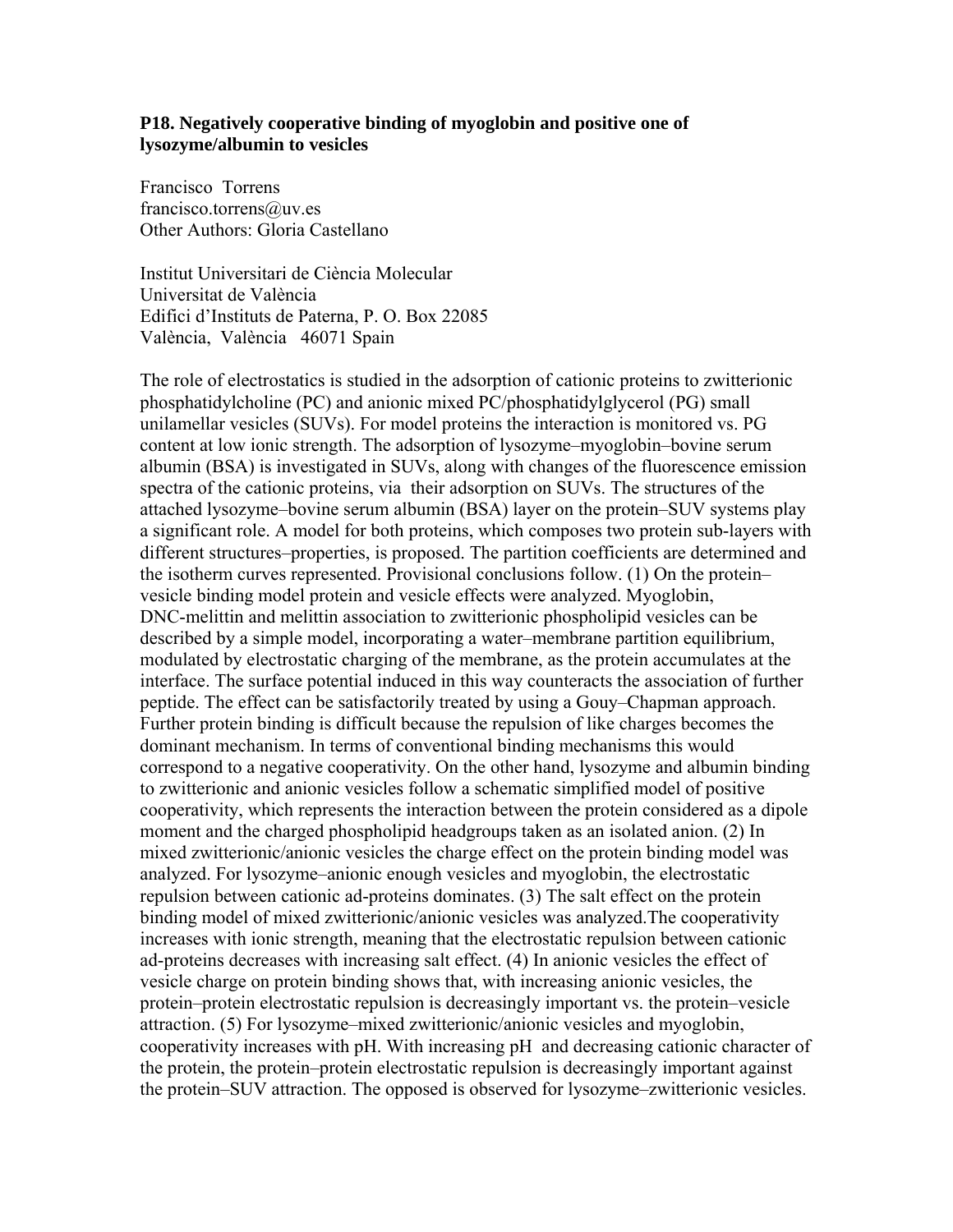## **P19. Characterization of extremely alkaline resistant New TOYOPEARL anion exchanger**

Yuji Kubo y\_kubo@tosoh.co.jp Other Authors: Hiroyuki Moriyama

Separation Center Tosoh Corporation 4560 Kaisei-CHO Shunan Yamaguchi, 746-8501 Japan

 In the purification of proteins such as biopharmaceuticals, the alkaline resistance of the packing material is one of the crucial column performances. The packed column is usually washed with sodium hydroxide aqueous solution to reduce the risk of contaminating the product with harmful substances, ex. lipids, viruses, endotoxins, and cell debris. (Sanitization or CIP operation) Therefore, there is a strong market demand to improve the alkaline stability of the packing material. If the alkaline stability of the packing material is low, the resolution and the adsorptive capacity of the column decrease during recycling.

 We developed a new anion exchanger TOYOPEARL resin to improve the life time of the packing material in an alkaline solution. This new TOYOPEARL resin has not only high alkaline resistance, but also very hydrophilic and high mechanical stability as well as a conventional TOYOPEARL. This resin is stable in 1mol/L sodium hydroxide soaking test for three months.

 In this poster, we introduce the fundamental performance of this extremely high alkaline resistant TOYOPEARL anion exchanger.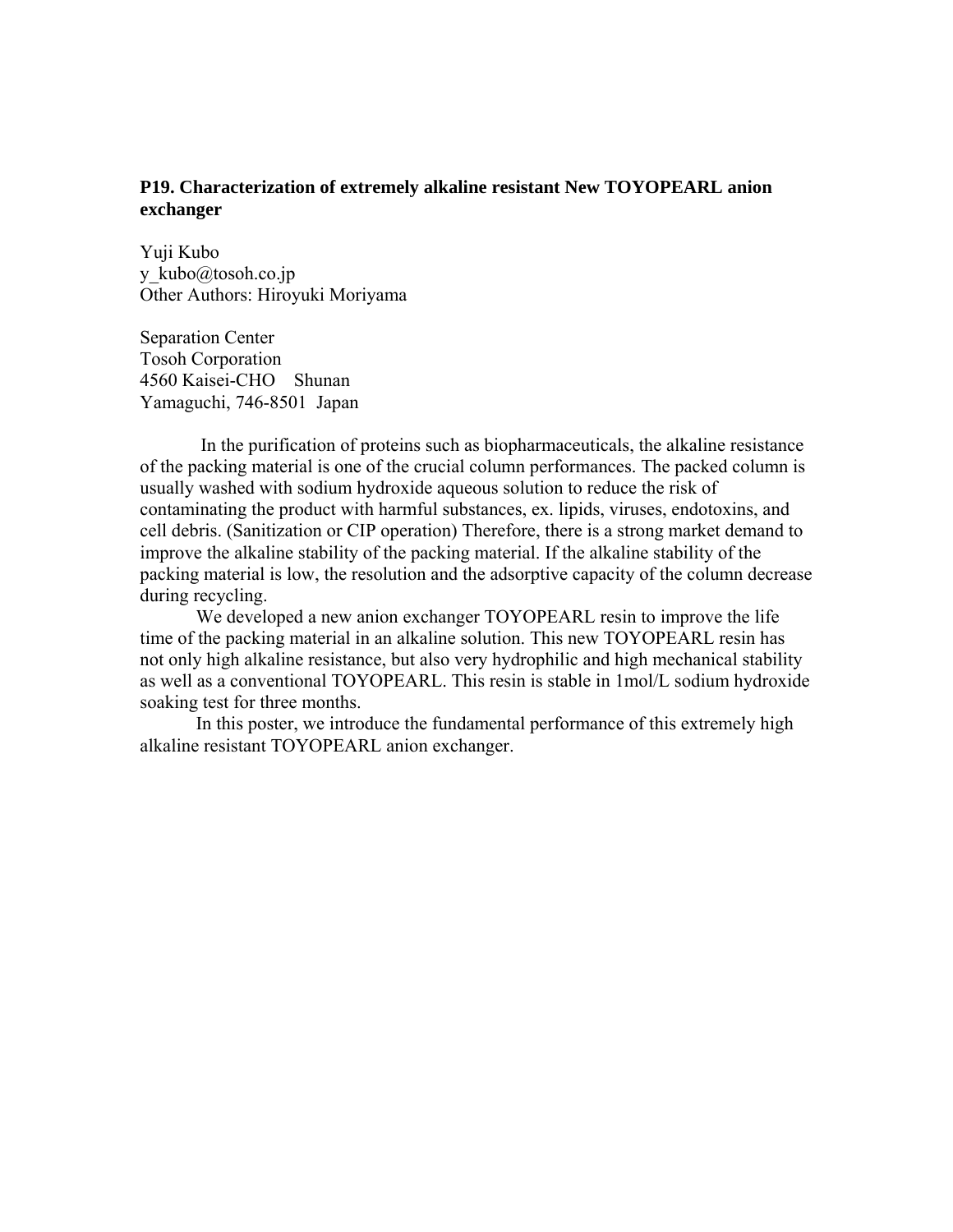## **P20. Pendant Dipodal Alkysilane Bonded Phases for Low pH HPLC**

Barry Arkles executiveoffice@gelest.com Other Authors: Gerald Larson, Youlin Pan, YunMi Kim

Gelest Inc. 11 East Steel Rd. Morrisville, PA 19067 USA

While octadecylchlorosilanes remain the dominant materials for preparation of bonded phases utilized in preparative chromatography, their stability is not robust in low pH phosphate buffer systems utilized for many biological separations. 1,2-bis(trichlorosilyl)octadecane, the first example of a pendant dipodal silane, has been synthesized. A variety of methods have been utilized to evaluate the stability of surfaces bonded with the new C18 and related bridged dipodals at different low pH regimes. Stability based on equilibrium studies has been predicted. Contact angle studies for up to 6000 hours at pH extremes were studied. Bonded phases on Kromasil were compared and indicate that at a minimum the dipodal phases are 3 times more stable than conventional silanes.



Pendant Dipodal C18 Silane Conventional C18 Silane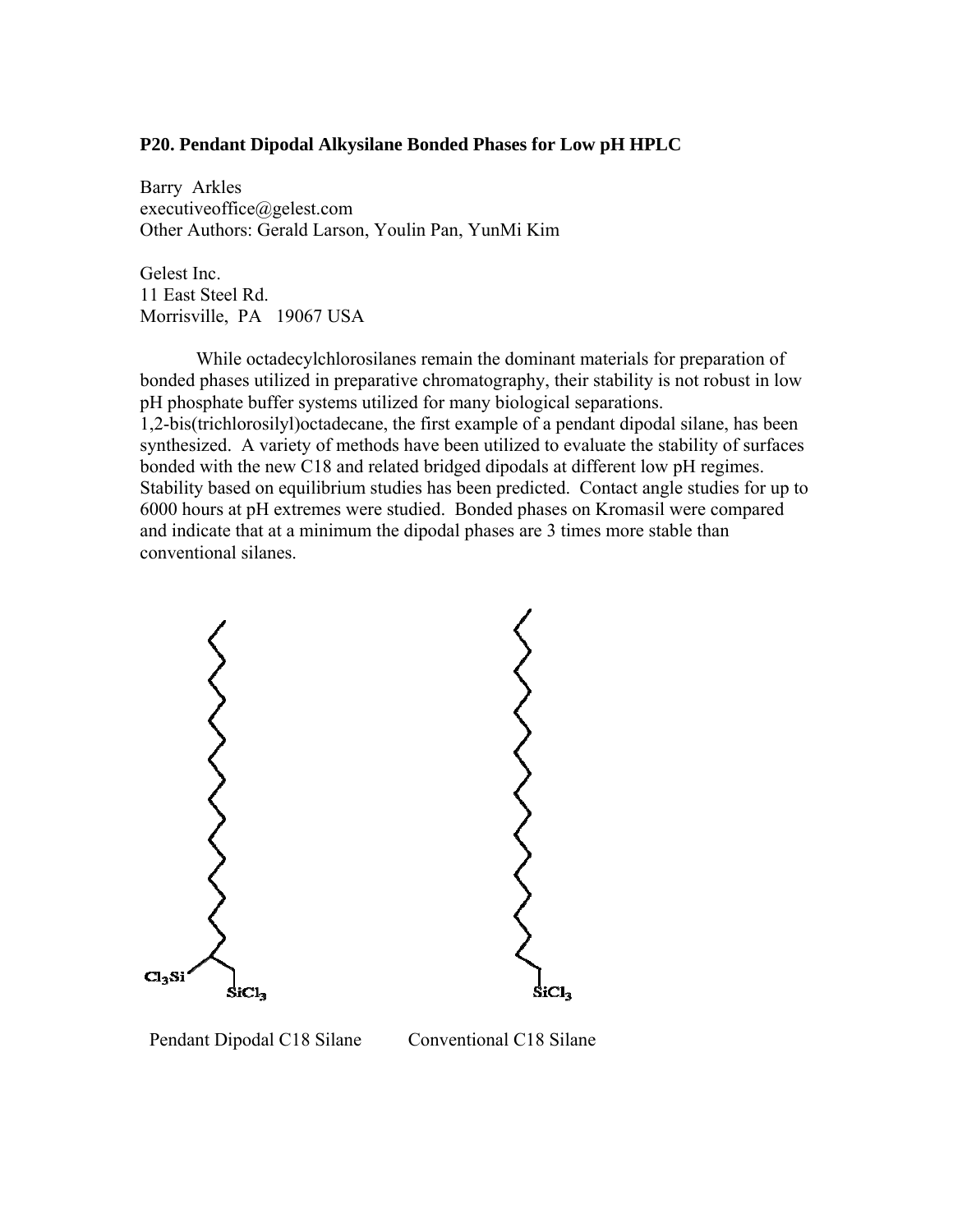## **P21. Observation of interaction between RNA and GFP-Protein by affinity capillary electrophoresis**

Atsushi Taga punk@phar.kindai.ac.jp Other Authors: Ryosuke Satoh, Shunji Ishiwata, Shuji Kodama, Atsushi Sato, Kentaro Suzuki, Reiko Sugiura

School of Pharmacy Kinki University 3-4-1, Kowakae Higashi-osaka, Osaka 577-8502 Japan

Some RNAs playing anti-cancer functions by interacting with proteins have been discovered in recent studies. New technology for binding assay with brief operations is expected. We have already reported a technique to observe interaction between a mRNA and a purified protein by affinity capillary electrophoresis (ACE) with UV detection on the ISPPP 2008 held in Baden-Baden, Germany. The basic principle of ACE has been observed in some of our previous papers [1,2]. In this study we tried to assay binding between a mRNA as a ligand in a back ground electrolyte (BGE) and a green fluorescence protein (GFP) fusion protein in a lysate without any purification as a protein sample by using a lazar induced fluorescence (LIF) detection capillary electrophoresis system.

A capillary tube in which the inner wall was modified with carboxyl group to prevent protein adsorption was used. The carboxylated capillary of a product FunCap/CE-Type C was obtained from GL Science inc. A semiconductor laser emitting a light at 473 nm was used for excitation, and fluorescence intensity at 500-600 nm was measured to detect a protein sample of GFP tagged Rnc1 protein which can interact with Pmp1 mRNA in a BGE [3]. GFP-Rnc1 is weakly negatively charged under the neutral condition, and Pmp1 mRNA has phosphate group of strongly negatively charged residue, resulting GFP-Rnc1 migrates faster than Pmp1 mRNA to the cathodic end with electroosmotic flow migrating from the anodic end to the cathodic end. Therefore migration delay of GFP-Rnc1 can be observed by interaction with Pmp1 mRNA depending on molar ratio of binding type protein. As a result, interaction between GFP-Rnc1 and Pmp1 mRNA was observed using our system, and the strength of this interaction was estimated to be in the order of 108 as an association constant (Ka).

[1] A. Taga et al., J. Chromatogr. A, 839 (1999) 157-166; [2] R. Satoh et al., Mol. Biol. Cell, 20 (2009) 2473-2485; [3] R. Sugiura et al., Nature, 424 (2003) 961-965.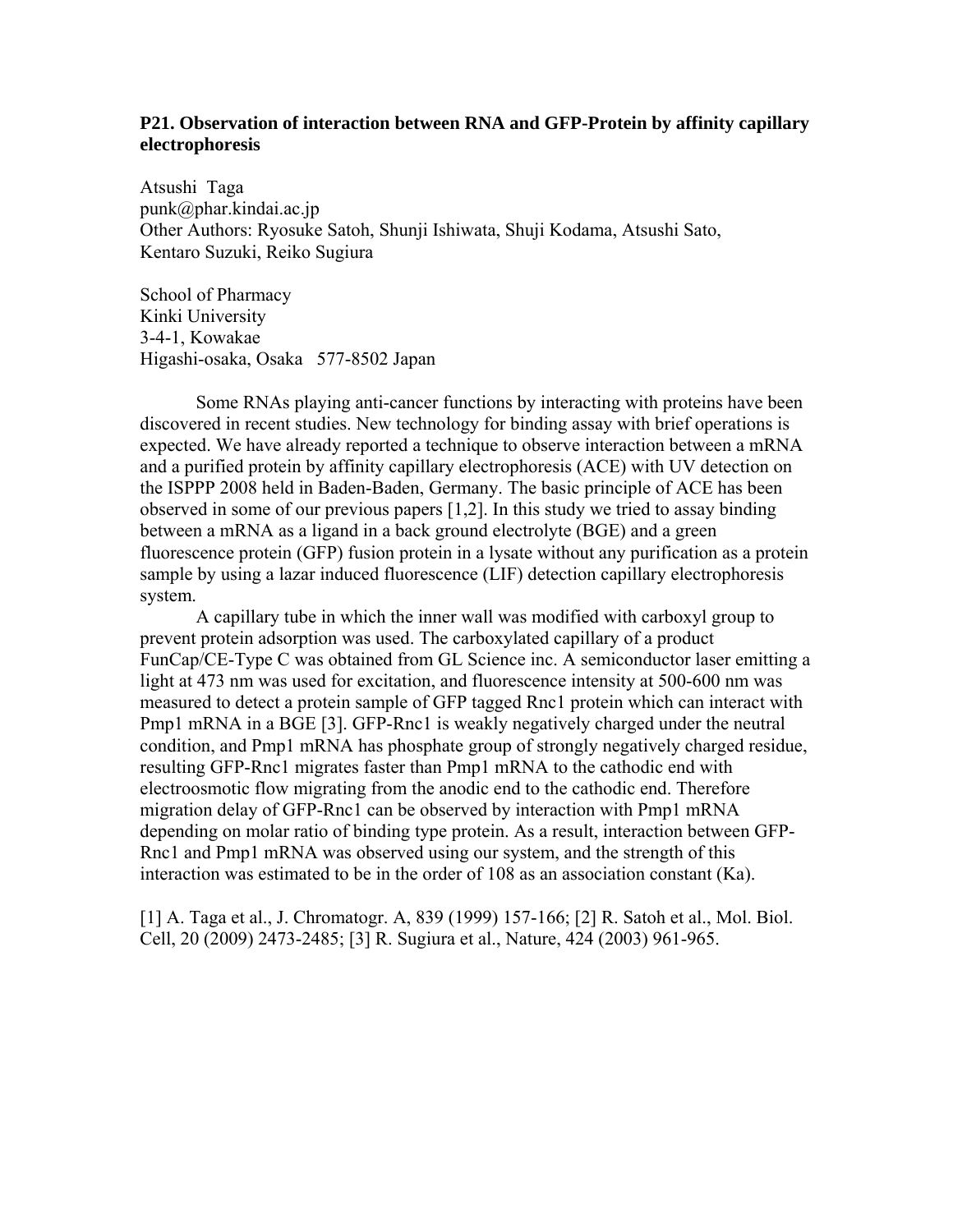# **P22. Micropreparative liquid chromatographic purification of PEP-19 protein from low amounts of brain tissue**

John Flensburg john.flensburg@ge.com Other Authors: Lars Haneskog, Per Svenningsson, Per E. Andrén

GE Healthcare Bio-Sciences AB Björkgatan 30 Uppsala, SE-751 84 Sweden

John Flensburg<sup>1</sup>, Lars Haneskog<sup>1</sup>, Per Svenningsson<sup>2</sup> and Per E. Andrén<sup>3</sup>

<sup>1</sup>GE Healthcare Bio-Sciences AB, SE-751 84 Uppsala, Sweden

<sup>2</sup>Dept. of Physiology and Pharmacology, Section of Translational Neuropharmacology, Karolinska Institute, SE-171 77 Stockholm, Sweden

<sup>3</sup>Dept. of Pharmaceutical Biosciences, Medical Mass Spectrometry, Uppsala University, P.O. Box 583 Biomedical Centre, SE-751 23 Uppsala, Sweden

PEP-19 (Purkinjecell protein 4; PCP 4) is a 6.8 kDa brain protein with a pI value of 6.2 that belongs to a family of proteins involved in calmodulin-dependent signal transduction by binding calmodulin via an IQ motif in a calcium-independent manner (1,2). PEP-19 expression has recently been shown to be decreased in an animal model of Parkinsons´s disease (3).

The objective of the present study was to purify biologically active PEP-19 from low mg amounts of mouse brain tissue (to be used to investigate potential protein binding partners using surface plasmon resonance sensor chip technology). An extract was prepared from brain tissue by a combination of grinding and ultrasonic disrupture. The clarified supernatant was used as starting material for anion exchange chromatography on Mono Q™ PC 1.6/5 at pH 8.0. A shallow NaCl gradient was necessary to separate PEP-19 from impurities with similar size and charge as the target protein. The second purification step consisting of gel filtration using Superdex™ Peptide PC 3.2/30 resulted in a chromatogram with a single peak corresponding to PEP-19, well separated from lower molecular weight impurities. The retention volume of PEP-19 indicated that the protein is a dimer. The identity of PEP-19 in chromatographic fractions was confirmed by nanoscale LC-MS/MS, and SDS-PAGE was used for assaying purity. From 15 mg of mouse brain tissue approximately two µg of PEP-19 (purity about 95 %) was obtained.

## **References**

1. Slemmon J. R. et al. Small proteins that modulate calmodulin-dependent signal transduction: effects of PEP-19, neuromodulin, and neurogranin on enzyme activation and cellular homeostasis. Mol. Neurobiol. 22 (1-3), 99-113 (2000).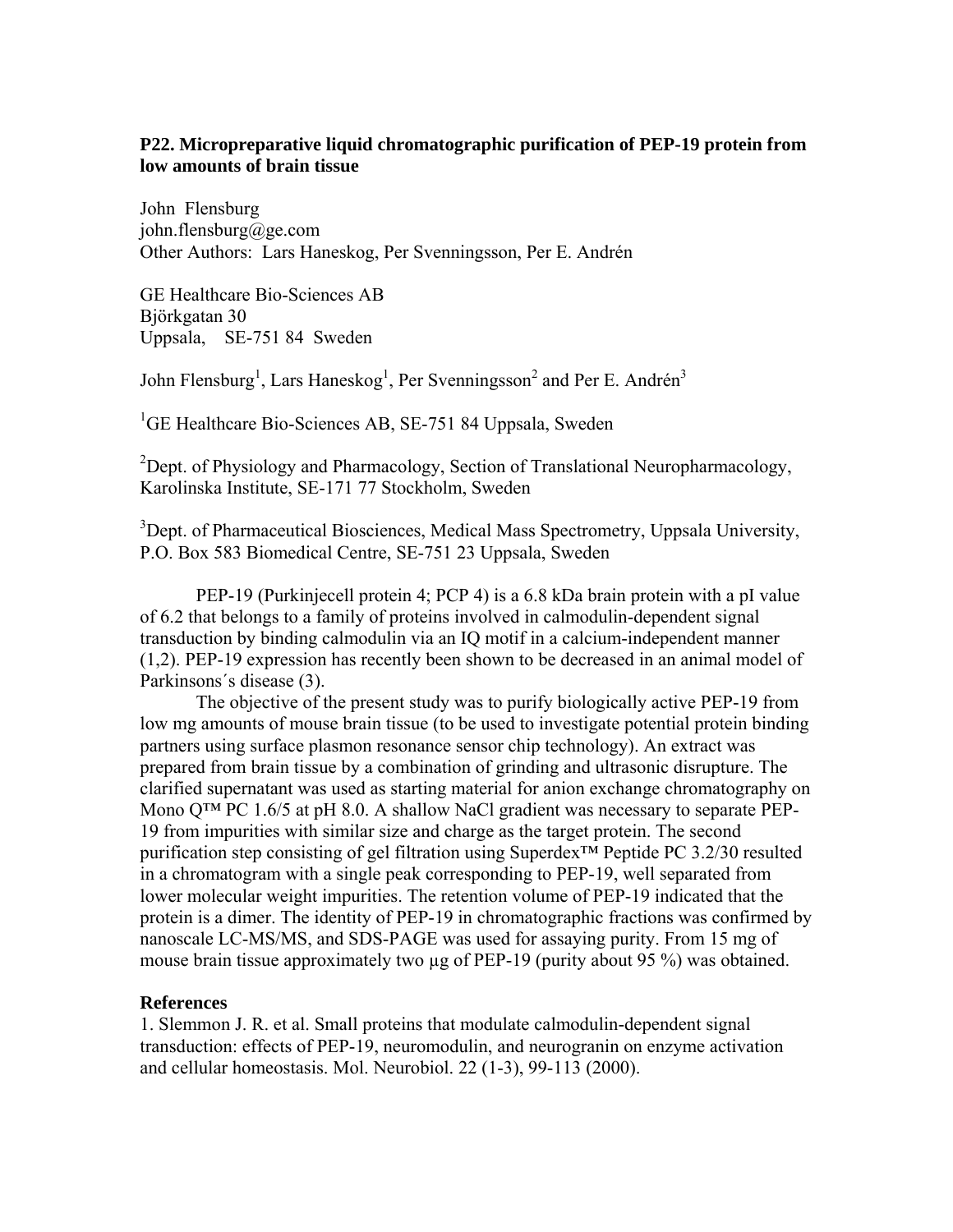2.Putkey J. A. et al. A new role for IQ motif protein in regulating calmodulin function. J. Biol. Chem. 278 (50), 49667 – 49670 (2003).

3.Sköld K. et al. Decreased striatal levels of PEP-19 following MPTP lesion in the mouse. J. Proteome Res.5, 262 – 269 (2006).

# **P23. Analysis of Global Isoform Distribution of Human NGAL Protein**

Ryan Bonn ryan.bonn@abbott.com Other Authors: Tracey Rae, Larissa Harwick, Svetoslava Stamenova, Kevin Rupprecht, and Jeffrey Fishpaugh

Analytical Chemistry Abbott Laboratories 100 Abbott Park Road, BLDG. AP-20 Abbott Park , Illinois 60064 USA

Elevated levels of Neutrophil Gelatinase Associated Lipocalin (NGAL) in urine have been established as a promising diagnostic indicator for acute kidney injury (AKI). Although significant structural information on the human NGAL protein has been revealed from findings with various recombinant expression systems and native protein isolated from neutrophils, little has been published regarding the NGAL protein species excreted in human urine. Development of a quantitative diagnostic immunoassay for NGAL in urine prompts an understanding of the native protein analyte and its structural similarity to a biosynthetic recombinant protein used to calibrate the assay.

Here we present findings from an analysis of native human NGAL isoforms found in urine (huNGAL). Size-fractionation of unprocessed human urine specimens with gelpermeation HPLC have shown that the predominant form of huNGAL from this matrix correlates to the monomeric apparent molecular weight, although oligomeric species are detected in some specimens. When observed, NGAL-containing oligomers are shown to occur through inter-protein disulfide linkage, as treatment with a reducing agent converts all NGAL activity to monomeric size in Western blots. We also demonstrate disparate isoelectric point profiles employing standard IEF and 2DE analysis comparing recombinant NGAL from multiple sources as well as partially purified native (huNGAL). All isoforms from reduced and denatured huNGAL were found to reside in the molecular weight region corresponding to the predicted mass of the protein. However, upon the development of 2D standardization techniques, the few discrete huNGAL isoforms span a surprisingly wide range in charge distribution (pI 5.9-9.1) given that the calculated theoretical pI of the native polypeptide is 9.0. Moreover, charge distribution profiles vary greatly among recombinant sources of NGAL leading to important questions regarding which pI and sample treatment is most valuable when constructing calibrator proteins for immunoassays.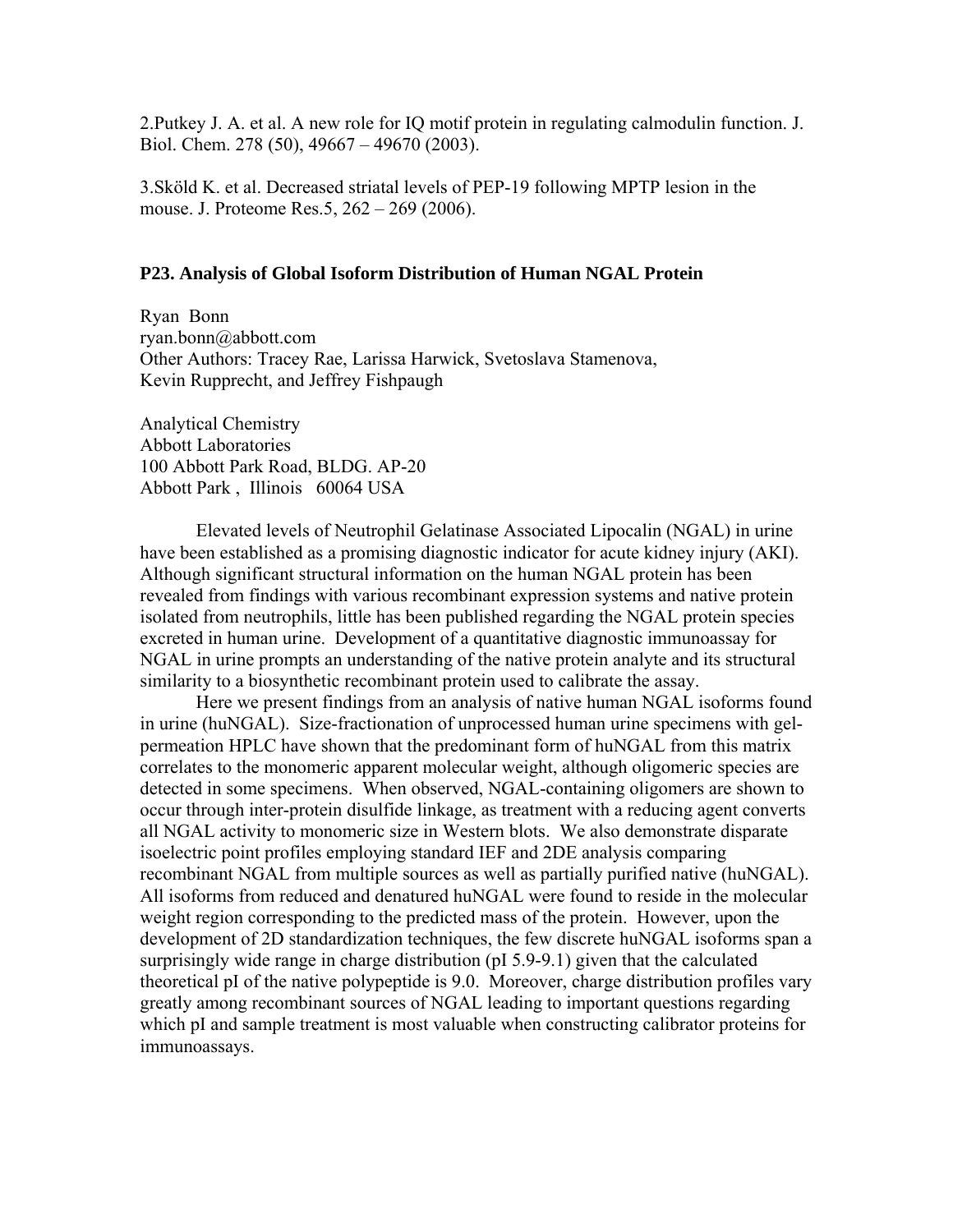#### **P24. Purification and Analysis of Urine Human NGAL**

Svetoslava Stamenova svetoslava.d.stamenova@abbott.com Other Authors: Tracey Rae, Ryan Bonn, Carol Ramsay, Luis Vargas, Jeffrey Fishpaugh and Kevin Rupprecht

Diagnostic Analytical Research Abbott Diagnostic Division 100 Abbott Park Rd Abbott Park, Illinois 60064 USA

Neutrophil Gelatinase-Associated Lipocalin (NGAL) is a 25 kDa protein currently being investigated for use as a biomarker for renal injuries. NGAL is a glycoprotein expressed primarily in neutrophils and various epithelial cells. It is also present in serum and urine.

Urine huNGAL exists primarily in a monomeric state though oligomers occur as well. To further investigate the role of NGAL in inflammatory disorders, a reliable method for concentration and purification of this low abundance urine protein is needed. We have developed an affinity purification method that utilizes a monoclonal antihuNGAL antibody covalently coupled to cyanogen bromide activated beads. Elution of huNGAL is accomplished with a low pH buffer. Utilizing this method we purified urine huNGAL that is essentially free of all other urine proteins. The method leads to at least a thousand fold increase in huNGAL starting concentration. The affinity purified huNGAL was analyzed using a variety of analytical tests including SDS-PAGE, Western Blot, GPC-HPLC and 2DE. The isolated material was >98% pure by SDS-PAGE and reactive to two monoclonal antibodies having known epitopes and a polyclonal anti-NGAL antibody. GPC-HPLC revealed dimeric forms as well as monomers. The two dimensional electrophoresis demonstrated that urinary huNGAL consists of a broad distribution of 5-6 isoforms, similar to recombinant huNGAL. The huNGAL from healthy urine was also identified by LC/MS/MS of a tryptic digest of the major band from SDS-PAGE. A Mascot data base search of the MS/MS data gave a positive match for huNGAL. In summary, we have developed a robust and reproducible method for concentration and purification of urine huNGAL, which can be used as a valuable tool for future elucidation of NGAL expression, processing and function and its role in inflammatory disorders.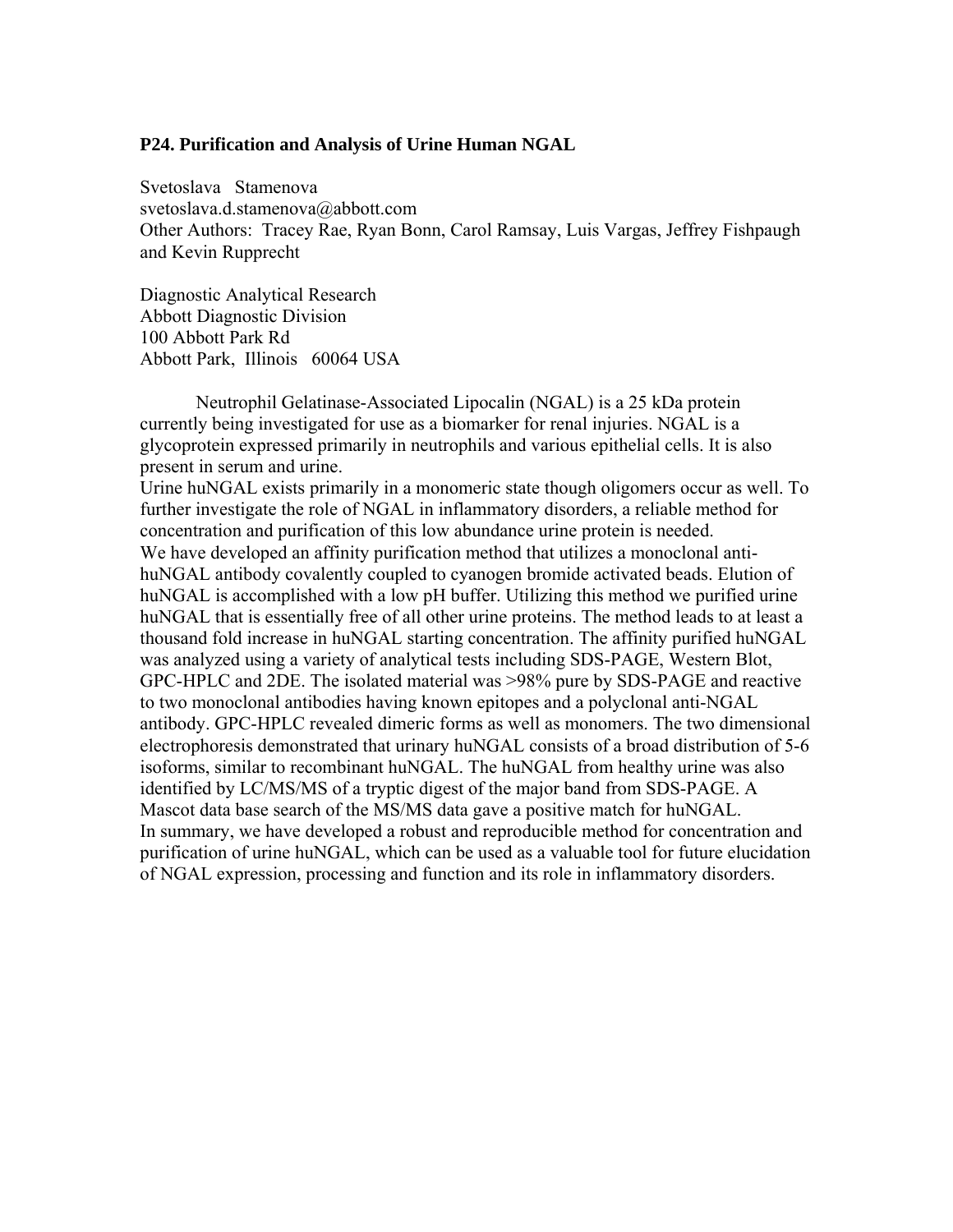### **P25. Protein Purification based on "Mixed Mode" Chromatographic Systems**

Milton Hearn milton.hearn@sci.monash.edu.au Other Authors: Anjali Bhagwat, Simon Mountford, Eva Campi, W. Roy Jackson

ARC Special Research Centre for Green Chemistry Monash University Building 75, Wellington Road Clayton, Victoria 3800 Australia

A new class of chromatography media has been developed for protein purification based on immobilising low molecular weight chemical ligands with "mixed mode" selectivity. To achieve robust immobilization, various experimental parameters such as reaction time, solvent and temperature were investigated to optimise the coupling of these chemical ligands onto the activated solid support. These adsorbents were evaluated for their static as well as dynamic binding capacities for the purification of human IgG and other proteins at different conditions of pH, buffer and salt concentration. In particular, isothermal adsorption studies reveal that this new class of chemical ligands shows readily "tunable" selectivity in their affinity chromatographic interactions with proteins. As consequence, the opportunity arises to utilize the same ligand system in more than one mode, depending on the choice of mobile phase composition, to achieve orthogonality in the separation of protein mixtures. Examples of these new chromatographic systems will be demonstrated utilizing feedstock's derived from fermentation or cell culture.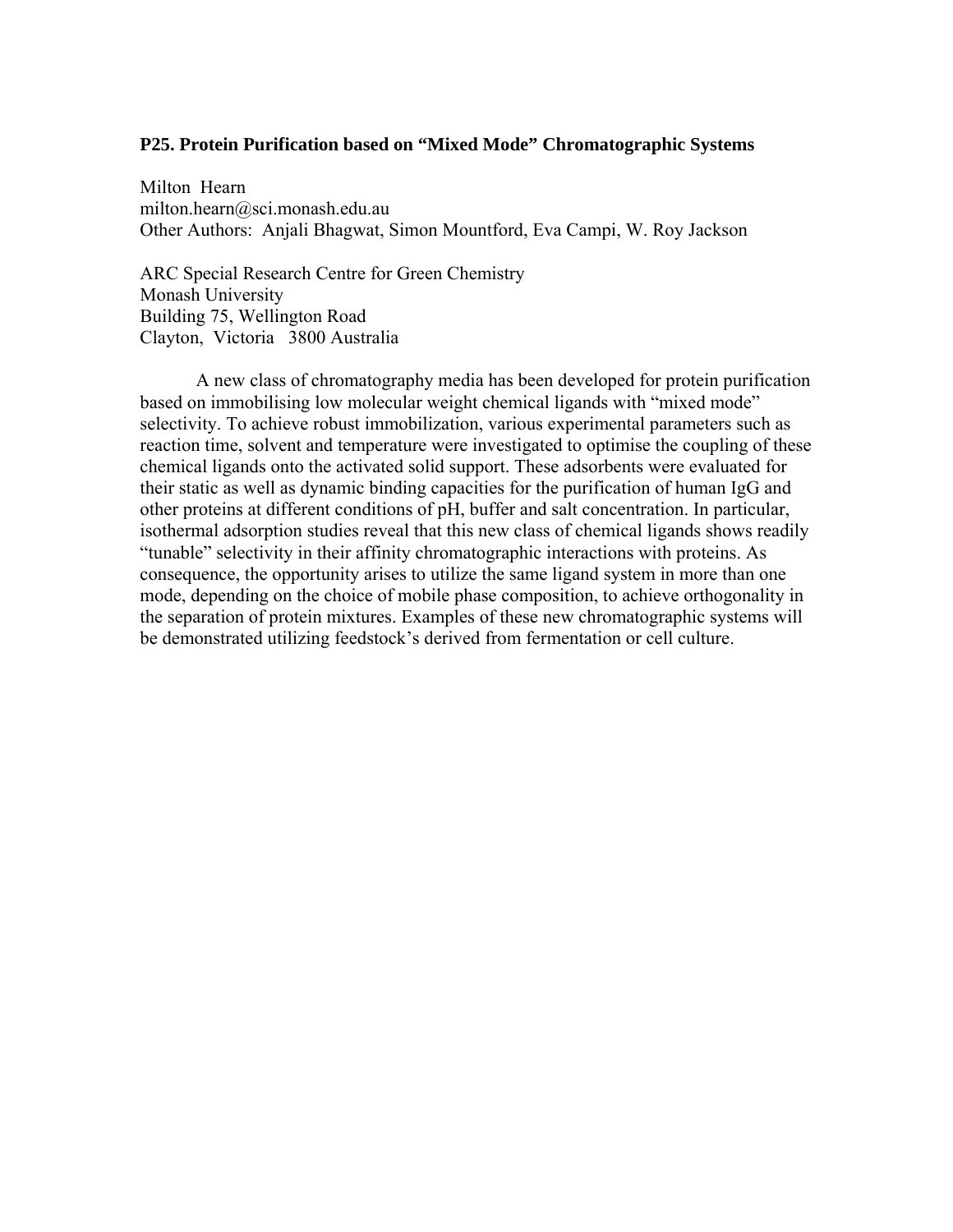# **P26. Acetonitrile-free HPLC Analysis and Preparative Purification of a Biopharmaceutical Peptide**

Linda Lloyd Linda.Lloyd@varianinc.com Other Authors: Stephen Ball, Keeley Mapp

Varian Inc Essex Road Church Stretton, Shropshire SY66AX UK

The use of peptides as biopharmaceuticals is one of the major growth areas in current drug development. The purification of the synthetic peptides uses high performance columns, packed with either silica reversed phase media and acetonitrile based eluents. Recently there has been growing interest in the use of polymeric materials, including the poly(styrene/divinylbenzene) based PLRP-S, for these purifications due to their unsurpassed chemical and physical stability and the separation selectivity of these materials media is also independent of particle size, so enabling easy scale up from analytical to prep scale. These two factors can be exploited to improve the economics of a peptide purification by reducing the method development time and increasing column lifetime. However, there is now a greater influence on the cost of a purification which must be considered when developing a peptide purification method

Following recent developments in the chemical industry, and resulting global shortage in acetonitrile, the cost of this solvent has significantly increased and is now at the level where many processes have become uneconomic. New purification methods must be developed to reduce the consumption of acetonitrile. We have investigated the suitability of alternative solvents for the purification of synthetic peptides, method development, packing dynamic axial compression columns and the prep-scale purification.

 This study illustrates the use of a ethanol throughout the entire purification process, from the analytical method development to the packing of a 1" ID dynamic axial compression column and the prep-scale purification and analysis of a synthetic peptide.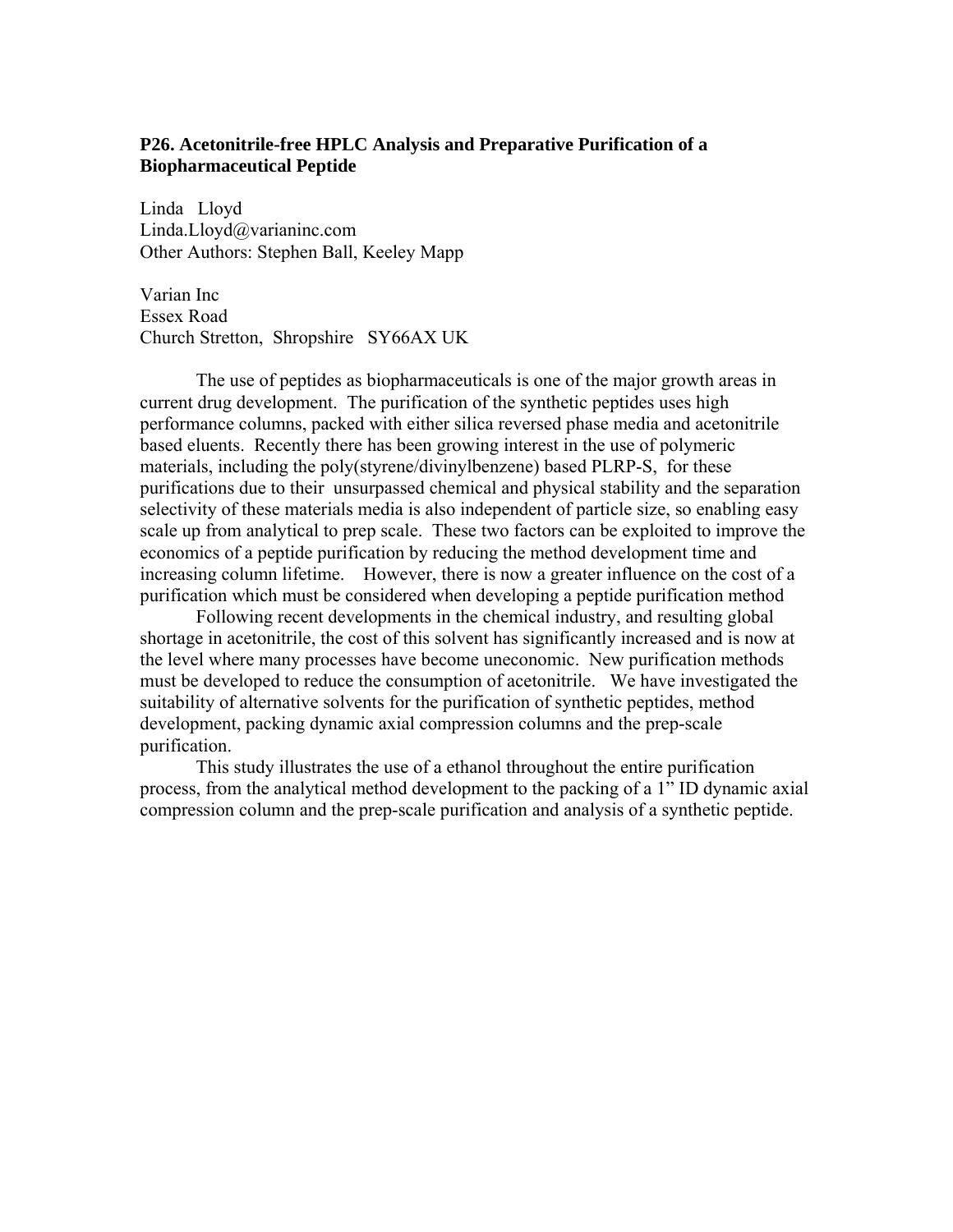# **P27. Investigation into the Alternatives to Acetonitrile for the Reverse Phase Analysis of Peptides**

Linda Lloyd Linda.Lloyd@varianinc.com Other Authors: Stephen Ball, Keeley Mapp

Varian Inc Essex Road Church Stretton, Shropshire SY66AX UK

Due to well-documented developments in the chemical industry recently, there is now a global shortage of acetonitrile, the solvent of choice for most HPLC applications. Acetonitrile has been popular since the 1970's due to its low UV cut-off, low viscosity and good selectivity properties based on its relative polarity, hydrogen bonding and dipole properties.

As a result, laboratories world-wide are facing the prospect of having to redevelop many routine HPLC procedures. Exacerbated by the increased price of acetonitrile, methods of reducing consumption are more urgent. Many methods have focussed on reducing the solvent used per separation by using smaller particle size media packed smaller ID columns to run at lower flow rates. This is acceptable for small analytical separations but is not feasible for purification.

We have been investigating a range of alternative solvents that could be used for the reversed-phase HPLC analysis of peptides, which keeps the efficiency of the separation and selectivity of the media to maintain resolution. The data shown will demonstrate that there are a number of alternative solvents suitable for this application, and highlights some of the advantages/disadvantages of each.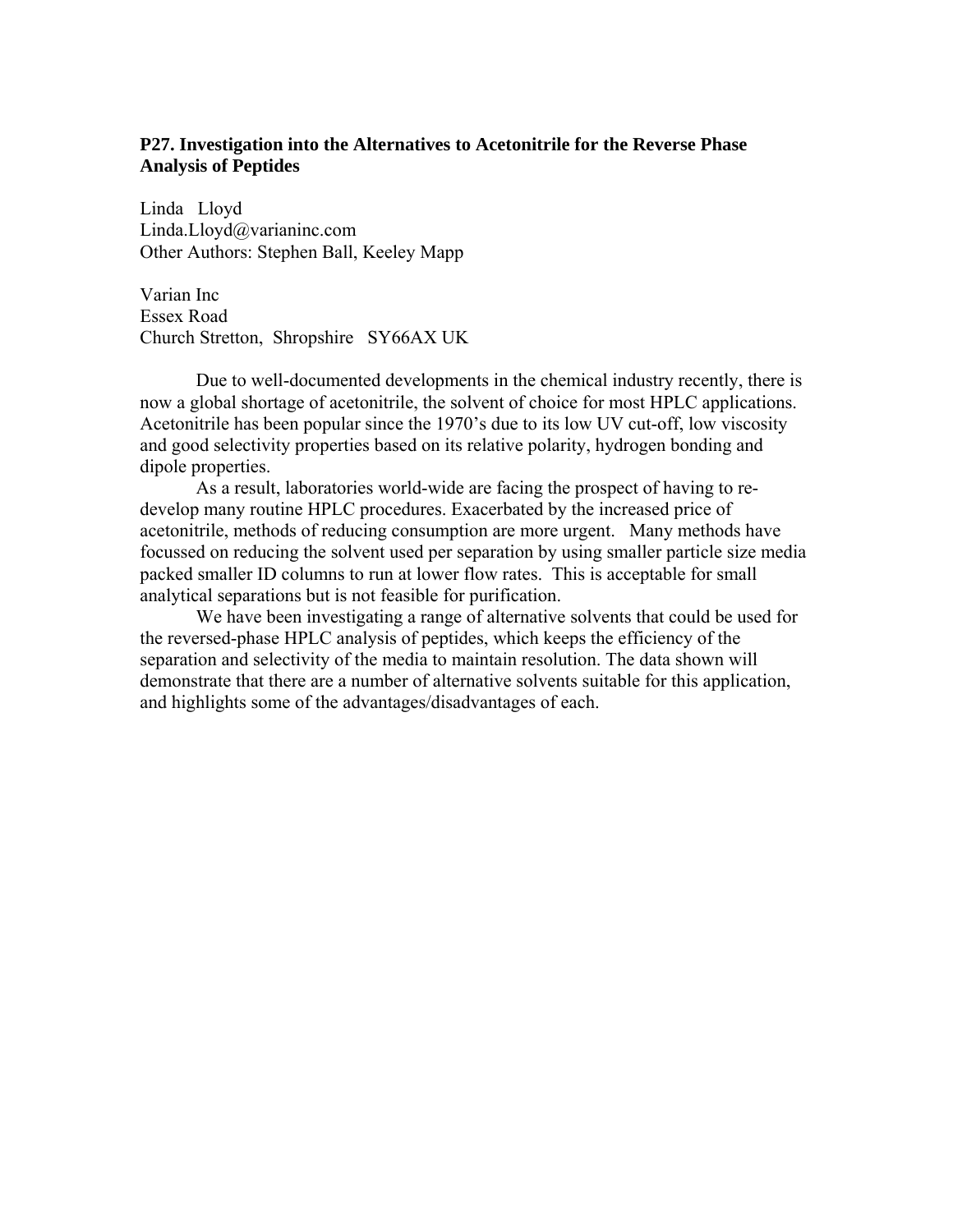# **P28. A new approach for fast separation of intact proteins with high overloading by using non-porous packings in RPLC**

Xindu Geng xdgeng@nwu.edu.cn; wang\_phy@163.com Other Authors: Fei Wang

Institute of Modern Separation Science Northwest University Xi'an, Shaanxi Province 710069 PR China

The purpose of the investigation is to present a new approach for fast separation of intact proteins in mg scale using 1µm non-porous RPLC packings in chromatographic cake (cake). Based on the fact that the resolution of protein separation is basically independent of column length and the diameter of the cake is larger than its length, the pressure of cake should be lower than that of the conventional column having the same packed bed volume. A kind of very small particle packings packed into the cake can be employed to separate proteins with high efficiency, operated under a lower column pressure. When the chromatographic cake (7.5 mm x 10 mm I. D.) was packed with 1µm non-porous RPLC-ODS packings and acetonitrile-water was employed as a mobile phase, 1µg and 40µg of seven standard proteins could be completely separated in one minute, while 0.50mg of the same seven proteins were also basically, completely separated in one minute. All experiments were carried out by conventional liquid chromatograph and the cake pressure was less than 210 bars under the flow rate of the mobile phase, 5.0mL/min. Based on this fact, a smaller cake packed with less particle size than  $1 \mu m$  may be employed to separate proteins much sooner for analytical purpose, while a larger cake may be used for purification of a larger amount of proteins for preparative target. The explored approach would be expected to use in the "top-down" strategy in proteomics and for fast purification in usual biochemistry laboratory.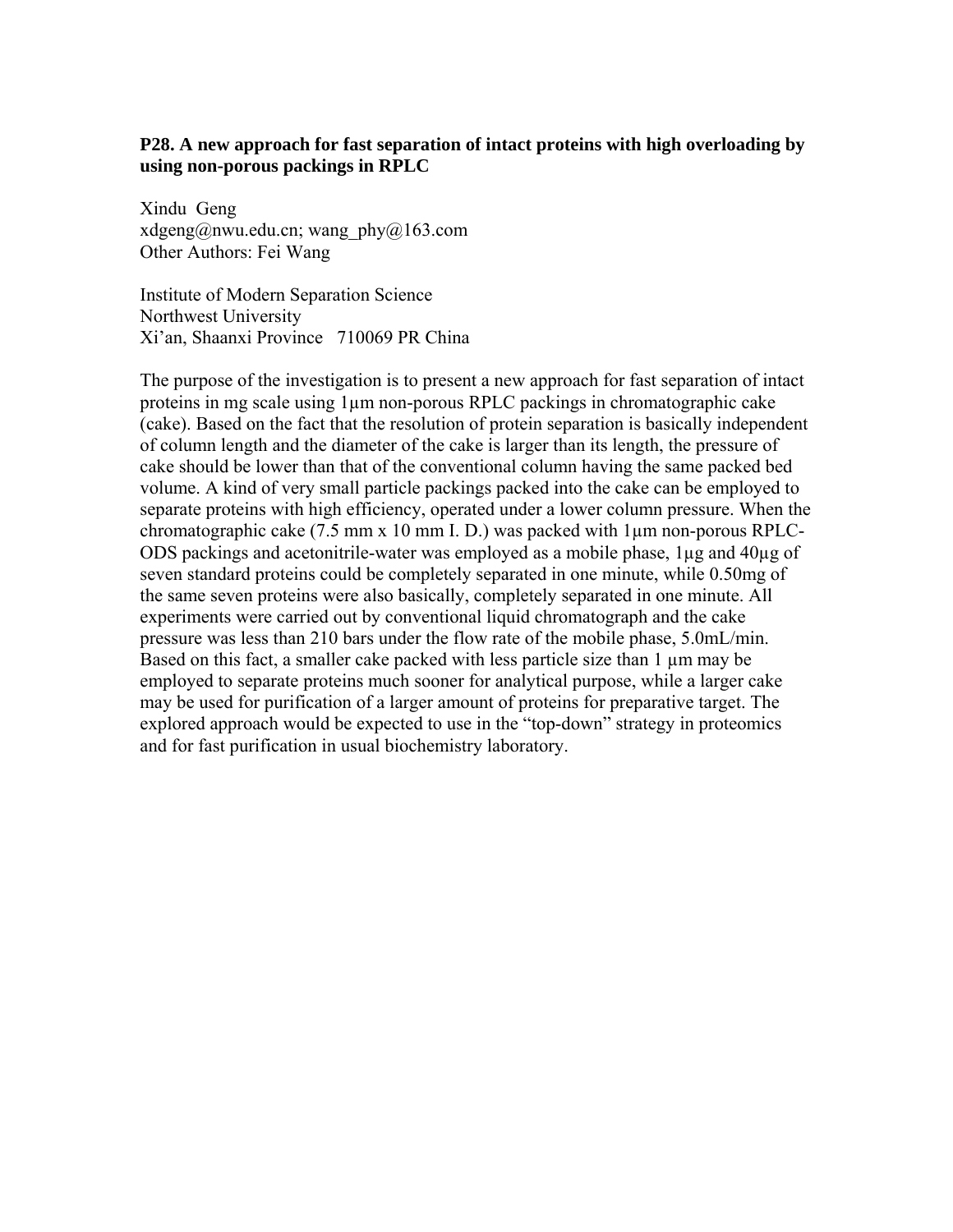## **P29. A Newly Developed Hydrophilic Polymer-based Ion Exchange Resin for the Analysis and Purification of Various Biological Molecules**

Ernest Sobkow ejsobkow@ymcamerica.com Other Authors: Noriko Shoji, Akiko Matsui, Masakatsu Omote, and Naohiro Kuriyama

YMC America, Inc. 941 Marcon Blvd., Suite 301 Allentown, PA 18109 USA

 The recent development of the biopharmaceutical industry has been remarkable. Shortening the development time and reducing costs have become increasingly important. The development of efficient, economical and selective purification methods is required for successful commercialization of biopharmaceutical products. To meet these demands, we have developed new polymeric resins named YMC-BioPro series, which are specially designed for ion exchange (IEX) separation and purification of proteins, peptides and nucleic acids. YMC-BioPro series includes columns packed with 5 micron porous and non-porous polymer for analysis and laboratory scale purification, and bulk materials of 30 and 75 micron porous polymer for capture and purification. All materials are based on the same hydrophilic polymer beads with low nonspecific adsorption. Compared to conventional materials available in the market, the BioPro series shows higher binding capacity and higher recovery of biomolecules.

Analytical BioPro columns are 5 micron spherical, mono-dispersed beads, with optimal packing technology. These columns provide high theoretical plate number and symmetrical peak shape. Excellent resolution is achieved from the high column efficiency coupled with the excellent selectivity of QA (quarternary ammonium) and SP (sulfopropyl) ion exchangers. The 75 micron porous polymer resins have increased binding capacity and low pressure drop and are ideal for capture and intermediate purification steps. BioPro Q75 and S75 has similar retention selectivity to 5 micron porous type BioPro QA and SP, respectively, and allow for predictable scale-up from analytical to preparative separation

In this poster, we will show the benefits of YMC-BioPro series and some example cases of superior separation of important biomolecules, such as monoclonal antibodies and DNA.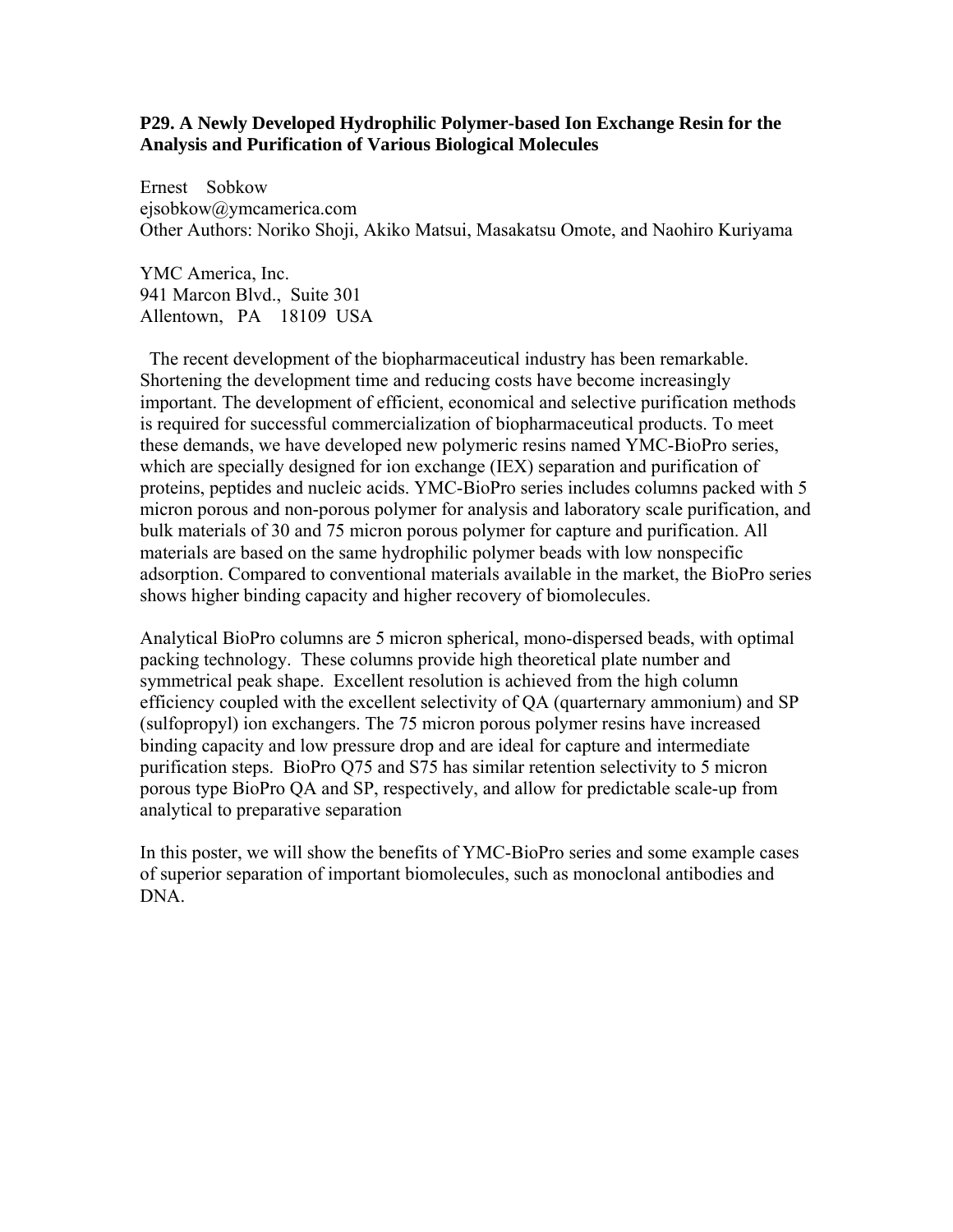#### **P30. Affinity capture of cell culture-derived influenza virus particles**

Lars Opitz opitz@mpi-magdeburg.mpg.de Other Authors: Michael W. Wolff, Sylvia Lehmann, Anke Zimmermann, Jonas Hohlweg, Udo Reichl

Bioprocess Engineering Max Planck Institute for Dynamic of Complex Technical Systems Sandtorstrasse 1 Magdeburg, Saxony Anhalt 39106 Germany

Human influenza vaccines are traditionally produced in embryonated chicken eggs. However, due to several disadvantages of this method, mammalian cell culture based influenza vaccine production processes are currently being established demanding new virus purification methods.

Our study provides comprehensive results from three different strategies to capture Madin-Darby canine kidney (MDCK) cell culture-derived influenza virus particles (A/Wisconsin/67/2005, A/Puerto Rico/8/34, B/Malaysia/2506/2004) based on affinity and pseudo-affinity adsorption.

First, an affinity based capture step, lectin-affinity chromatography (LAC), was developed. This method was investigated concerning the selection of lectins and matrices, viral recoveries and contaminant depletion as well as process robustness. LAC showed a high degree of contaminant reduction, in particular host cell dsDNA depletion. The results from LAC represent a high potential of an affinity capture step at the beginning of a downstream process for production of viral vaccines.

Influenza viruses have an affinity to sulfated carbohydrates, such as heparin or sulfated cellulose. Hence, column based Cellufine® sulfate is often used in industrial influenza virus purification. The main disadvantage of this method is the limited flow rate, due to high back pressure, leading to suboptimal process productivity. To overcome this drawback, we have developed a second capturing method for influenza viruses based on sulfated reinforced cellulose membranes (SCM).

Compared to commercially available cation exchange membrane adsorbers and column based Cellufine® sulfate resin, these membrane adsorbers achieved high product recoveries and contaminant reduction. In addition, the SCM allow an increased flow rate during capturing leading to superior productivity compared to conventional bead chromatography. Hence, this method is an economic alternative for industrial influenza vaccine production.

The third purification strategy was capturing of influenza viruses by immobilized metal affinity chromatography (IMAC) using zinc modified membrane adsorbers. This method shows valuable purification results for the influenza virus strain A/Puerto Rico/8/34. However, IMAC depends highly on the primary structure of viral envelope proteins as well as the accessibility of certain amino acids. Hence, IMAC is an interesting capturing method of A/Puerto Rico/8/34 in a laboratory scale, but is only of limited interest for industrial vaccine production processes.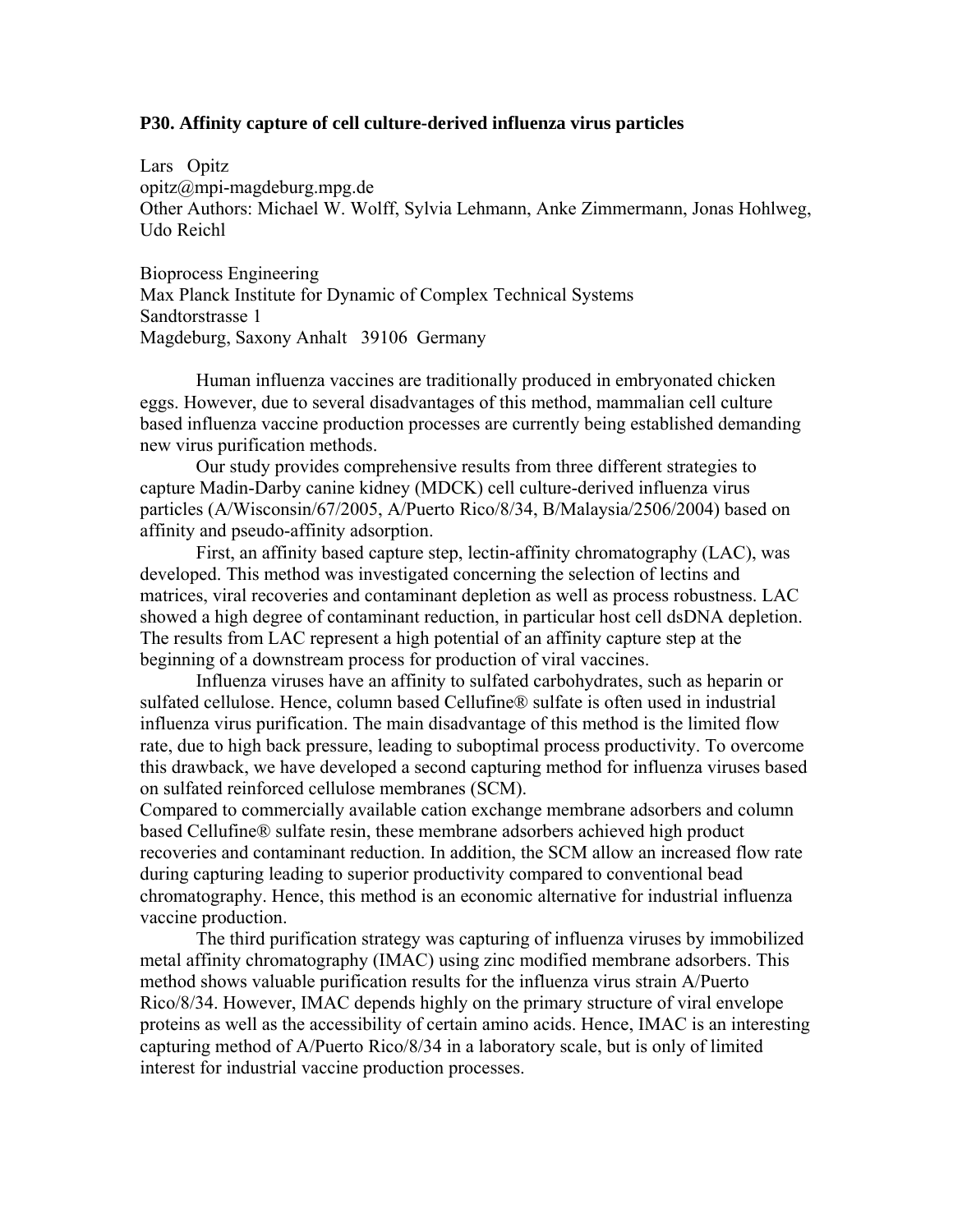### **P31. Particulate Formulation of Influenza Virus Antigen in the Form of ISCOMs**

Tina Kröber kroeber@mpi-magdeburg.mpg.de Other Authors: Michael W. Wolff, Katrin Hebel (Department of Pediatrics, Otto-von-Guericke University, Magdeburg, Germany), Monika C. Brunner-Weinzierl (Department of Pediatrics, Otto-von-Guericke University, Magdeburg, Germany), Udo Reichl

Bioprocess Engineering Max Planck Institute for Dynamics of Complex Technical Systems Sandtorstraße 1 Magdeburg, Saxony-Anhalt 39106 Germany

Immunostimulating complexes (ISCOMs) are typically 40 nm spherical cage-like particles used as delivery system for vaccine antigens. They are composed of antigen, cholesterol, phospholipid and the built-in adjuvant saponin (Quil A). ISCOMs have been shown to induce strong antigen-specific cellular or humoral immune responses to various antigens in a variety of animal species.

Here, the production of ISCOMs containing the hemagglutinin antigen of influenza virus and the development of an in vitro testing system for these complexes is reported. Therefore, human influenza A virus was propagated in Madin Darby canine kidney (MDCK) cells, the supernatant clarified and the virus particles chemically inactivated (β-propiolactone) and concentrated (tangential-flow ultrafiltration). For crude purification of the concentrates, size exclusion chromatography was carried out to obtain starting material for ISCOM preparation. ISCOMs were produced by mixing Quil A with detergent (Mega-9)-solubilized influenza antigen, cholesterol and phospholipid. On removal of the detergent by dialysis the characteristic cage-like complexes were formed spontaneously. The ISCOMs were separated from free excess reaction components by a sucrose density gradient ultracentrifugation and evaluated in terms of particle structure and size via transmission electron microscopy (TEM) and dynamic light scattering (DLS). Finally an in-house developed assay was used to characterize the in vitro stimulatory properties of ISCOMs on blood-derived human dendritic cells (DC) in comparison to inactivated influenza virus concentrates.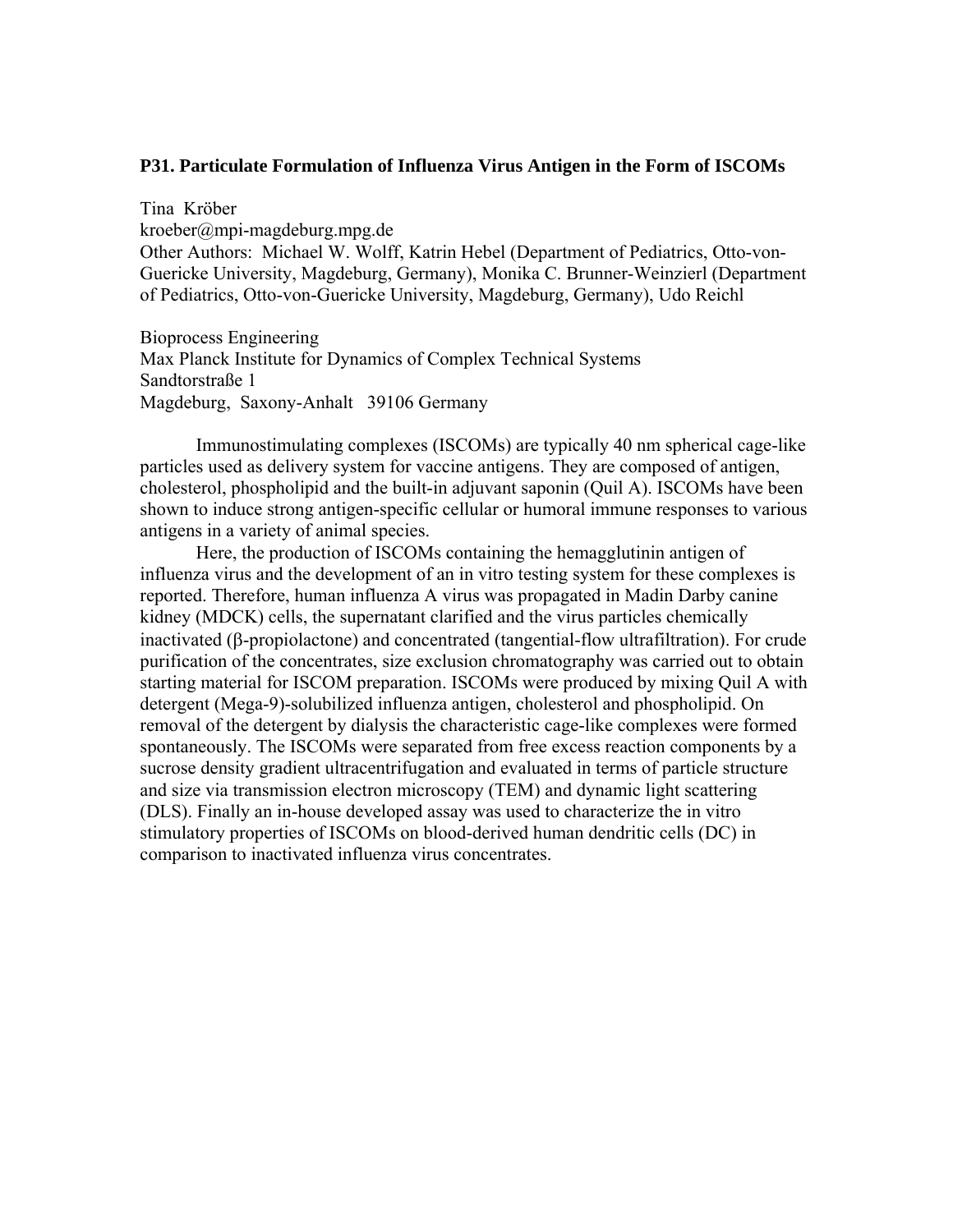## **P32. Alternative Approach for Characterization of Impurities and Site-specific Modifications in Protein Drugs**

Martin Gilar martin\_gilar@waters.com Other Authors: Hongwei Xie, John C. Gebler

 Biopharmaceutical Sciences Waters 34 Maple St. Milford, MA 01757 USA

Sequence variants and posttranslational modifications (PTMs) such as glycosylation, deamidation, and oxidation are common in recombinant protein pharmaceuticals. They potentially affect the safety, activity and stability of protein drugs. Effective monitoring of these variants and PTMs requires sensitive and reproducible methods. Traditionally, LC-MS and multiple tandem mass spectrometry (either DDA-MS/MS or targeted MS/MS) measurements are required for elucidation of such impurities and covalent modifications. In this study, we have evaluated an alternative approach for mapping protein digests, employing LC coupled with Data Independent Acquisition (DIA) Mass Spectrometry with alternated high-energy and low energy scanning (LC-MSE). The peptide precursor and fragmentation information acquired in MSE mode was utilized for effective identification of peptide sequences, and site-specific modifications within a single LC run. The stoichiometry of PTM modifications was inferred from the relative ratio of the MS signal intensities between modified and unmodified peptides.

Nearly complete sequence coverage was obtained for yeast enolase (96%), ADH (98%) and IgG ( $>97\%$  for both heavy and light chain) proteins. Minor protein contaminants were found to be detected in enolase at levels between 1.4% and 13.4% (normalized to enolase 1). M-oxidation and N-deamination sites were characterized and quantified. Synthetic peptide standards were utilized to confirm the identified deamidations in "PENNY" motif peptide of IgG heavy chain, and to distinguish aspartic and isoaspartic isoforms of N-deamidations.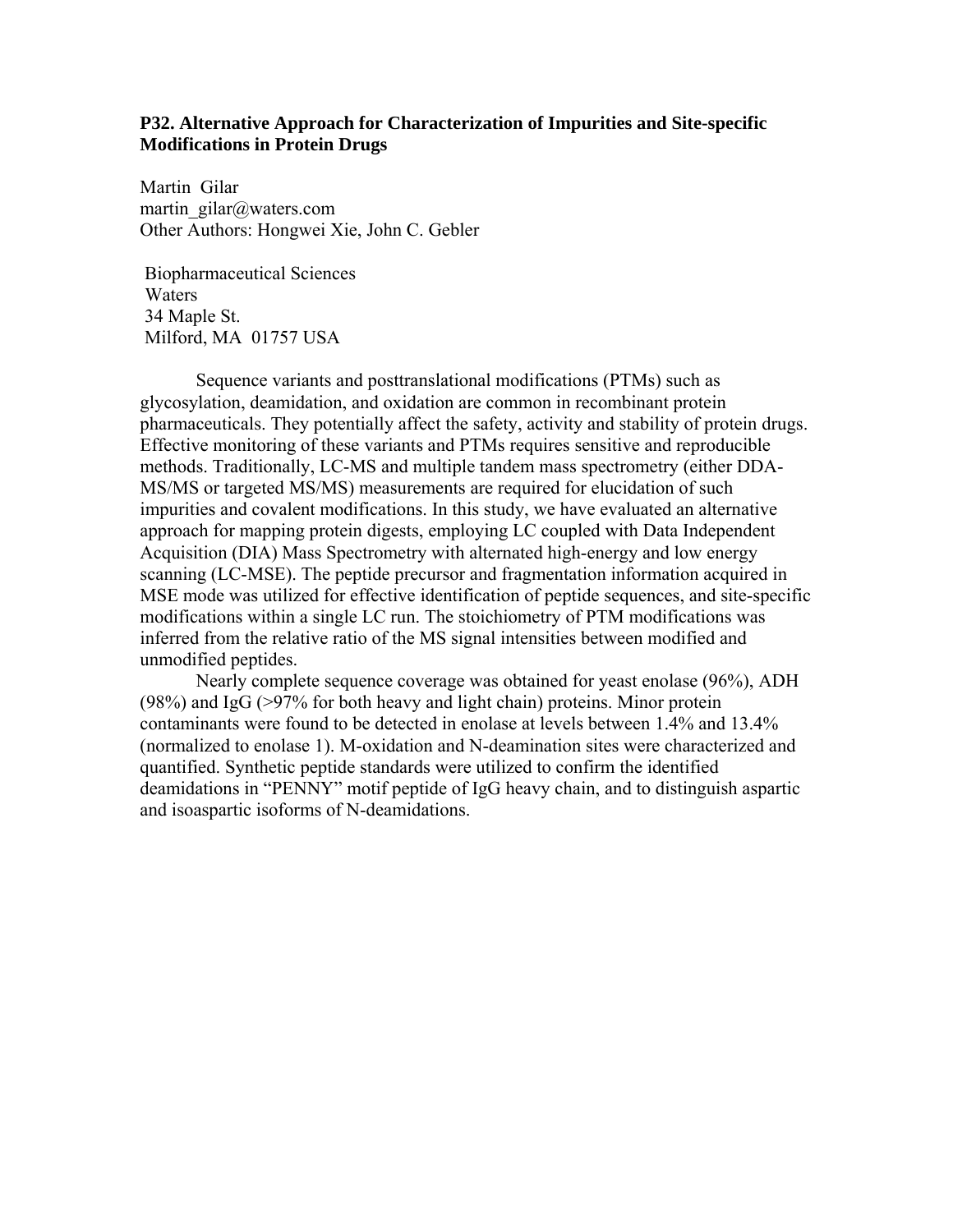# **P33. Effects of particle porosity and surface chemistries on the separation of larger molecules**

Rob Freeman rfreeman@sge.com Other Authors: Dan DiFeo, Hans Jurgen Wirth, and Andrew Gooley

SGE Analytical Science 2007 Kramer Lane Austin, Texas 78758 USA

Liquid chromatography of biological samples is characterised by the presence of medium and large size molecules, typically peptides and proteins. Diffusion plays a crucial role in transporting these large molecules to binding sites inside the stationary phase pore structure. In adsorption chromatography, the limiting effect of the pore diameter is further enhanced by adsorbed analyte molecules partially blocking the pore structure.

Biological samples also tend to be very complex - many interesting aspects revolve around post-translational modification such as phosphorylation and glycosylation. Typically, the glycosylated or phosphorylated peptides resulting from enzymatic digests of targeted proteins are relatively hydrophilic and may not be retained under normal reversed phase chromatography conditions. Furthermore, in the case of phosphorylation, these peptides can form strong nonspecific interactions with metal ions on the contact surfaces.

To address the problems associated with biological analysis of peptides and proteins, we developed a range of columns with inert, metal-free column hardware and stationary phases which combine high bonding density with the appropriate pore size for the various analytes. 200Å and 300Å pore size C18 silicas with virtually no residual silanol activity are used for peptides. An application showing the analysis of glycosylated peptides is presented. The range is completed with a 1000Å C8 column specifically designed for intact protein analysis. This column is demonstrated with the separation of liver membrane proteins.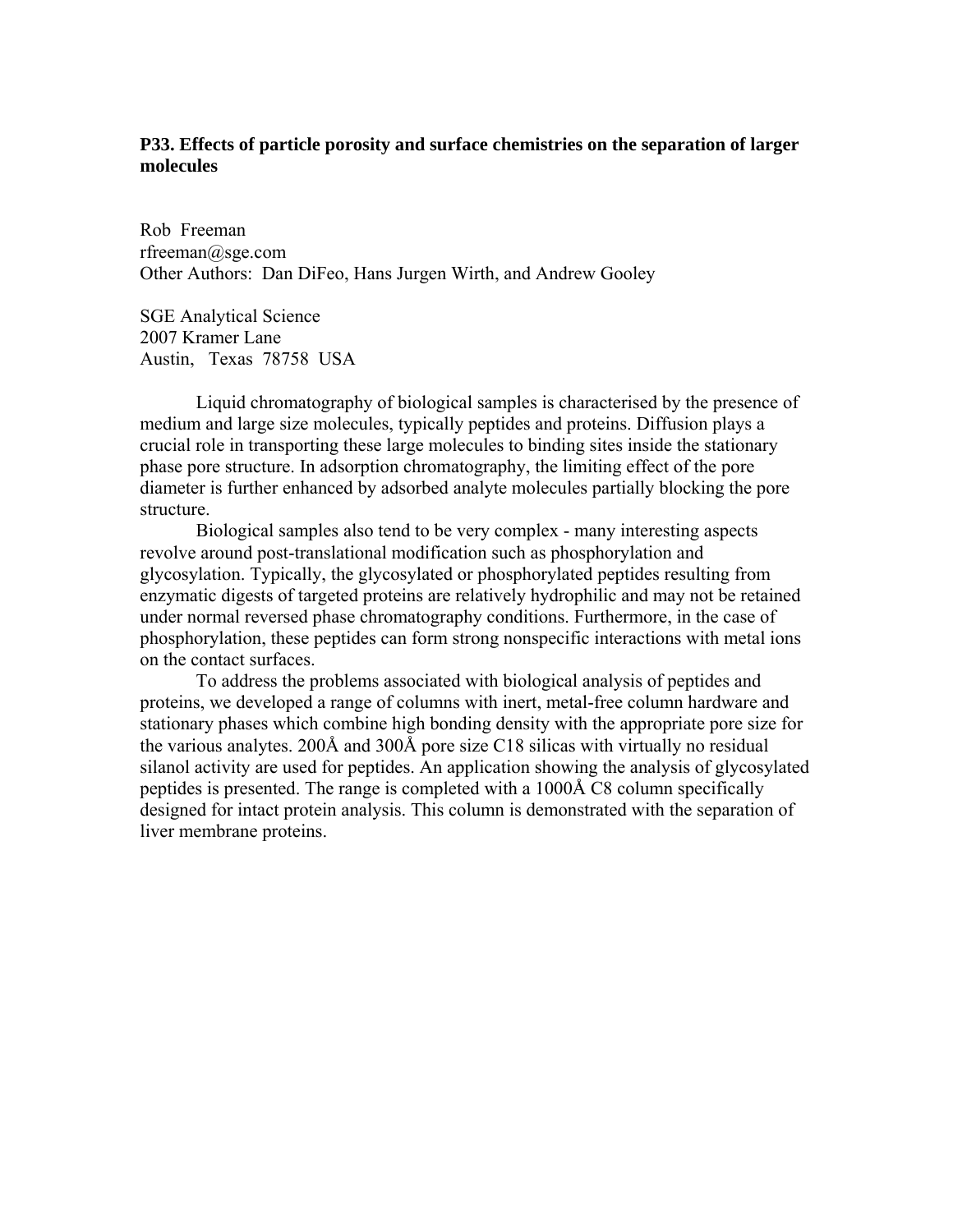### **P34. HPLC separation for peptide and its typical by-products with DAISOGEL.**

Yuji Kirino ykirino@daiso.co.jp Other Authors: Akira Sugisaki, DAISO CO., LTD. and Tetsuyuki Saika, DAISO FineChem USA Inc.

DAISO CO., LTD. 1-12-18, AWAZA, NISHI-KU OSAKA, 550-0011 JAPAN

The selection of stationary phase is one of the most important considerations in developing a reversed-phase chromatography process. First, we optimized conditions using standard stationary phase. Second, screening stationary phases under the condition obtained at the first step. Usually, we need only small modification to re-optimize conditions from what we got at the first step.

Especially for peptides, it expects to generate some kind of by-products in a production process. This study shows some comparison with our stationary phases and other commercially available phases in developing GLP-1 purification. Also, we can show some examples for by-products generated typically in peptide synthesis, such as deletion peptide, Asp succinimide in ?-transition and methionine oxidation.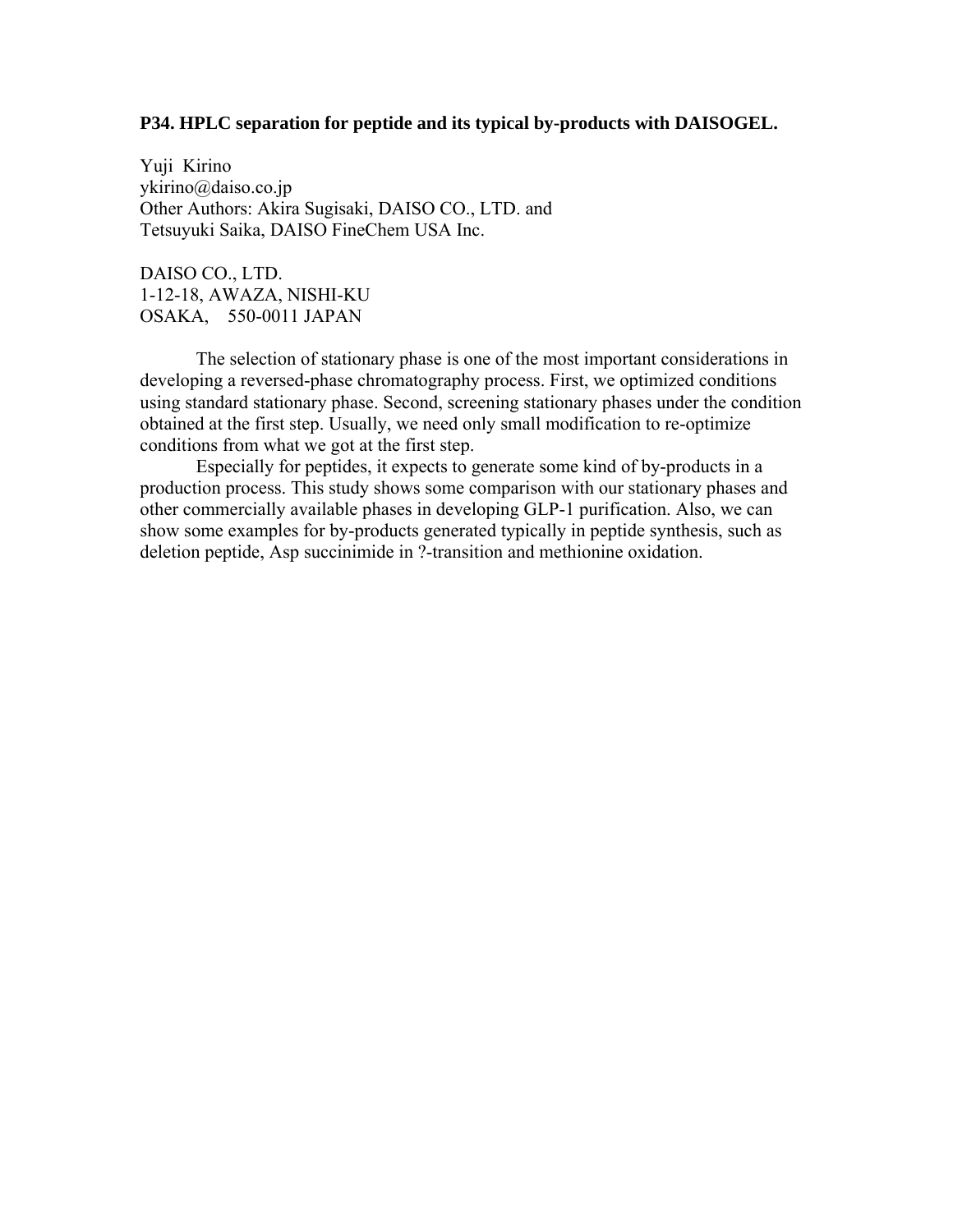# **P35. Novel Silica Phases for Protein and Peptide Separation - DAISOGEL BIO grades**

Akira Sugisaki E-Mail: asugisak@daiso.co.jp Poster Other Authors: Yuji Kirino, DAISO CO., LTD. and Tetsuyuki Saika, DAISO FineChem USA Inc.

DAISO CO., LTD. 1-12-18, AWAZA, NISHI-KU OSAKA, 550-0011 JAPAN

How do you find the best silica-based stationary phase for protein and peptide separation? Necessarily high loading capacity, extended basic or acidic durability is very important for the process separation. The most interesting question is to find a balance between the resolution (correlated to the surface area of the silica) and the actual CHROMATOGRAPHICALLY ACCESSIBLE surface area. The latter depends on the ratio of the solute size and the pore size of the silica.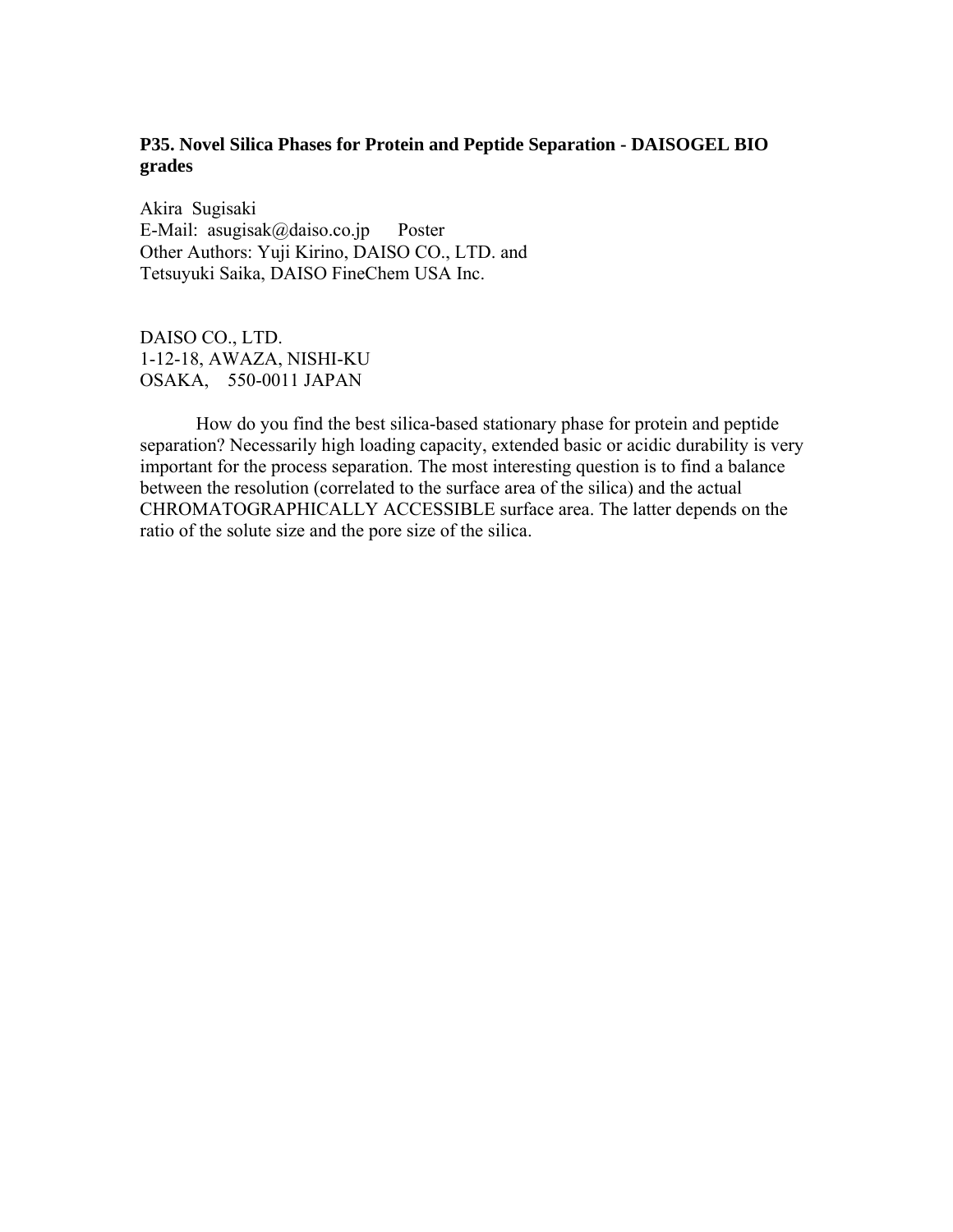#### **P36. Purification of IgG from complex mixtures using a Fc-binding**

Amith Naik adnaik2@ncsu.edu Other Authors: Stefano Menegatti, Haiou Yang, Patrick Gurgel and Ruben G. Carbonell

Chemical And Biomolecular Engineering, North Carolina State University 2098 EB1, 911 Partners Way, Centennial Campus Raleigh, North Carolina 27695 USA

Antibodies due to their high specificity and potency have emerged as an important class of therapeutic agents. Whole antibody product capture using Protein A is expensive, and low pH elution can result in the formation of aggregates and yield losses. There is significant interest in the development of new specific ligands for human immunoglobulin G (hIgG) that might be less costly and more robust.

Our group has developed a hexamer peptide affinity ligand –HWRGWV- for purification of IgG. The peptide ligand was identified from a combinatorial solid phase peptide library using a three-stage screening procedure involving radiolabelled IgG and Fc fragments. In addition to high IgG specificity, this ligand has the unique ability to bind to the Fc region of IgG which has been confirmed by MS analysis and molecular docking program. In this work we demonstrate the potential of the HWRGWV ligand to purify IgG from different complex sources such as CHO cell culture supernatants, skim milk, whey and plasma. The purity and yield obtained for the IgG purification from various mixtures are as follows: 97% purity and 80% yield was obtained for an FDA-approved and widely used monoclonal antibody from CHO cell culture supernatant, 94% purity and 85% yield for IgG from whey, 92% purity and 75% yield for IgG from skim milk and 77% purity and 82% yield for IgG from Cohn II+III paste of human plasma.

Our group is now completing other aspects of the characterization of the ligand HWRGWV. In particular, the stability of the affinity absorbent towards CIP (cleaning-inplace) conditions is considered in detail. The main problems under consideration are 1) the stability of the ligand itself towards the cleaning agents / sanitizing solutions, such as NaOH, and 2) the stability of the coupling chemistry of the ligand onto the chromatographic resin. HPLC and MALDI-TOF MS analysis have confirmed the chemical stability of the pure peptide in 0.1M-1M NaOH solutions for exposure time up to 1 hour.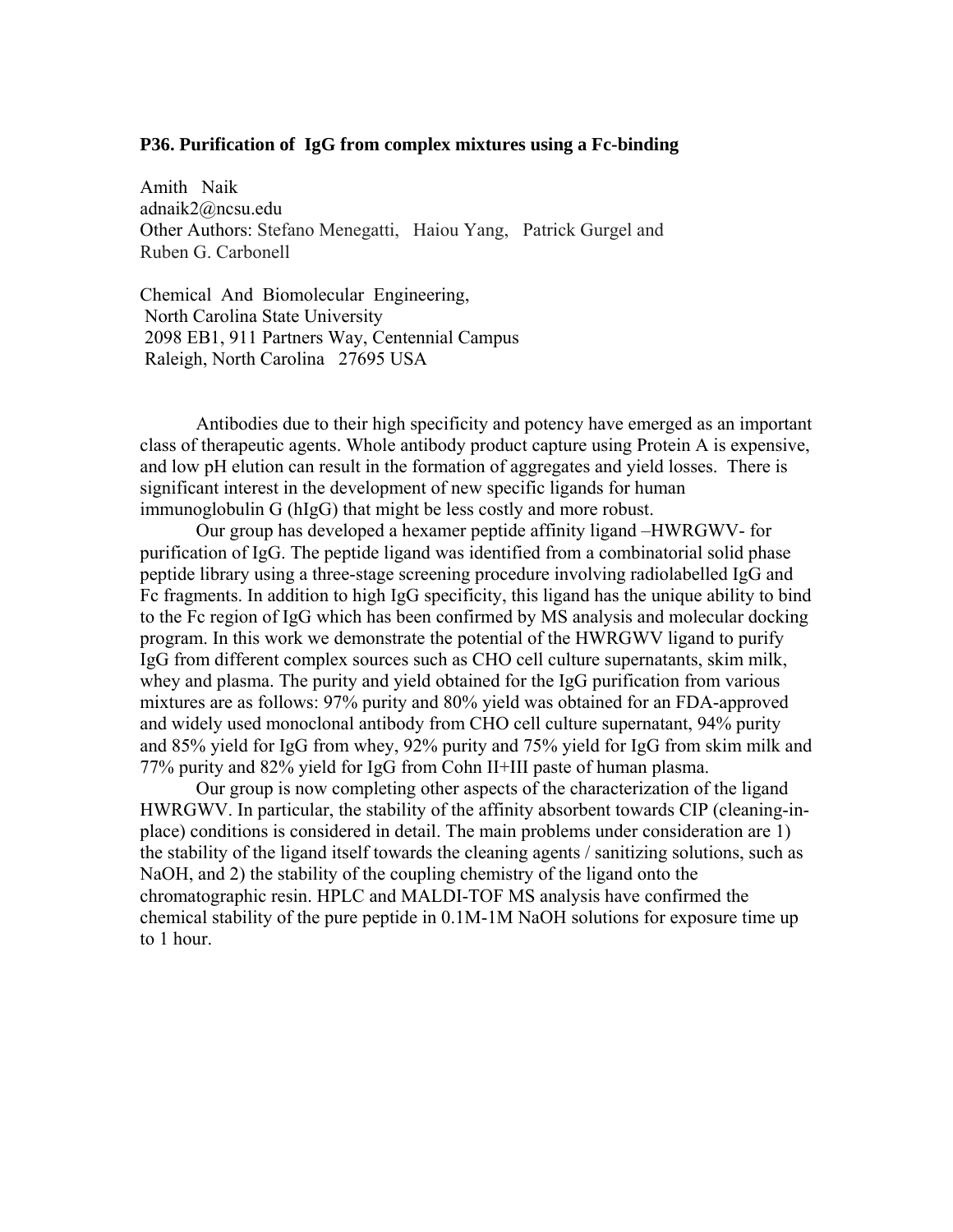# **P37. Separation of glycopeptides and their glycoforms using HILIC columns and UPLC-MS(E) system.**

Martin Gilar martin\_gilar@waters.com Other Authors: Hongwei Xie, Thomas E. Wheat, Beth Gillece-Castro

Biopharmaceutical Sciences Waters 34 Maple St. Milford, MA 01757 USA

Peptide mapping is typically performed in reversed-phase liquid chromatography mode (RP-LC). Resolution of tens to hundreds of peptides in peptide maps remains difficult even when using ultra performance liquid chromatography (UPLC) systems and columns. An especially challenging problem is the separation and relative quantitation of glycosylated peptides (the same peptide sequence, different glycoforms). Because RP columns retain peptides based on hydrophobicity, they are rather insensitive to the presence of hydrophilic glycans. Consequently, the different forms of glycopeptides elute at similar times, and baseline resolution of all glycoforms is rarely achieved. We have evaluated a novel HILIC column packed with 1.7 um particles for peptide mapping of monoclonal antibody (Herceptin). Due to the greater affinity of HILIC sorbents towards hydrophilic compounds, the separation mode appears to be promising for separation glycans and glycopeptide glycoforms. The glycopeptides are more strongly retained on HILIC sorbent compared to non-glycosylated peptides. In addition, glycoforms of peptides are separated with sufficient resolution, so they can be quantified. Dataindependent mass spectrometry acquisition MS(E) was utilized to highlight the retention times of glycopeptides using the characteristic glycan ions (204.1 and 366.1 Da). In addition to UV detection, the MS signal of peptide precursors was utilized for relative quantitation of glycoforms, producing comparable results.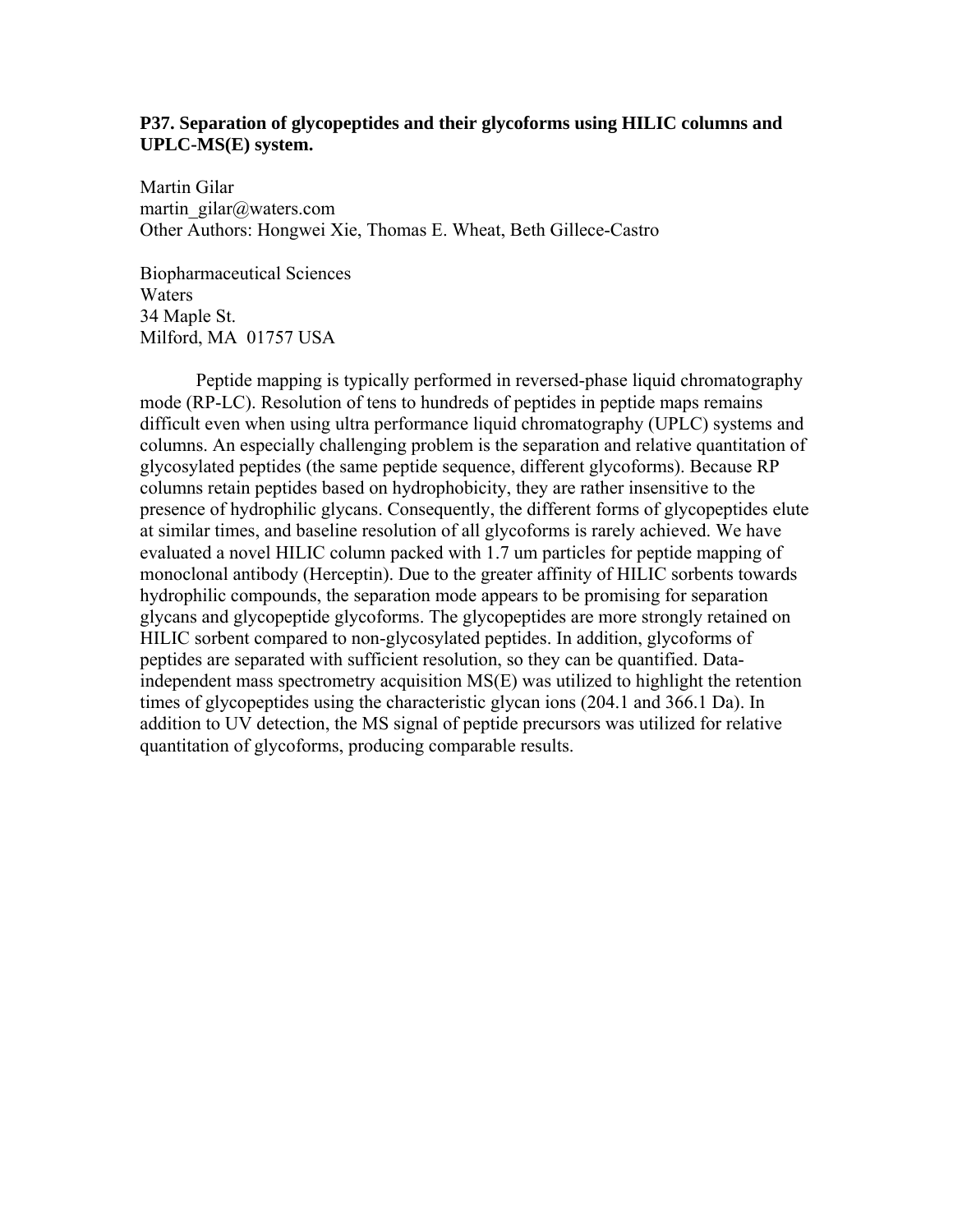## **P38. Development of Fused-Core HPLC Columns for High Speed Separation of Peptides and small Proteins**

Wayne Way wayne.way@sial.com Other Authors: William H. Campbell, Paul Ross, Russel Gant

 Supelco/Sigma-Aldrich 595 North Harrison Road Bellefonte, PA 16823 USA

HPLC columns featuring 2.7  $\mu$ m Fused-Core (superficially porous) particles with 90 Å pores demonstrate very fast separations of small molecules because of high efficiency and a flat van Deemter plot. These particles rival the efficiency of sub-2 µm totally porous UHPLC particles, but show only about one-half the backpressure. Fused-Core 2.7  $\mu$ m particles with wider (~140 Å) pores are being developed to produce columns that have been optimized for the rapid separation of peptides and small proteins. The higher efficiency and lower pressure drop of Fused-Core particles allows preparation of longer columns with very large numbers of theoretical plates. This dramatically increases the peak capacity of the column system, which facilitates qualitative and quantitative HPLC and LC-MS analysis.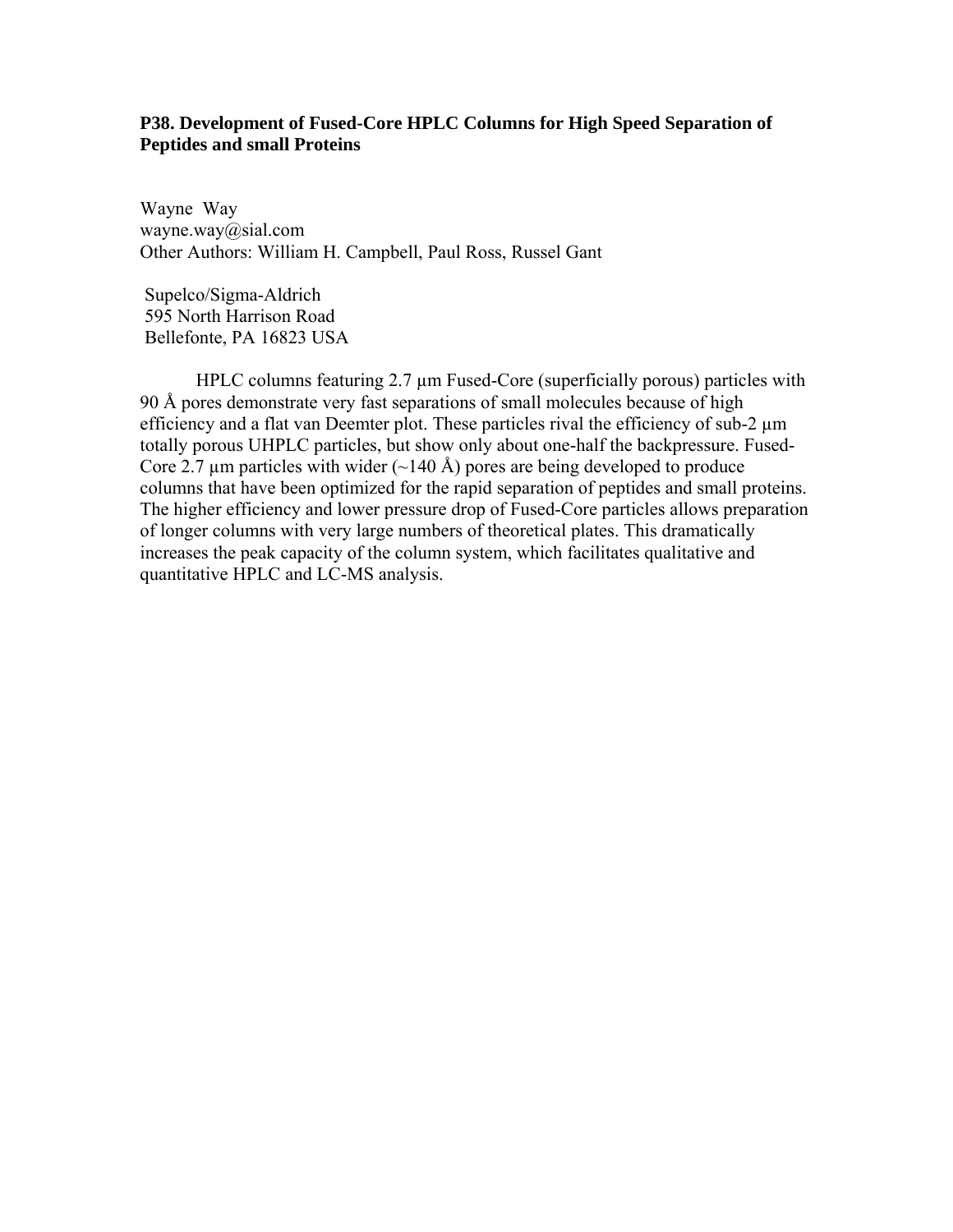### **P39. 3 um Discovery BIO GFC Columns for High Resolution Protein Separations**

Wayne Way wayne.way@sial.com Other Authors: Wayne K. Way, Hillel Brandes, and Hugh Cramer

Supelco/Sigma-Aldrich 595 North Harrison Road Bellefonte, PA 16823 USA

Gel Filtration Chromatography (GFC) is a common technique for the resolution of biological macromolecules based on size and/or shape. The Discovery BIO GFC columns to date have been available only as a 5 micron particle size product. With the introduction of 3 micron particles, the advantages of higher efficiency with only a modest increase in pressure will be demonstrated. The relatively low flow rates that are generally optimal for gel filtration chromatography provide for the modest increase in backpressure. Comparisons will be made between 5 micron and 3 micron particle sizes.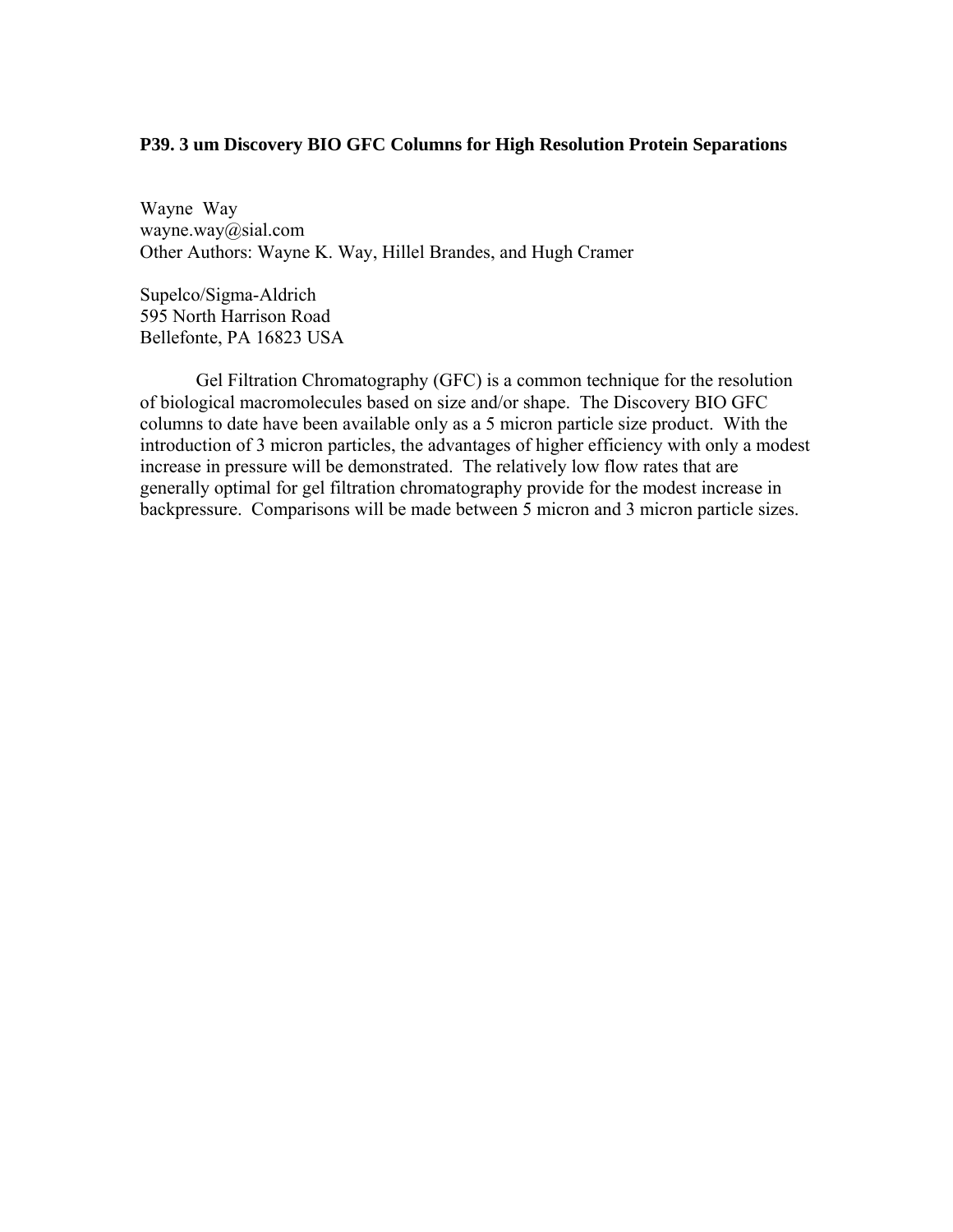# **P40. Methacrylate based polymeric monolithic columns for the fast and efficient quantification of Influenza A virus particles**

Matjaž Peterka matjaž.peterka@monoliths.com Other Authors: Lidija Urbas<sup>1</sup>, Peter Brne<sup>1</sup>, Boštjan Gabor<sup>1</sup>, Sašo Plevčak<sup>1</sup>, Matjaž Peterka<sup>1</sup>, Tony Brazzale<sup>3</sup>, Miloš Barut<sup>1</sup>, Boris Pihlar<sup>2</sup>, Aleš Štrancar<sup>1</sup>

<sup>1</sup> BIA Separations d.o.o., Teslova 30, Ljubljana, Slovenia

<sup>2</sup> Faculty of Chemistry and Chemical Technology, University of Ljubljana, Aškerčeva 5, Ljubljana, Slovenia<br><sup>3</sup> BIA Separations Inc., 1000 N West St. Suite, Wilmington, DE

MBL. BIA Separations Teslova 30 Ljubljana, Ljubljana 1000 Slovenia

Monolith is a stationary phase made of single piece of a porous material. Unlike conventional particle-shaped chromatographic supports, the pores in the monolith are interconnected and form a network of channels with the diameter of 1000 to 2000 nm. The binding sites in these channels are highly accessible for target molecules and since the predominant mass transfer depends on convection rather than diffusion, the dynamic binding capacity is flow independent. These characteristics make the monolithic supports suitable for fast separation and purification of large biomolecules such as proteins, DNA and viruses, which sometimes exceed 200 nm in size and thus have low diffusion constants.

In this work methacrylate based polymeric monolithic columns were optimized and characterized for their suitability of quantifying intact influenza A viruses, with the aim to develop a simple, robust and reliable analytical method. First a screening of different stationary phases (structure and surface chemistry) was performed in order to establish the optimal stationary phase for the binding of the virus. This was followed by the screening of different chromatographic conditions. The influence of mobile phase composition and pH on the recovery of the virus was investigated. The amount of virus in the flow-through and elution fractions was determined with the haemagglutination assay and the purity of the fractions with SDS PAGE.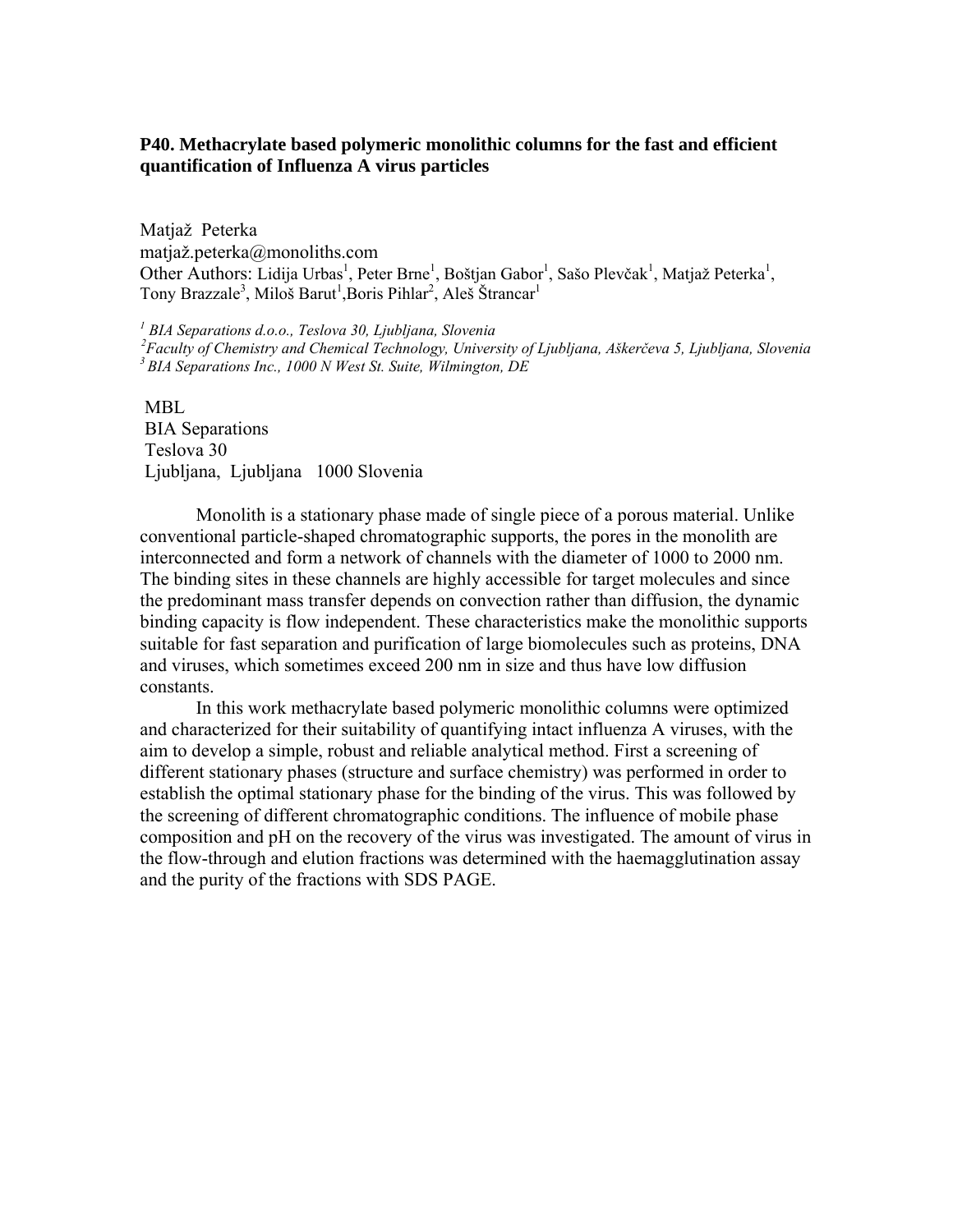# **P41. HPLC determination of supercoiled, linear and open circular forms of plasmid DNA in complex solutions by novel analytical bio-monolithic columns**

Matjaž Peterka matjaž.peterka@monoliths.com Other Authors: Boštjan Gabor<sup>1</sup>, Lidija Urbas<sup>1</sup>, Matjaž Peterka<sup>1</sup>, Peter Brne<sup>1</sup>, Sašo Plevčak<sup>1</sup>, Franci Smrekar<sup>1</sup>, Tony Brazzale<sup>3</sup>, Miloš Barut<sup>1</sup>, Lucija Zupančič-Kralj<sup>2</sup>, Aleš Štrancar<sup>1</sup>

<sup>1</sup> BIA Separations d.o.o., Teslova 30, Ljubljana, Slovenia <sup>2</sup> Faculty of Chemistry and Chemical Technology, University of Ljubljana, Aškerčeva 5, Ljubljana, Slovenia<br><sup>3</sup> BIA Separations Inc., 1000 N West St. Suite, Wilmington, DE

 MBL BIA Separations Teslova 30 Ljubljana, Ljubljana 1000 Slovenia

The recent developments in molecular therapies, such as nonviral gene therapy and DNA vaccination, have fostered the development of efficient plasmid DNA purification processes. The separation of supercoiled and open circular isoforms is one of the key steps in the large scale purification of pDNA vectors intended for therapeutic use. Furthermore, isoform separation, identification are also crucial to monitor manufacturing and to control pDNA quality during processing and in the final formulations [1].

Anion-exchange chromatography is fundamental in downstream processing of plasmids both as a process and analytical technique. Convective Interaction Media anionexchange monolithic columns have already been successfully used for the industrial scale purification of pharmaceutical grade small 10 kb plasmid DNA [2]. In this work we report about the use of the newly developed monolithic analytical columns intended for plasmid DNA determination in terms of their analytical performance. Higher degree of sensitivity, precision and accuracy is necessary in order to determine the quality of clinical grade DNA intended for therapeutic use. The newly developed analytical columns are suitable for fast, efficient and robust HPLC determination of different pDNA samples from all steps of the manufacturing process – from bacterial fermentation to final product.

[1] M.M. Diogo, J.A. Queiroz, D.M.F. Prazeres, J. Chromatogr.A 1069 (2005) 3-22. [2] J. Urthaler, W. Buchinger and R. Necina Chem. Eng. Technol. 28, 1408-1420 (2005)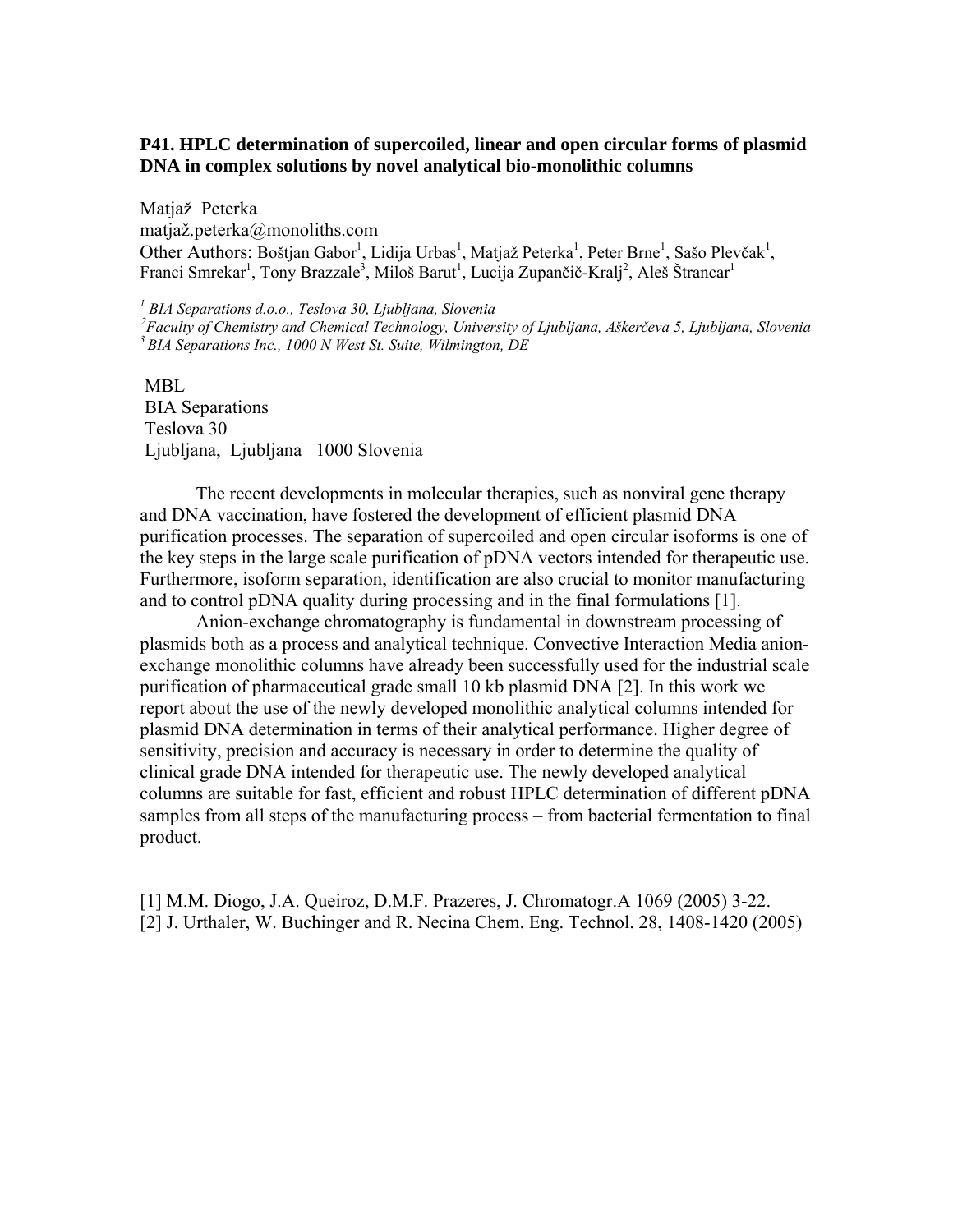# **P42. Binding Capacity and Binding Constants for Synthetic, IgG-binding Affinity Ligands by Batch Adsorption**

Line Naomi Lund LNmL@novonordisk.com Other Authors: Niklas Borg, Marcus Degermann, Matthias Wiendahl, Per-Erik Gustavsson, Roice Michael, Phaedria Marie St. Hilaire, and Arne Staby.

 Affinity Purification Technology / Department of Biochemistry and Molecular Biology Novo Nordisk A/S / University of Southern Denmark Novo Nordisk Park Måløv, - DK-2760 Denmark

Much emphasis is being put into optimizing monoclonal antibody purification as well as development of new ligands capable of competing with the commonly used Protein A ligands. Small affinity ligands based on streptococcal Protein A (e.g. MabSorbent® from Prometic Biosciences) and other mixed-mode alternatives (e.g. MEP HyperCelTM from Pall) are all ready on the marked. Attention has been put into developing small synthetic ligands that can resist harsh regeneration and sanitation conditions as well as being cheap to produce. When validating the ligands, purity obtained and capacity are two key factors to consider. Also important is the strength of the interaction between protein and ligand.

The purpose of our work is to determine the binding capacity and binding energies of two small synthetic ligands developed by Novo Nordisk A/S for monoclonal antibody purification. This is done by dynamic and static chromatography on a Tecan robot.

The ligands, both being  $\sim$ 1000 Da, have been found by screening ligand libraries by Encoded Bead Technology, a method owned by Novo Nordisk A/S. For comparison Protein A, Protein G and MabSelect Sure from GE Healthcare and MEP-HyperCell from PALL have been included in the study.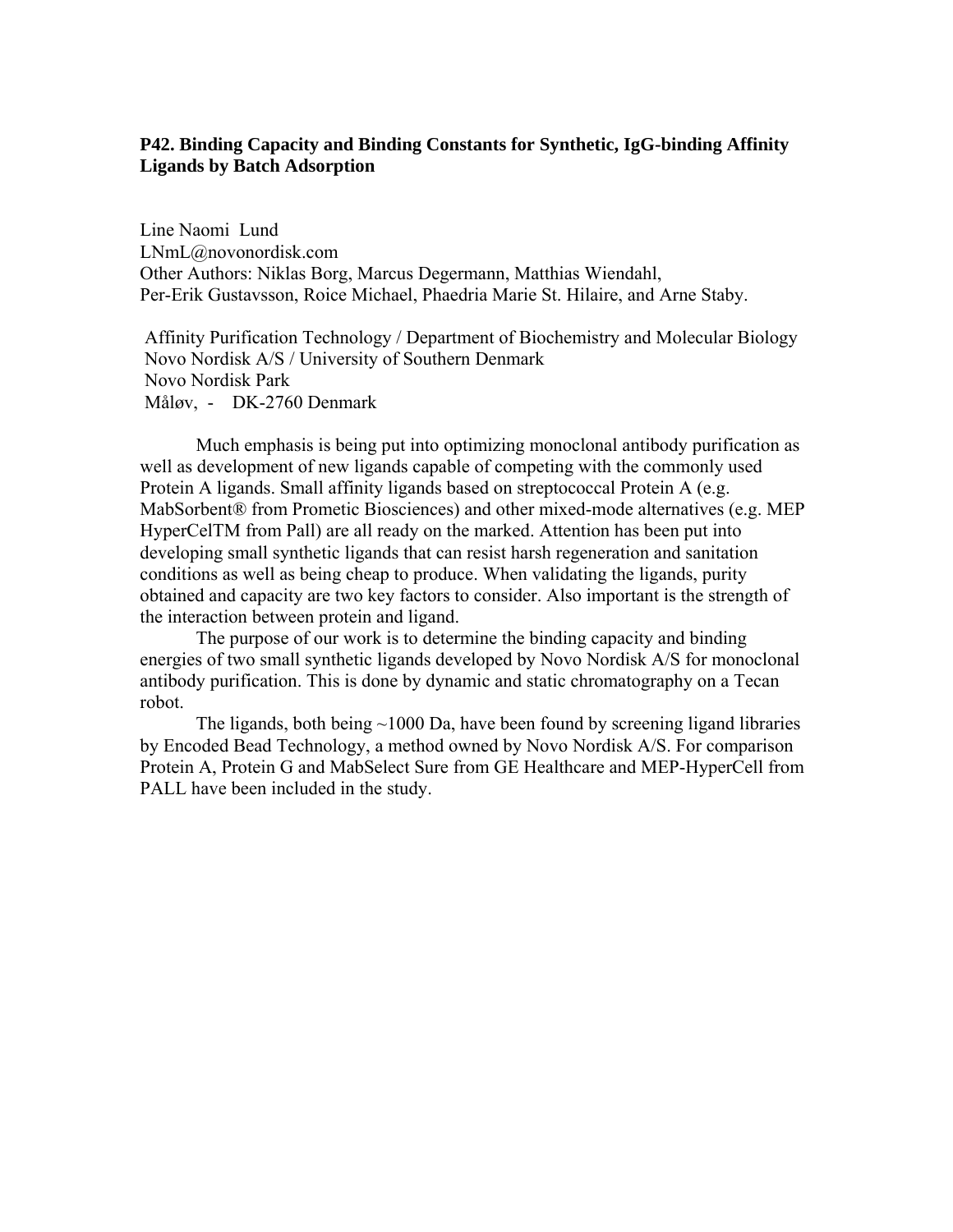## **P43. Rapid Peptide Mapping Using Ultra High Pressure LC (UHPLC) and Superficially Porous Chromatographic Material**

Taegen Clary taegen  $clary@a$ gilent.com Other Authors: Christine Miller, Maureen Joseph

 Product Marketing Agilent Technologies 5301 Stevens Creek Blvd. Santa Clara, CA 95051 USA

A key component of protein analysis is peptide mapping with maximum sequence coverage, which typically requires long chromatographic runs, leading to throughput issues. Recent technology has enabled ultra high pressure separations and this work demonstrated rapid (sub 3 min) analyses using a new reverse phase technology. The stationary phase withstands up to 1200 bar pressure, thus allowing high flow rates and rapid gradients. Using LC/MS-based analysis, the resulting narrow chromatographic peaks require a high acquisition rate on the Q-TOF mass spectrometer in order to adequately sample the peaks. This work compares the new superficially porous material to a traditional silica based material. In addition, the new separation technology is compared with the best separation achieved on a high pressure (600 bar) LC system and an ultra high pressure (1200 bar) system. Excellent high speed separations with high coverage and accurate mass measurements using a standard protein digest as well as an antibody digest are demonstrated.